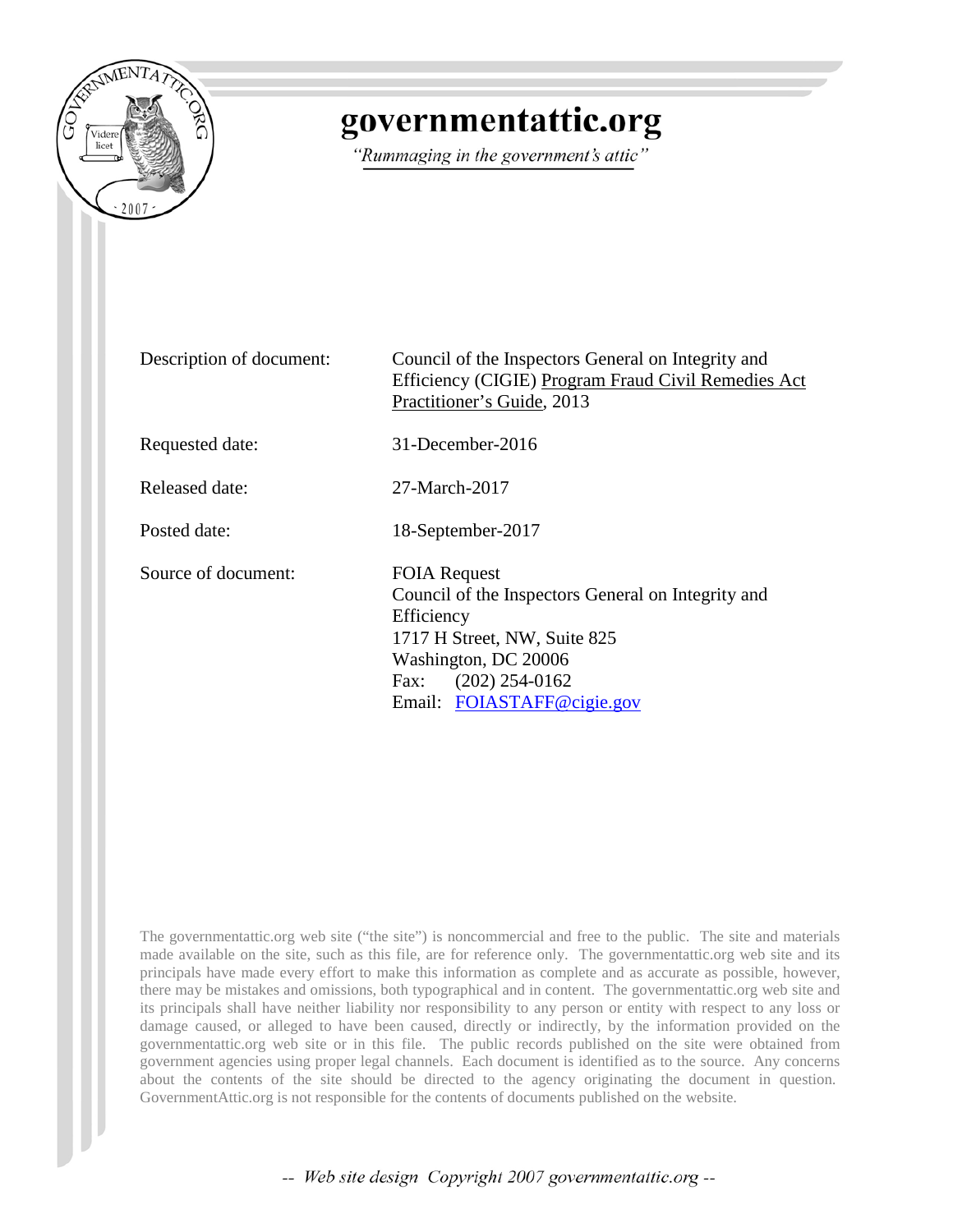

March 27, 2017

#### Subject: CIGIE Freedom of Information/Privacy Act Request [6330-2017-10]

This is in response to your Freedom of Information Act (FOIA) request dated December 31, 2016, to the Council of the Inspectors General on Integrity and Efficiency (CIGIE). CIGIE located the enclosed document that is responsive to your request. It has been determined that this document is appropriate for release without excisions and a copy is enclosed.

You may contact our FOIA Public Liaison, Deborah Waller, Supervisory Government Information Specialist, at (202) 616-0646 or FOIASTAFF@cigie.gov for any further assistance and to discuss any aspect of your request. Additionally, you may contact the Office of Government Information Services (OGIS) at the National Archives and Records Administration to inquire about the FOIA mediation services they offer. The contact information for OGIS is as follows:

> Office of Government Information Services National Archives and Records Administration 8601 Adelphi Road-OGIS College Park, Maryland 20740-600 I ogis@nara.gov (202) 741 -5770 (877) 684-6448 (toll free) (202) 741 -5769 (facsimile)

If you are not satisfied with the response to this request, you have the right to appeal CIGIE's response by writing to the Council of the Inspectors General on Integrity and Efficiency, 1717 H Street NW. , Suite 825, Washington, D.C. 20006. Your appeal must be received within 45 days of the date of this letter. The outside of the envelope should be clearly marked "FOIA APPEAL.""

We have, therefore, closed your request without further action.

Sincerely, Mark D. Jones

**Executive Director** 

Enclosure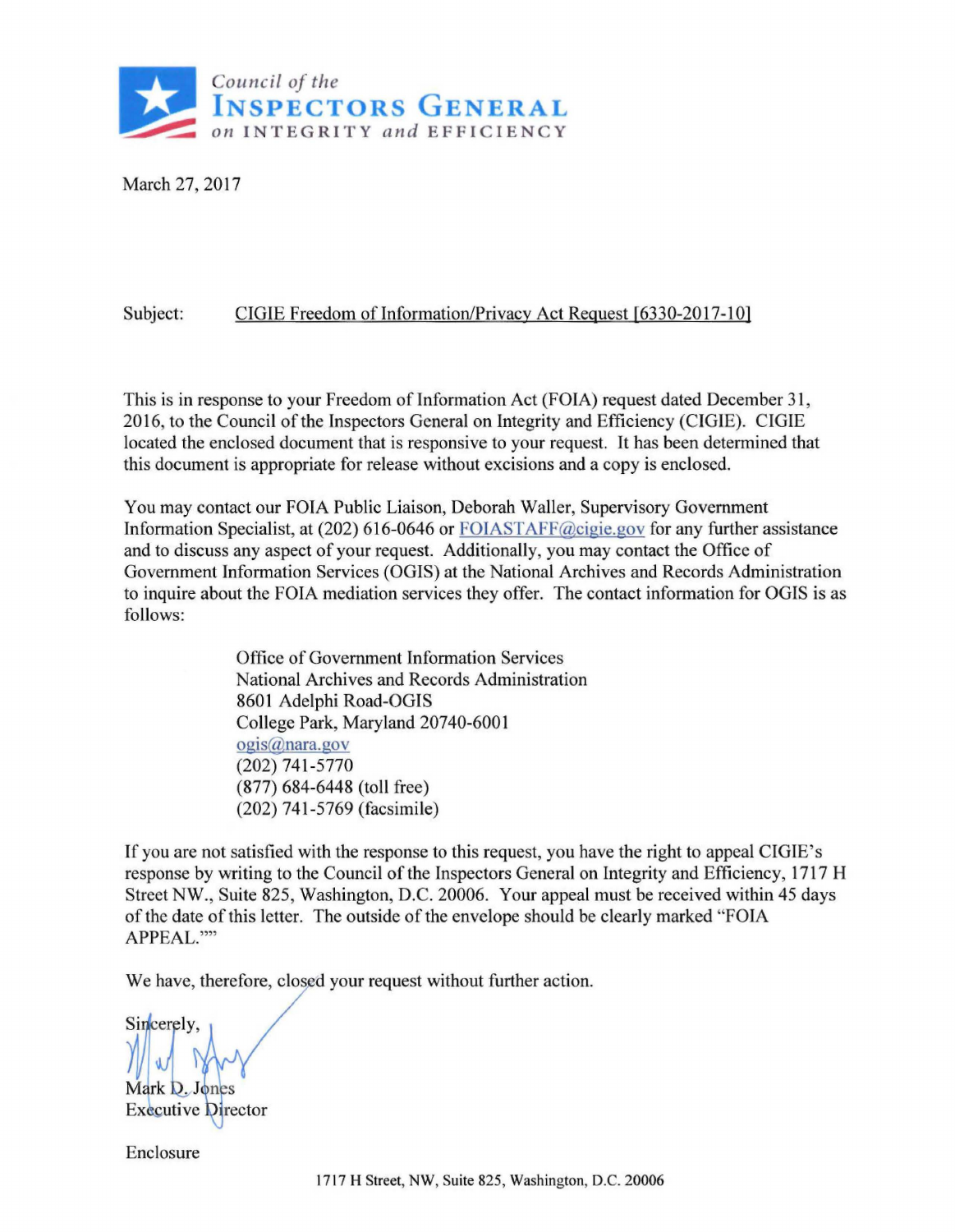

## **Program Fraud Civil Remedies Act Practitioner's Guide**

Prepared by The Investigations Committee Program Fraud Civil Remedies Act Working Group

*Approved by The Council of the Inspectors General on Integrity and Efficiency November 19, 2013*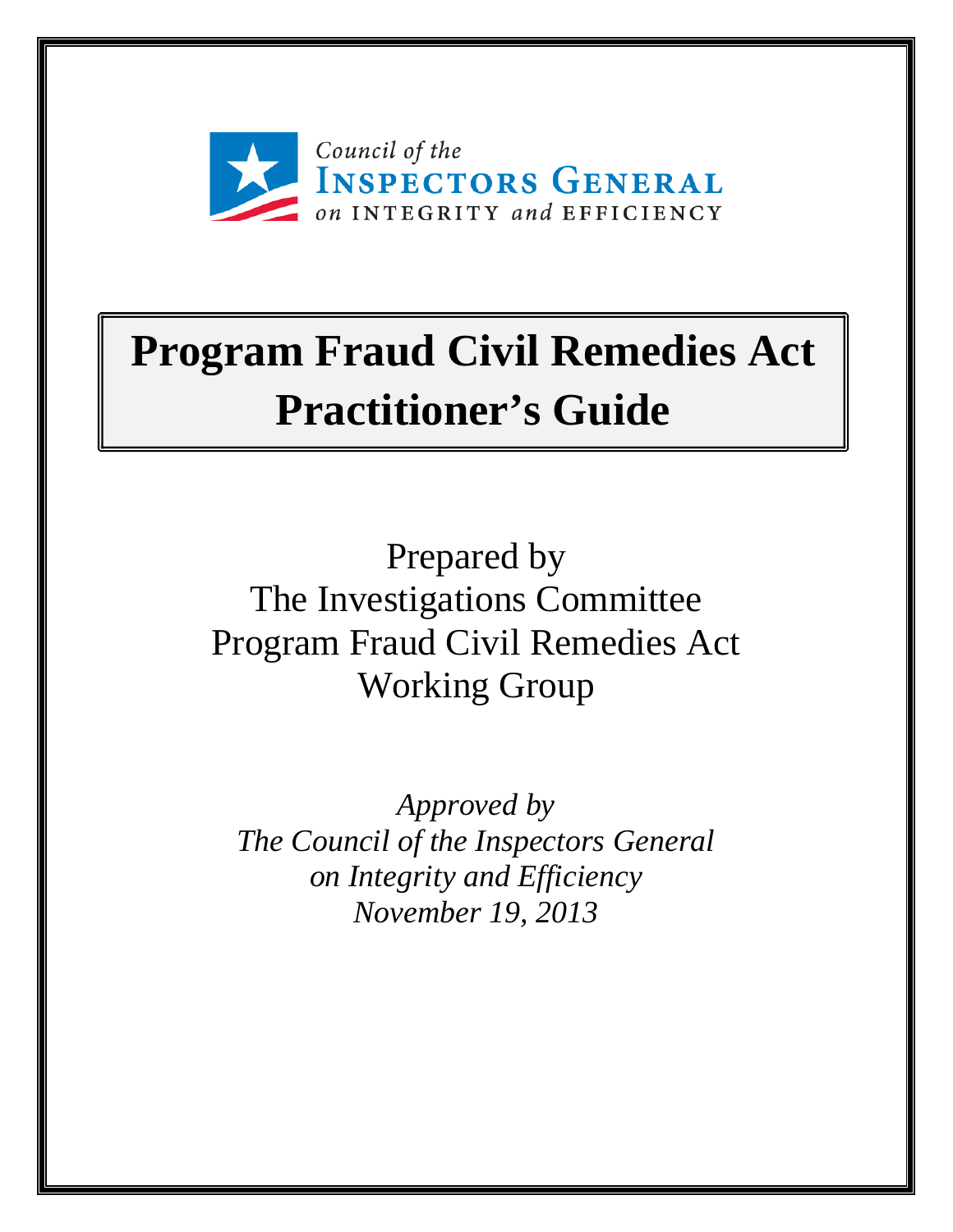## **Index**

| $\mathbf{I}$ . |                             |  |
|----------------|-----------------------------|--|
|                | A <sub>1</sub><br><b>B.</b> |  |
|                |                             |  |
| II.            |                             |  |
|                | A <sub>1</sub>              |  |
|                | <b>B.</b>                   |  |
|                | $C_{\cdot}$                 |  |
|                | D.                          |  |
|                | E.                          |  |
| III.           |                             |  |
|                | A.                          |  |
|                | <b>B.</b>                   |  |
|                | $\overline{C}$ .            |  |
|                | D.                          |  |
|                | E.                          |  |
|                | F.                          |  |
| IV.            |                             |  |
|                | A.                          |  |
|                | <b>B.</b>                   |  |
|                | $C_{\cdot}$                 |  |
|                | D.                          |  |
|                | Ε.                          |  |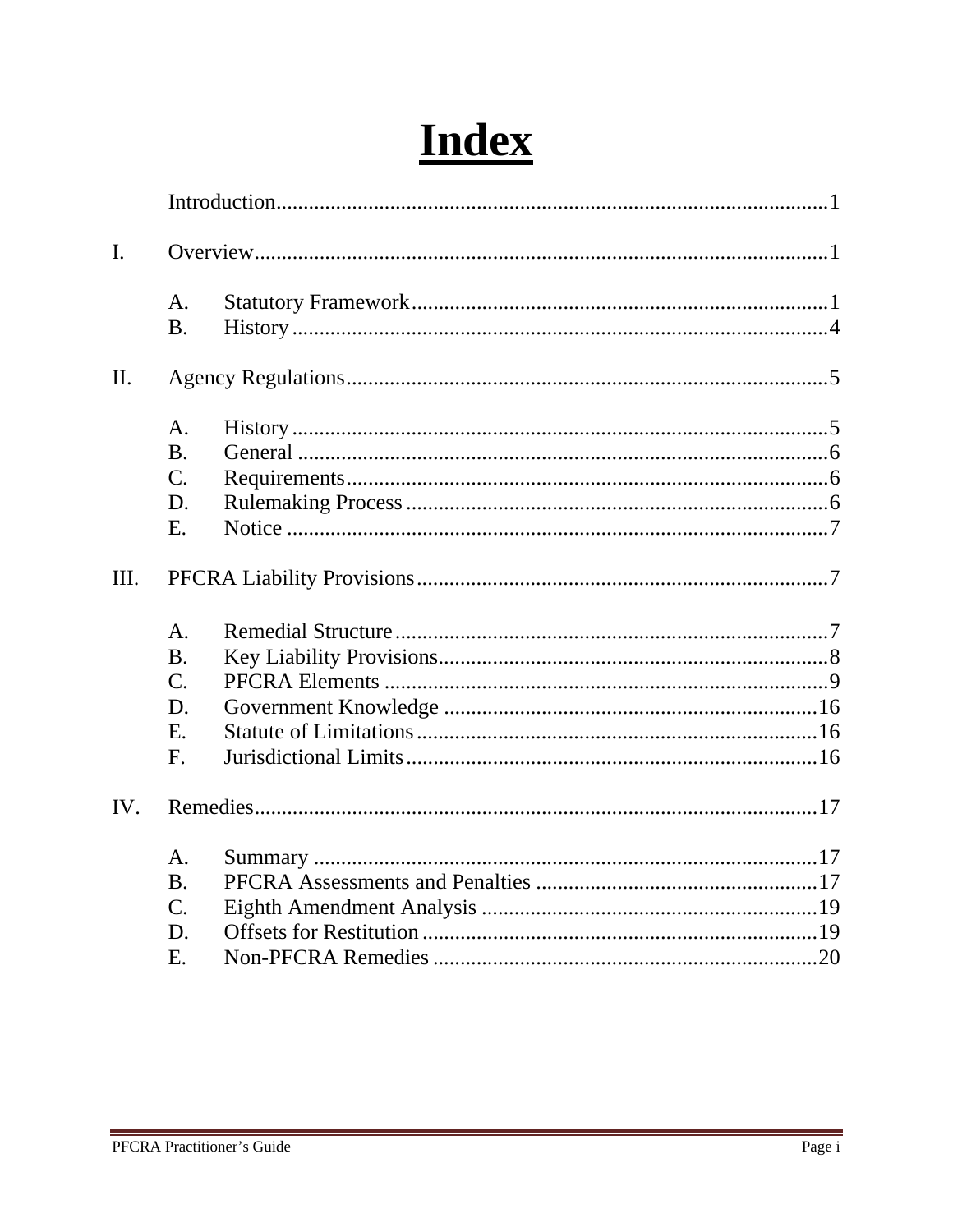| V.  |           |                                                              |  |  |
|-----|-----------|--------------------------------------------------------------|--|--|
|     | A.        |                                                              |  |  |
|     | <b>B.</b> |                                                              |  |  |
|     | $C$ .     |                                                              |  |  |
|     | D.        |                                                              |  |  |
|     | Ε.        |                                                              |  |  |
|     | F.        |                                                              |  |  |
|     | G.        | Filing the Complaint and Response with a Presiding Officer26 |  |  |
|     | H.        |                                                              |  |  |
|     | I.        | Appeal of the Preliminary Decision to the Agency Head27      |  |  |
|     | J.        |                                                              |  |  |
|     | Κ.        |                                                              |  |  |
|     | L.        |                                                              |  |  |
|     | M.        |                                                              |  |  |
|     | N.        |                                                              |  |  |
|     | O.        | Obtaining Administrative Law Judge Services From Another     |  |  |
|     |           |                                                              |  |  |
| VI. |           |                                                              |  |  |
|     | A.        |                                                              |  |  |
|     | <b>B.</b> |                                                              |  |  |
|     | $C$ .     | Form Report of Findings and Conclusions of Investigation37   |  |  |
|     | D.        |                                                              |  |  |
|     | Ε.        |                                                              |  |  |
|     | F.        |                                                              |  |  |
|     | G.        | Sample OLC Spreadsheet (for tracking status of PFCRA Case)48 |  |  |
|     | H.        | Interagency Agreement General Terms and Conditions to Obtain |  |  |
|     |           |                                                              |  |  |
|     | I.        | Interagency Agreement Order Requirements and Funding         |  |  |
|     |           |                                                              |  |  |
|     | J.        |                                                              |  |  |
|     | K.        |                                                              |  |  |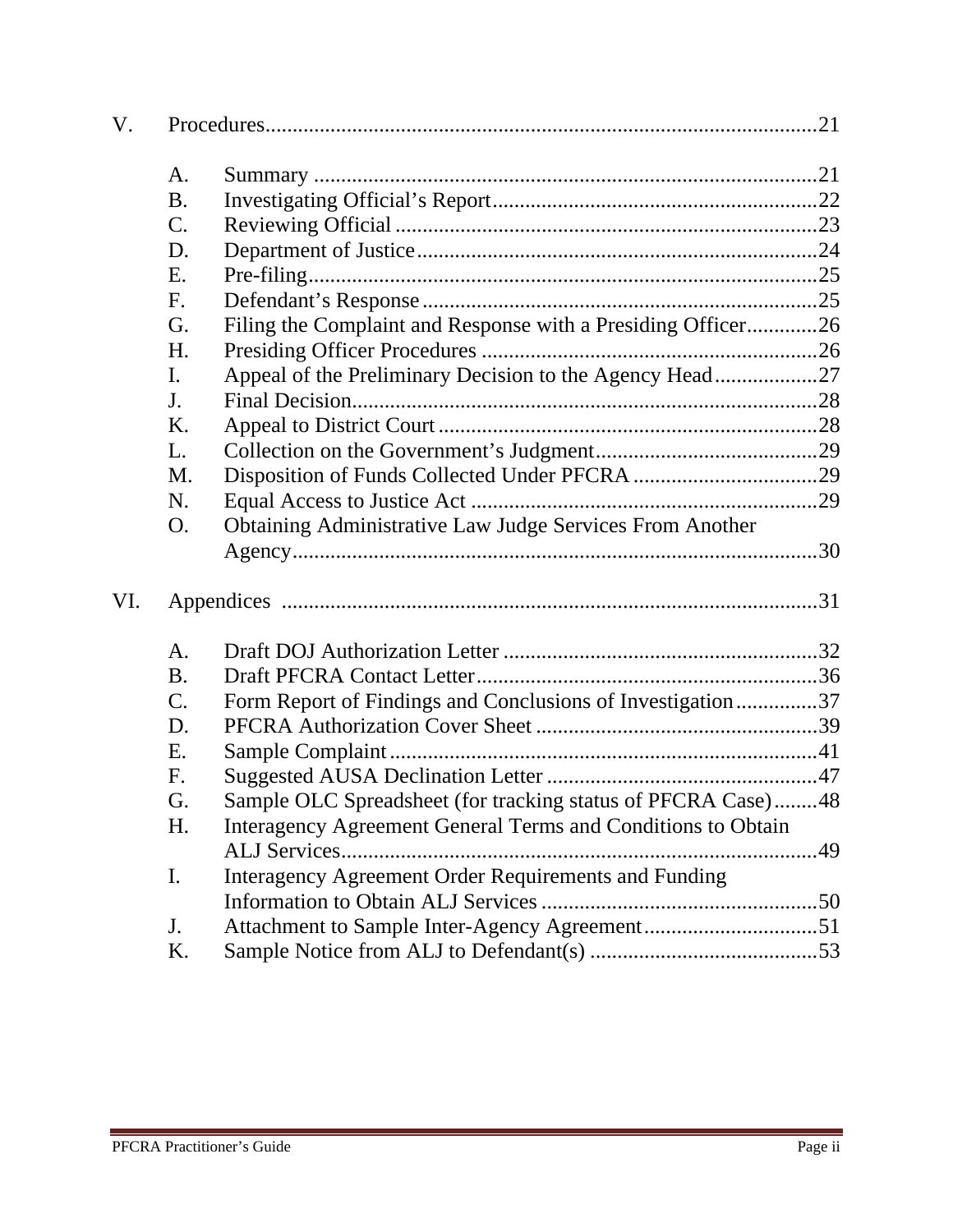#### **Introduction**

 In November, 2012, the Council of the Inspectors General on Integrity and Efficiency (CIGIE) adopted a cross-cutting project to develop processes to enhance the use of the Program Fraud Civil Remedies Act (PFCRA), 31 U.S.C. §§ 3801-3812, and to eliminate barriers to the regular and successful use of this statute. As a result, the CIGIE established a PFCRA Working Group under the authority of the CIGIE Investigations Committee to implement this crosscutting project. The Working Group determined that many personnel in Offices of Inspectors General (OIGs) and elsewhere in the Federal Government are unfamiliar with the statute's required procedures, which hampers the use of the PFRCA. Accordingly, the PFCRA Working Group developed this Practitioner's Guide to provide guidance on PFCRA procedures and how to handle cases under the statute, and to offer examples of certain key documents used in PFCRA proceedings.

This Guide is intended to provide practitioners with a general overview of Program Fraud Civil Remedies Act cases and procedures. However, as the legal principles discussed in this Guide are subject to change over time, this Guide does not obviate legal practitioners' obligations to ensure the current status of the law in order to provide effective assistance to their clients. Non-legal practitioners should consult with counsel to ensure that the principles remain valid. This Guide does not represent official policy of the United States Government, and is not intended to, does not, and may not be relied upon to create any rights, substantive or procedural, enforceable at law by any party in any civil or criminal matter.

#### **I. Overview**

#### **A. Statutory Framework**

1. In 1986, Congress provided additional and complementary tools to recover losses sustained by the government because of false claims and fraud in its programs and contracts. First, Congress revised the civil False Claims Act (FCA), 31 U.S.C. §§ 3729-3733, a Civil War era statute, to provide for treble damages and penalties, and to offer a greater role for private whistleblowers (known as "relators") who initiate *qui tam* actions. These amendments helped to make the FCA the primary tool used by the Department of Justice to recover losses to the United States because of false claims and fraud. Second, Congress enacted the PFCRA to give agencies the ability to initiate administrative proceedings on claims of \$150,000 or less when DOJ elects not to pursue FCA remedies for the claims.

2. The administrative remedies provided in the PFCRA are available to federal entities that meet the definition of "Authority". The term "authority" means: (a) an executive or military department; (b) an establishment as it is defined in section 11(2) of the Inspector General Act of 1978, which is not an executive department; (c) the U.S. Postal Service; (d) the National Science Foundation; and (e) a designated Federal entity as defined under section 8G(a)(2)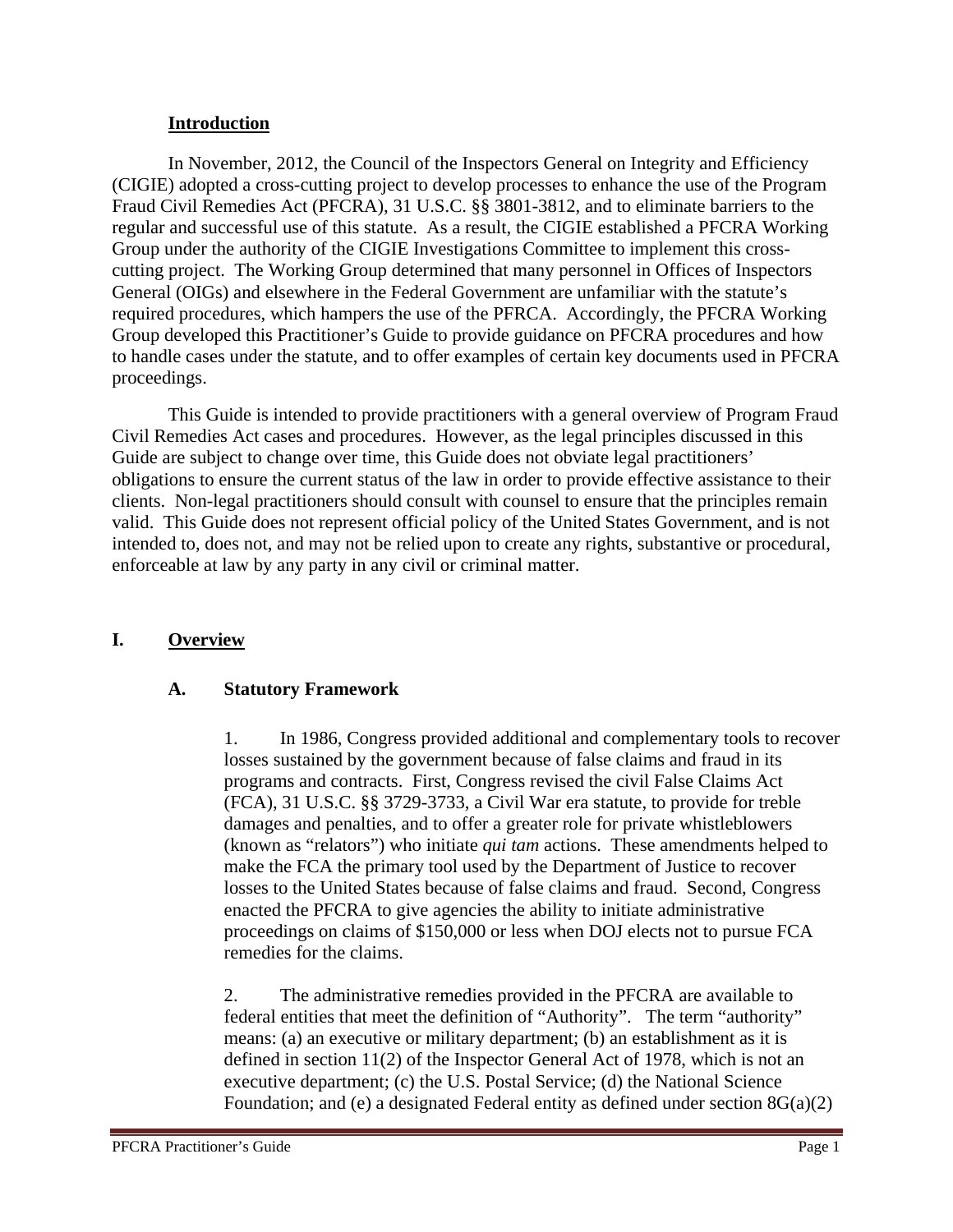of the Inspector General Act of 1938. PFCRA actions may be brought against "persons", which means any individual, partnership, corporation, association, or private organization. 31 U.S.C. § 3801(a)(6).

3. The Inspector General of the agency investigates alleged false, fictitious or fraudulent claims or statements, and if substantiated, the agency can commence a PFCRA action with the approval of the Attorney General. The PFCRA provides that a person found liable may be required to pay an "assessment" up to double the amount falsely claimed and a penalty up to \$5,000 per false claim or statement, which amount agencies may increase for inflation.

4. The PFCRA does not create any new civil fraud violations or change the way agencies receive allegations of false claims or false statements. It simply provides an additional legal remedy for false or fraudulent claims. The PFCRA's liability provisions are similar to the liability provisions of the False Claims Act, with one major exception – PFCRA extends to false statements even in the absence of any claim. For example, the knowledge requirement and burden of proof for both the PFCRA and the FCA are the same, and both statutes require proof of common elements – such as a "claim" or "statement" that is "false" or "fraudulent" and "material" to the government's payment decision. Because the PFCRA and the False Claims Act were designed to "operate in tandem" and share several key features, reference to FCA case law may be helpful to interpret the PFCRA. *See Vermont Agency of Natural Res. v. U.S. ex rel. Stevens*, 529 U.S. 765, 786 n. 17 (2000) (relying in part on PFCRA definition of "person" to interpret the FCA).

5. The Investigating Official, the agency's Inspector General, has authority to investigate allegations of liability under the PFCRA, which includes the power to subpoena documents and other non-testimonial information. 31 U.S.C. § 3804(a). However, OIGs may still use IG Act subpoena authority to investigate PFCRA cases.

6. If the Investigating Official concludes that an action under the PFCRA is warranted, he or she submits a report of investigation to an employee or officer of the agency designated as the Reviewing Official. The Reviewing Official must be independent of the Investigating Official.

7. The Reviewing Official reviews the investigative report to determine whether there is "adequate evidence" to believe that the person named is liable under the law. 31 U.S.C. § 3803(a)(2). Upon determining there is adequate evidence of PFCRA liability, the Reviewing Official must send a written notice of intent to "refer the allegations" to a presiding officer. Within 90 days of receipt of a notice from an agency reviewing official, DOJ should transmit a written statement to the agency approving or disapproving the initiation of a PFCRA proceeding. 31 U.S.C. § 3803(b)(1) and (2).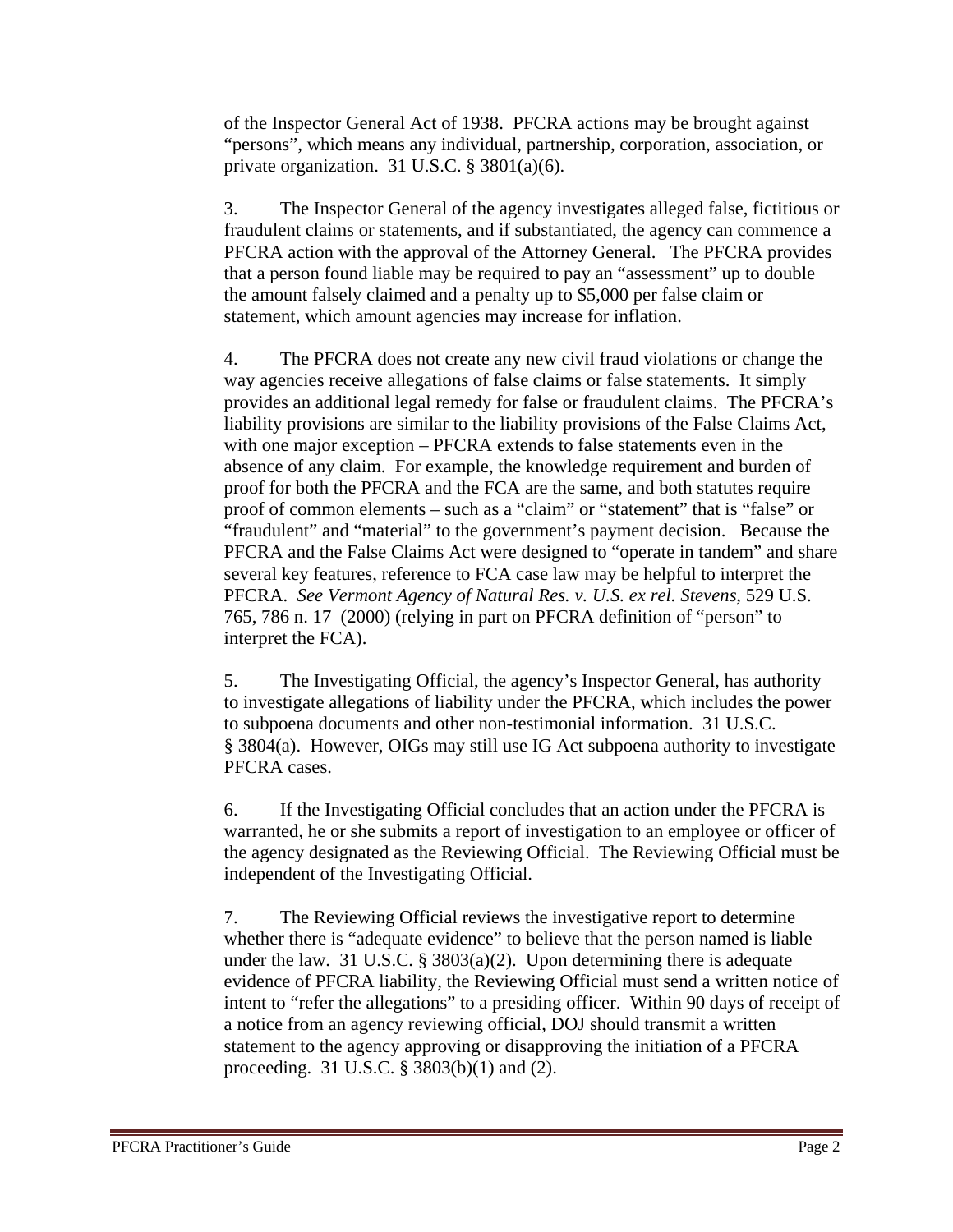8. If DOJ approves a PFCRA proceeding, the Reviewing Official shall serve a complaint on the defendant setting forth the allegations and notifying defendant of his or her right to request a hearing on the allegations. 31 U.S.C. § 3803(d)(1). The defendant may request a hearing by filing an answer within 30 days of receiving a complaint. If the defendant requests a hearing, the reviewing official shall refer the allegations to a Presiding Officer, usually an Administrative Law Judge (ALJ), for the commencement of a hearing.<sup>1</sup> 31 U.S.C. § 3803. If the defendant fails to file an answer, the Presiding Officer may issue an initial decision without a hearing.

9. The agency appoints the Presiding Officer on a case-by-case basis to handle PFCRA hearings. If an agency has no authorized Presiding Officer on staff to conduct a hearing, it can arrange to obtain one from another agency. The Presiding Officer supervises discovery and conducts the hearing according to the Administrative Procedure Act (APA), 5 U.S.C. Chap. 5. He or she may subpoena witnesses and documentary evidence.

10. In addition, the PFCRA provides the defendant a number of specific hearing rights, such as the right to counsel (at defendant's expense), the right to cross-examine witnesses, the right to receive exculpatory information relating to the allegations, and the right to copies of non-privileged documents, transcripts and other materials.

11. The agency has the burden of proving its case by a preponderance of the evidence *– i.e.,* that it is more likely than not that the defendant committed the alleged violation. The Presiding Officer issues an initial decision including findings of fact and conclusions of law, and the amount of any penalties and assessments imposed.

12. The PFCRA provides for appeal from an initial decision to the agency head. The agency head may affirm, reduce, reverse, compromise, remand, or settle any penalty or assessment.

13. If the agency head determines that the defendant is liable for a penalty or assessment, the defendant may appeal to an appropriate United States District Court within 60 days of notice of final decision by the Authority head. The district court may not set aside an agency decision unless it is found to be unsupported by substantial evidence in the whole record.

14. If after authorizing a PFCRA action the Attorney General or designee notifies an agency authority in writing that continuing the PFCRA hearing "may adversely affect any pending or potential criminal or civil action related to such

 <sup>1</sup> If an agency does not have an Administrative Law Judge available to serve as the Presiding Officer, the Office of Personnel Management will locate an Administrative Law Judge for that agency through the Administrative Law Judge Loan Program discussed in Section V, Paragraph O of this Guide on page 30.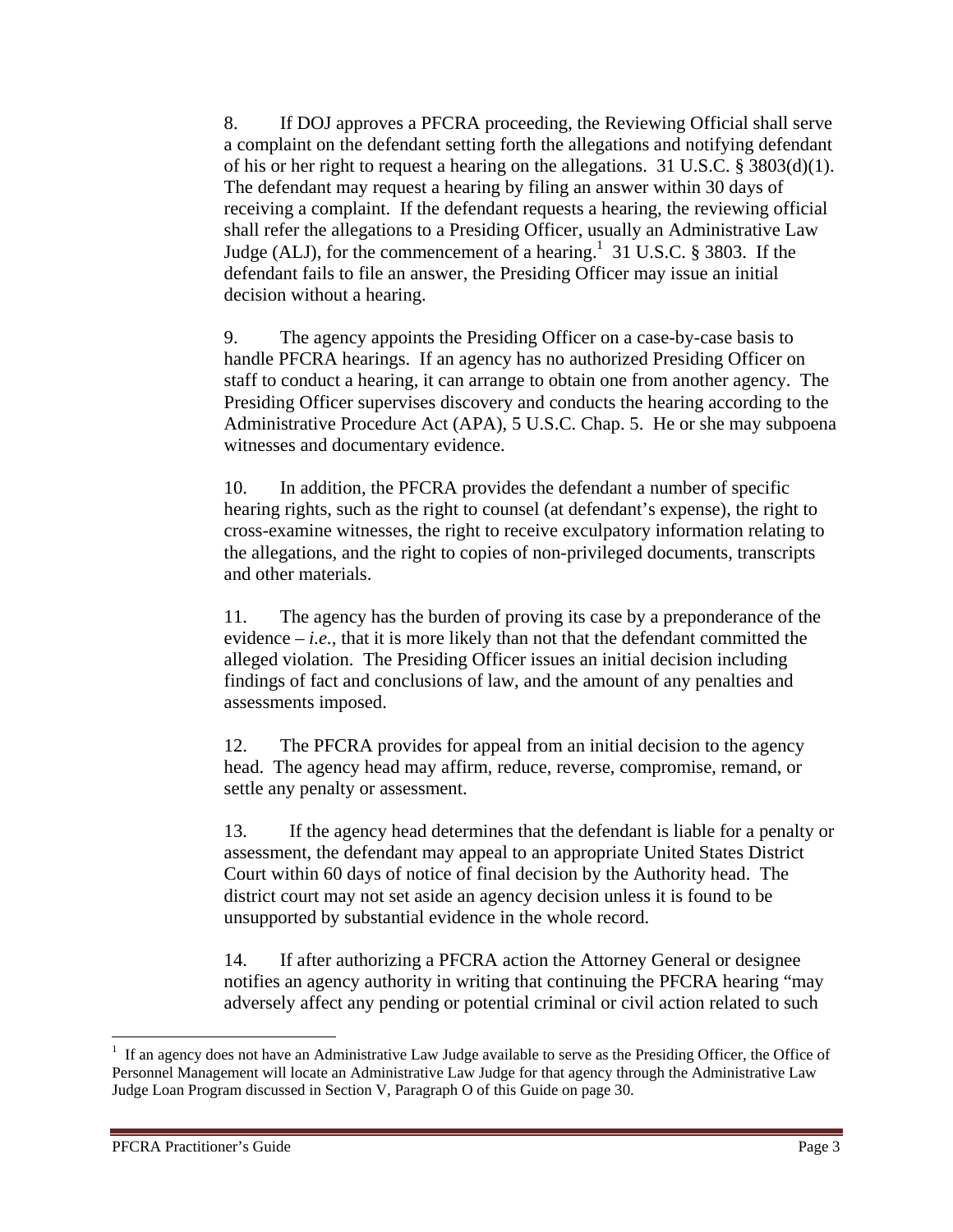claim or statement", the hearing shall be immediately stayed and may be resumed only upon the written authorization of the Attorney General. 31 U.S.C.  $§$  3801(b)(3).

#### **B. History**

1. In 1981, the General Accounting Office (now the Government Accountability Office)(GAO) report on fraud in Federal programs found DOJ declined 60% of the false claims referred for prosecution for a variety of reasons. One factor frequently cited by DOJ attorneys for declining a case was that the loss to the government was not significant. $^{2}$ 

2. In 1986, Congress recognized that frauds against the Government had become a serious problem, costing federal agencies millions of dollars annually, and that existing civil and criminal remedies were insufficient. In reaction, Congress enacted major amendments to the False Claims Act to strengthen the Government's remedy under the Act.

3. That same year, Congress enacted the PFCRA to allow agencies that are the victims of false or fraudulent claims to seek recompense for their losses without resort to judicial proceedings. Under the PFCRA, agencies can seek a remedy through "in-house" administrative proceedings. Congress stated in the legislation that false, fictitious, and fraudulent claims and statements in Government programs are a "serious problem", "result in the loss of millions of dollars annually by allowing persons to receive Federal funds to which they are not entitled", and "undermine the integrity of such programs by allowing ineligible persons to participate in such programs."<sup>3</sup>

4. Noting that "present civil and criminal remedies for such claims and statements are not sufficiently responsive," Congress stated that the purposes of the PFCRA were:

a. to provide Federal agencies which are the victims of false, fictitious, and fraudulent claims and statements with an administrative remedy to recompense such agencies for losses resulting from such claims and statements, to permit administrative proceedings to be brought against persons who make, present, or submit such claims and statements, and to deter the making, presenting, and submitting of such claims and statements in the future; and

  $2^{2}$  GAO Report, Fraud in Government Programs: How Extensive Is It? How Can it Be Controlled, Volume 1, AFMD 81-57.

<sup>&</sup>lt;sup>3</sup> Congressional Statement of Findings and Declaration of Purposes, Section 6102(a), Pub. L. 99-509 (1986), 31 U.S.C. § 3801 note.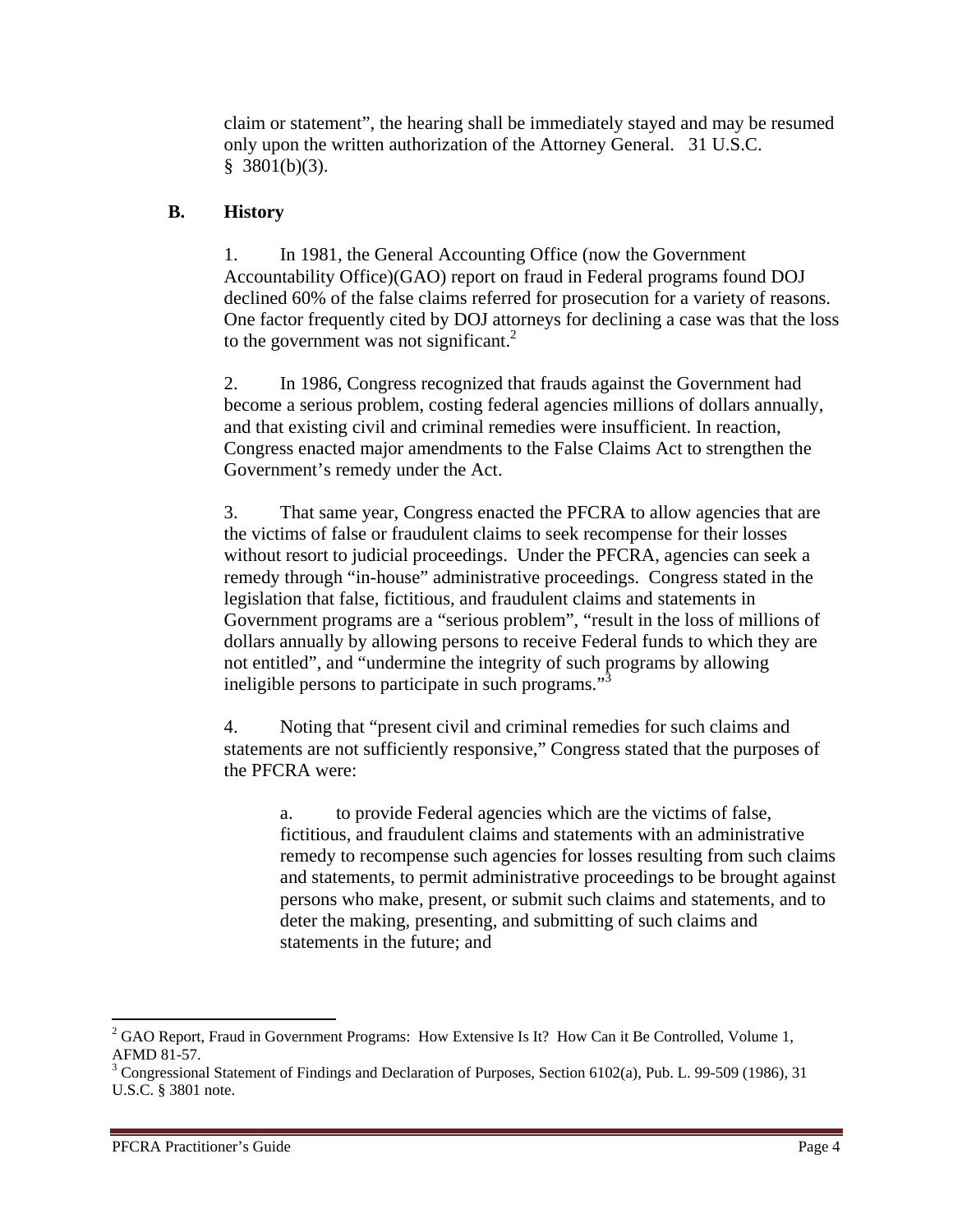b. to provide due process protections to all persons who are subject to the administrative adjudication of false, fictitious, or fraudulent claims or statements.<sup>4</sup>

5. In 1991, a GAO report on Federal Agency use of the PFCRA found only eight federal agencies had used the PFCRA during the period October 21, 1986 through September 30, 1990, and that the PFCRA was not used more often because the cost to implement it exceeded the potential recoveries and the procedural requirements were cumbersome.

6. In the Inspector General Reform Act of 2008, P.L. 110-409, Congress amended the PFCRA to expand the scope of entities permitted to bring claims under the statute to "a designated Federal entity (as such term is defined under section 8G(a)(2) of the Inspector General Act of 1978)."

7. In 2012, GAO issued another report of the use of the PFCRA by Federal agencies covering fiscal years 2006 through 2010. GAO found five civilian agencies used the PFCRA, and one of those referred 95% of all PFCRA authorization requests to DOJ. GAO found the following factors facilitated agency use of the PFCRA: support of top management; applying PFCRA penalties to already successful criminal prosecutions; proactive IG involvement; coordination within the agency and with DOJ; use of standardized PFCRA case documentation; and a PFCRA case tracking system. In contrast, factors limiting the use of the PFCRA include: available alternative mechanisms to address fraud and wrongdoing; lack of ALJs; recoveries going to U.S. Treasury (rather than the agency); low false claims ceiling and penalty amounts; the cumbersome process; and resource constraints.

#### **II. Agency Regulations**

#### **A. History**

Each Authority is required to promulgate rules and regulations to implement the PFCRA's provisions.<sup>5</sup> When it passed the PFCRA, Congress expected "that the regulations would be substantially uniform throughout Government."<sup>6</sup> To facilitate this, the Inspector's General community formed an inter-agency task force and drafted model regulations in the late 1980s. These are used as the standard base for PFCRA regulations.

<sup>&</sup>lt;sup>4</sup> Congressional Statement of Findings and Declaration of Purposes, Section 6102(a), (b), Pub. L. 99-509 (1986), 31 U.S.C. 3801 note.

<sup>5</sup> 31 U.S.C. § 3809.

<sup>&</sup>lt;sup>6</sup> S. Rep. No. 99-212 (1986).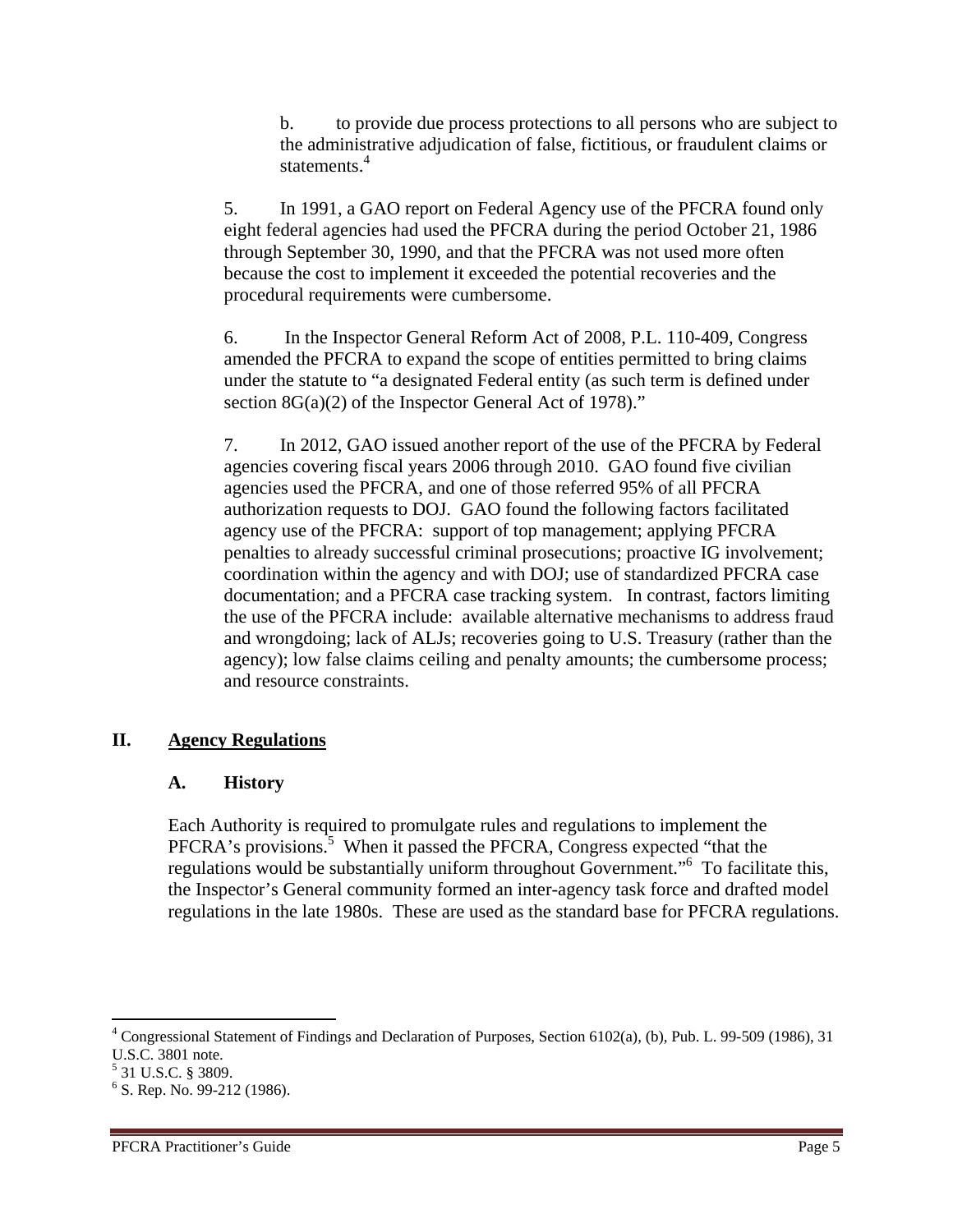#### **B. General**

1. PFCRA regulations are generally self-contained definitions, explanations, and instructions for the entire process. Agencies may wish to establish procedures for record retention in regulatory or other guidance.

2. Several agencies have completed the administrative law process and codified regulations. A comprehensive list of examples of implemented regulations is found in the "Parallel Table of Authorities and Rules" published by the Government Printing Office. The examples are listed under 31 U.S.C. § 3809 within the table. The table is published at http://www.gpo.gov/help/parallel\_table.pdf.

- 3. Examples can be found at:
	- a. 45 C.F.R. Part 681, National Science Foundation (most recent)
	- b. 5 C.F.R. Part 185, Office of Personnel Management
	- c. 6 C.F.R. Part 13, Department of Homeland Security
	- d. 7 C.F.R. Part 1, Subpart L, Department of Agriculture
	- e. 10 C.F.R. Part 1013, Department of Energy

f. 14 C.F.R. Part 1264, National Aeronautics and Space Administration

g. 22 C.F.R. Part 224, Agency for International Development

h. 24 C.F.R. Part 28, Department of Housing and Urban Development

- i. 40 C.F.R. Part 27, Environmental Protection Agency
- j. 43 C.F.R. Part 35, Department of Interior
- k. 45 C.F.R. Part 79, Department of Health and Human Services

#### **C. Requirements**

1. The PFCRA requires all regulations ensure Investigating Officials and Reviewing Officials are not responsible for conducting the hearing, making determinations, or making collections. 31 U.S.C. § 3809.

2. Implementing regulations must require Reviewing Officials to include in any notice to the Attorney General under 31 U.S.C. § 3803(a)(2), a statement which specifies the Reviewing Official has determined there is a reasonable prospect of collecting the amount for which the suspect may be liable. 31 U.S.C. § 3809.

#### **D. Rulemaking Process**

1. Regulations must be codified into the Code of Federal Regulations (C.F.R.) through the Administrative Procedure Act. 5 U.S.C. Chapter 5. This process begins with a Notice of Proposed Rulemaking published in the Federal Register (FR) inviting the public to comment on the regulations. The public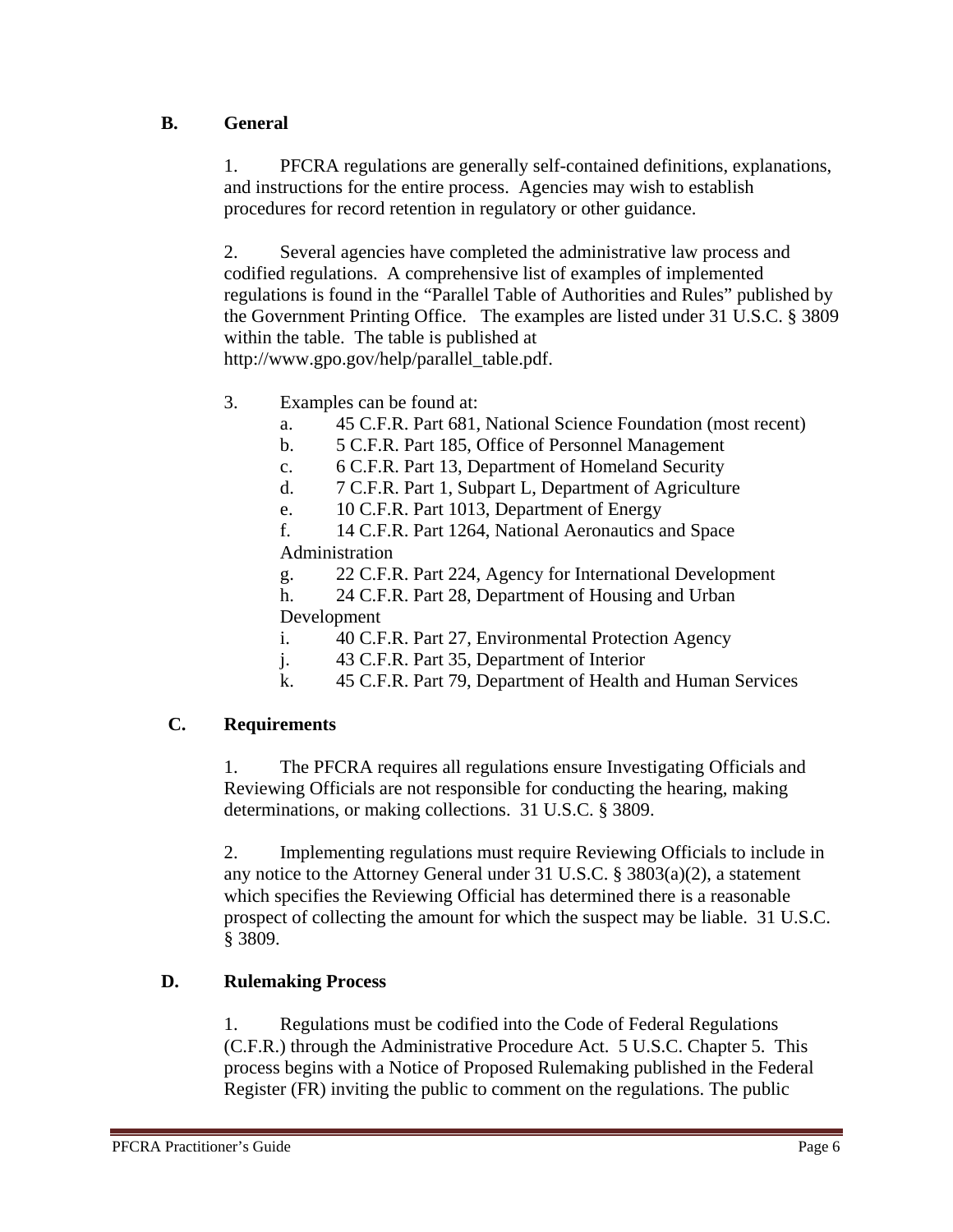typically has 60 days to submit comments, after which the agency responds to the comments and publishes the final rule in the FR. The notice typically contains various analyses and statements required by a plethora of Executive Orders, regulations and laws. The National Archives and Records Administration (NARA) administers the FR and publishes a guide for drafting documents for the FR at http://www.archives.gov/federal-register/write/.

- 2. Examples of notices of proposed rulemaking:
	- a. 73 FR 79761, National Science Foundation
	- b. 71 FR 5211, Corporation for National and Community Service
	- c. 59 FR 24661, Office of Personnel Management
	- d. 55 FR 39158, Nuclear Regulatory Commission

3. Examples with unique requirements incorporated into proposed regulations:

- a. 78 FR 672, Rural Housing Service, USDA
- b. 65 FR 52352, Federal Deposit Insurance Corporation

#### **E. Notice**

1. Once the Notice of Proposed Rulemaking is drafted, it will need to be published in the FR. The agency Federal Register Liaison Officer (FRLO)<sup>7</sup> can advise on this process.

2. There are multiple and rigid rules for publishing in the FR, such as providing a set number of hard copies, following precise formatting requirements and meeting certification requirements.

3. A handbook on publishing in the FR can be found at http://www.archives.gov/federal-register/write/handbook/ddh.pdf. Also, the FR can be contacted at fedreg.info@nara.gov or 202-741-6000 for more guidance.

#### **III. PFCRA Liability Provisions**

#### **A. Remedial Structure**

1. Generally, PFCRA authorizes the Federal agency, without resorting to judicial proceedings, to impose a penalty upon a person who makes or causes another to make a false claim or statement and does so knowing or with reason to know that it is false, fictitious, or fraudulent.<sup>8</sup> 31 U.S.C. § 3802(a)(1).

<sup>&</sup>lt;sup>7</sup> Every agency has a FRLO and a Certifying Officer under 1 C.F.R. § 16.

<sup>8</sup> *See* 31 U.S.C. § 3802; *Vermont Agency of Natural Res. v. United States ex rel. Stevens*, 529 U.S. 765, 786, n. 17 (2000); *Orfanos v. Dep't Health & Human Servs*., 896 F. Supp. 23, 24-25 (D.D.C. 1995).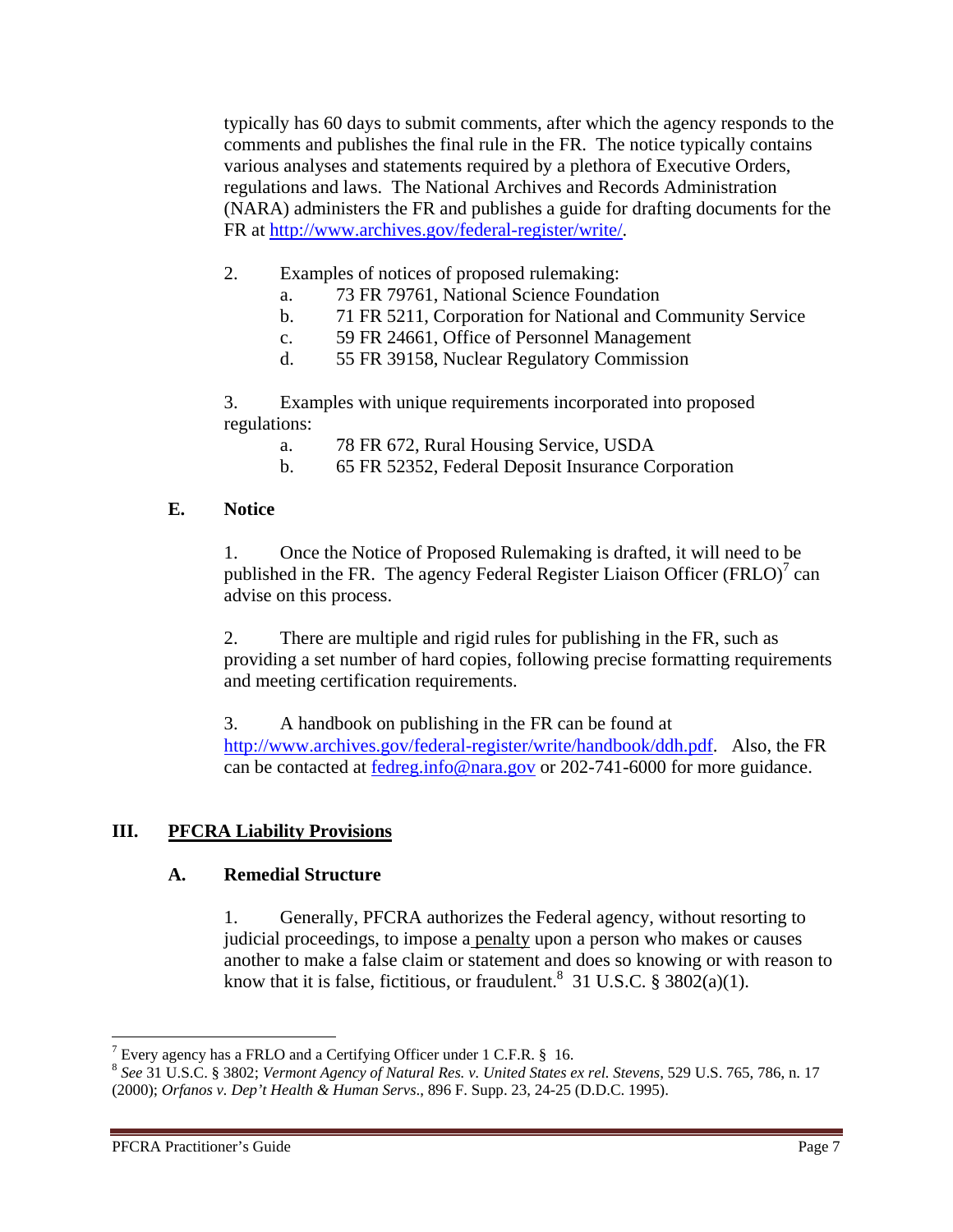2. If the agency has made any payment, transferred any property, or provided services because of the false claim, then the person also shall be subject to an assessment up to twice the amount of the claim or portion of the claim that is determined to be false fictitious, or fraudulent. 31 U.S.C. §§ 3802(a)(1), (a)(3).

3. The PFCRA can be used only in those cases where the amount of each claim (or group of related claims submitted at the same time) for money, property, or services does not exceed \$150,000.00. 31 U.S.C. § 3803(c)(1).

#### **B. Key Liability Provisions**

1. PFCRA's false claims provision, 31 U.S.C. § 3802(a)(1), provides in relevant part:

 $\lq(2)(1)$  Any person who makes, presents, or submits, or causes to be made, presented, or submitted, a claim that the person knows or has reason to know –

(A) is false, fictitious, or fraudulent;

(B) includes or is supported by any written statement which asserts a material fact which is false, fictitious, or fraudulent;

(C) includes or is supported by an written statement that -

(i) omits a material fact;

(ii) is false, fictitious, or fraudulent as a result of the omission; and

(iii) is a statement in which the person making, presenting, or submitting such statement has a duty to include such material fact; or

(D) is for payment for provision of property or services which the person has not provided as claimed, . . . ."

shall be subject to civil penalties and assessments under PFCRA, in addition to any other remedy that may be prescribed by law.

2. PFCRA's false statements provision, 31 U.S.C. § 3802(a)(2), provides in relevant part:

 $\lq(2)$  Any person who makes, presents, or submits, or causes to be made, presented, or submitted, a written statement that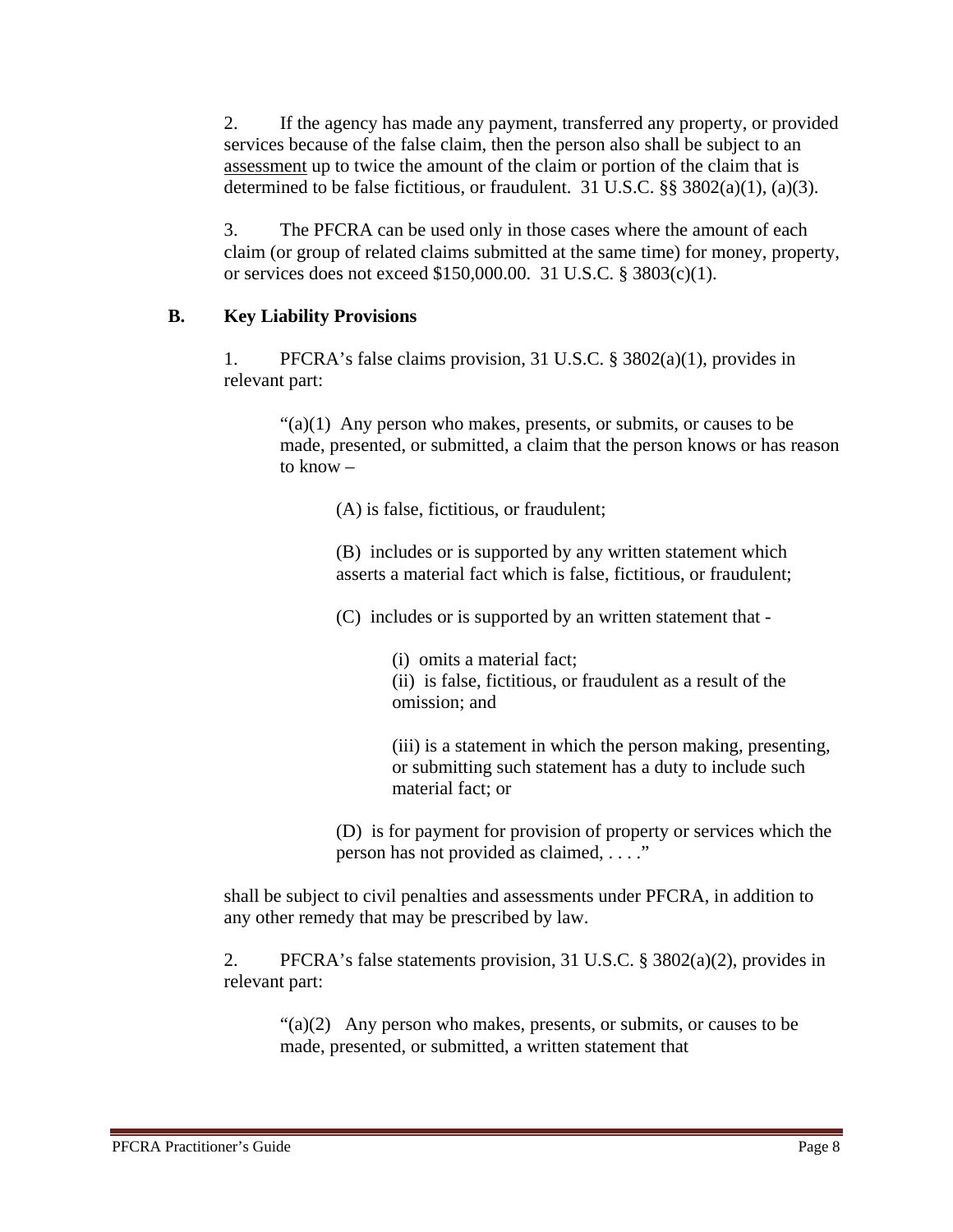(A) the person knows or has reason to know - (i) asserts a material fact which is false, fictitious, or fraudulent; or

(ii)(I) omits a material fact; and

 (II) is false, fictitious, or fraudulent as a result of such omission;

(B) in the case of an omitted statement . . . , is a statement in which the person making, presenting, or submitting such statement has a duty to include such material fact; and

(B) contains or is accompanied by an express certification or affirmation of the truthfulness and accuracy of the contents of the statement, .... "

shall be subject to, in addition to any other remedy that may be prescribed by law, a civil penalty for each such statement.

3. The PFCRA is directed not merely at those who submit false claims but also at those who "cause" false or fraudulent claims to be submitted (*e.g*., subcontractor submits false claims to the prime contractor, knowing they will be used to submit claims on a cost contract).

4. Unlike the False Claims Act, the PFCRA does not provide a specific cause of action for conspiracies to defraud the United States.<sup>9</sup>

5. Under the PFCRA, unlike the FCA, a person may be liable for making or causing a false statement even if no claim for payment of money is made.

#### **C. PFCRA Elements**<sup>10</sup>

1. Claim Defined

 9 Compare 31 U.S.C. § 3729(a)(1)(C) with 31 U.S.C. § 3802.

<sup>&</sup>lt;sup>10</sup> The PFCRA and False Claims Act share several key features. Consequently, PFCRA analysis often borrows from False Claims Act cases. *See Vermont Agency of Natural Res. v. U.S. ex rel. Stevens*, 529 U.S. 765, 786 (interpreting the PFCRA and False Claims Act in parallel). When relying upon FCA case law to interpret the PFCRA, agencies should bear in mind that the Fraud Enforcement and Recovery Act of 2009 (FERA), Pub. L. 111-21, May 20, 2009, 123 Stat. 1617, made several significant changes to the liability provisions of the FCA in order to "clarif[y]" and "to reflect the original intent of the law" (FERA § 4) (emphasis added) after several judicial decisions had limited the FCA's reach, and to strengthen the FCA in other ways. FERA also renumbered the FCA's liability provisions. FERA mostly applies on a prospective basis to conduct occurring after the date of enactment, except for the revised false statements provision, 31 U.S.C. § 3729(a)(1)(B). The courts are split on whether the amendments to the false statements provision apply retroactively.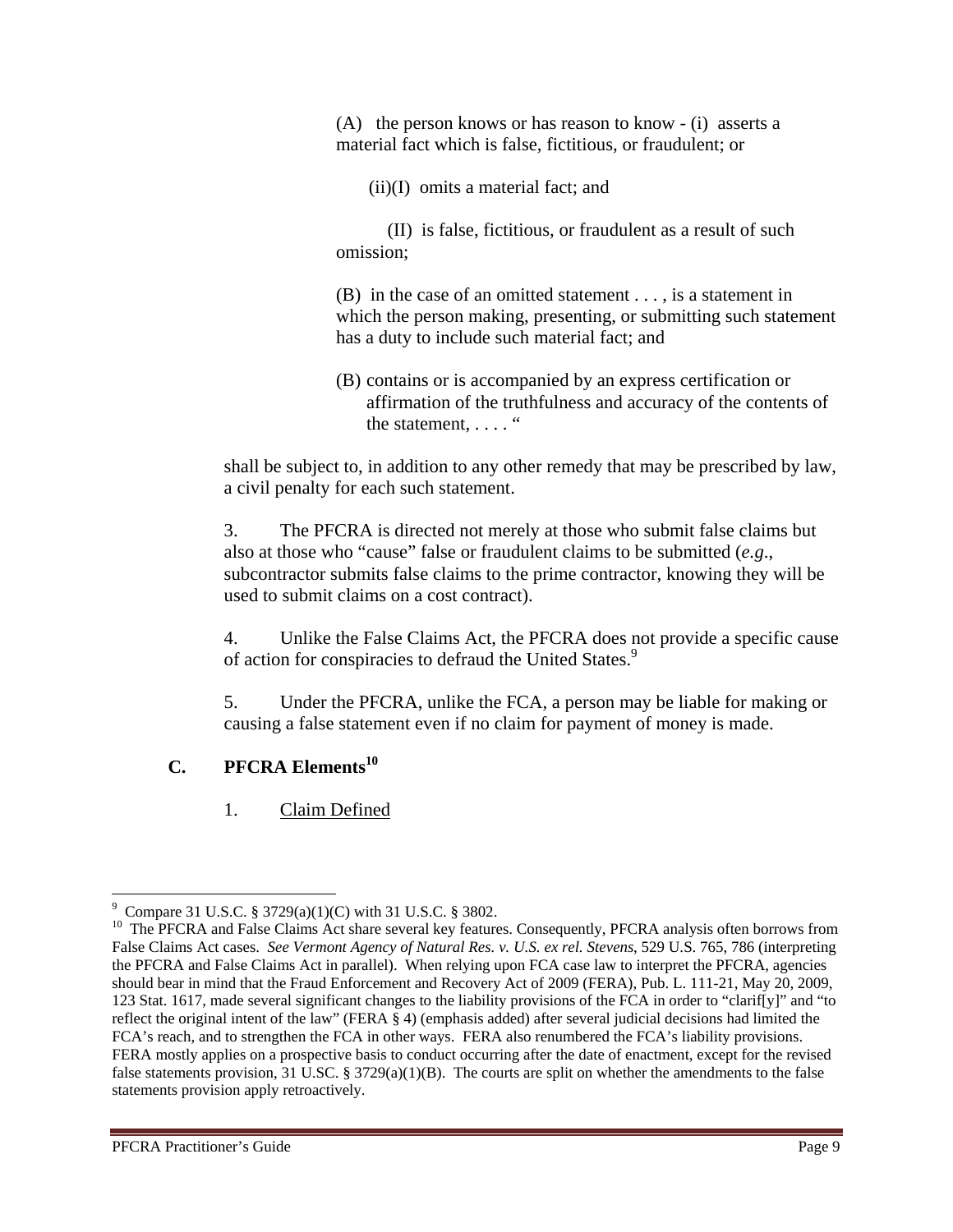a. PFCRA defines "claim" to mean "any request, demand, or submission --

> "(A) made to an Authority for property, services, or money (including money representing grants, loans, insurance, or benefits);

(B) made to a recipient of property, services, or money from an Authority or to a party to a contract with an Authority—

- (i) for property or services if the United States --
	- (I) provided such property or services;

(II) provided any portion of the funds for the purchase of such property or services; or

(III) will reimburse such recipient or party for the purchase of such property or services; or

(ii) for the payment of money (including money representing grants, loans, insurance, or benefits) if the United States—

> (I) provided any portion of the money requested or demanded; or

(II) will reimburse such recipient or party for any portion of the money paid on such request or demand; or

(C) made to an Authority which has the effect of decreasing an obligation to pay or account for property, services, or money …."

31 U.S.C. § 3801(a)(3).

b. Examples of Claims. Invoices, progress payment requests, healthcare claims, loan applications, leases, grant and cooperative agreement documents and subsidy payments.

c. Tax Claims Not Actionable Under PFCRA. The term "claim" expressly excludes claims made in any federal tax return. 31 U.S.C.  $§$  3801(a)(3).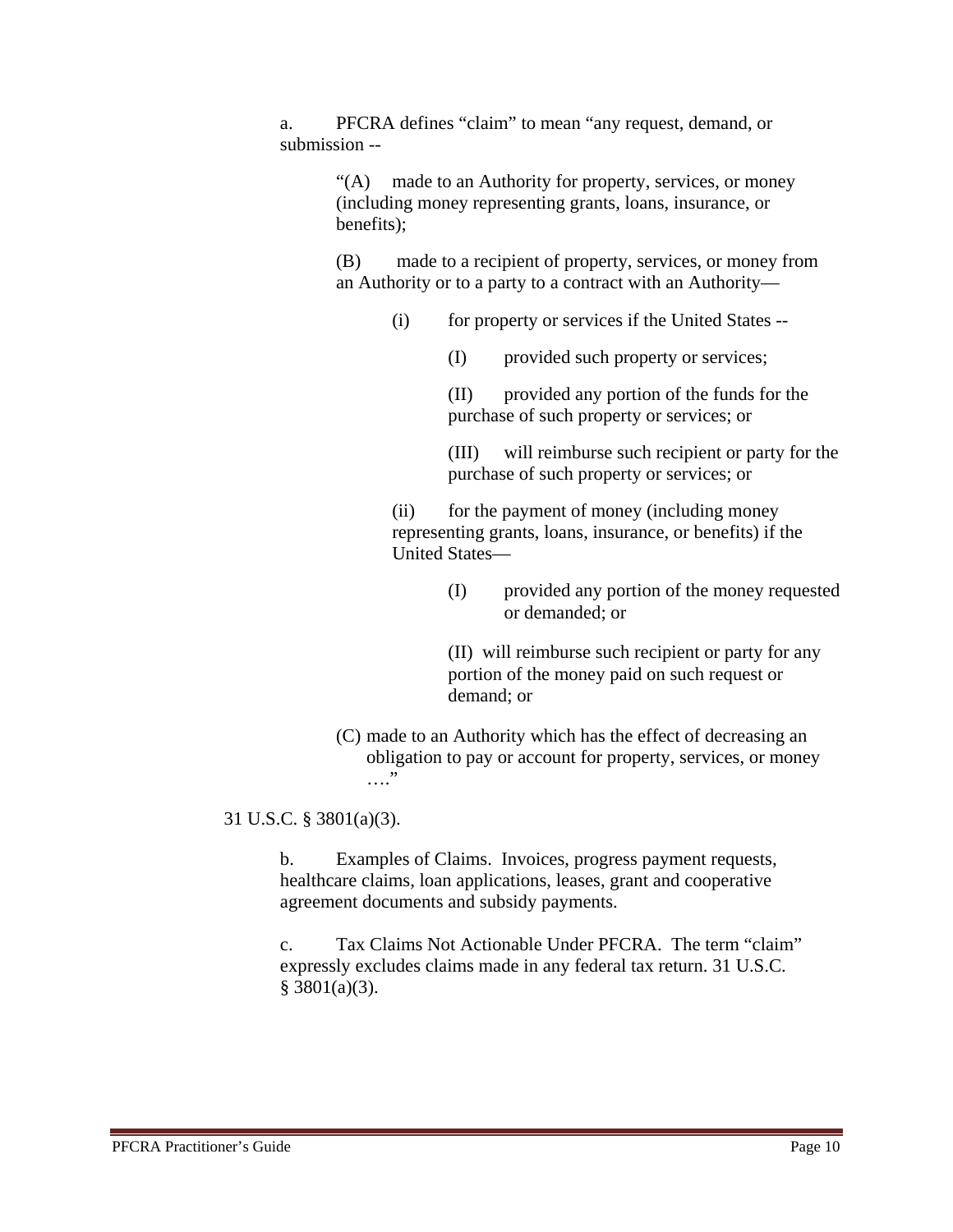#### 2. Statement Defined

a. PFCRA defines "statement" to mean any representation, certification, affirmation, document, record, or accounting or bookkeeping entry made –

"(A) with respect to a claim or to obtain the approval or payment of a claim (including relating to eligibility to make a claim); or

(B) with respect to (including relating to eligibility for)—

(i) a contract with, or a bid or proposal for a contract with; or

(ii) a grant, loan, or benefit from, an Authority, or any State, political subdivision of a State, or other party, if the United States Government provides any portion of the money or property under such contract or for such grant, loan, or benefit, or if the Government will reimburse such State, political subdivision, or party for any portion of the money or property under such contract or for such grant, loan, or benefit . . . ."

31 U.S.C. § 3801(a)(9).

b. Certification or Affirmation Required for False Statements. To be liable under the PFCRA for a false statement, the defendant must certify or affirm the truthfulness and accuracy of the contents of the statement. See 31 U.S.C. § 3802(a)(2). The FCA does not contain this requirement.

c. Tax Return Statements Not Actionable Under PFCRA. The term "statement" excludes any statement made in any federal tax return. 31 U.S.C. § 3801(a)(9).

d. PFCRA Liability Can Rest on a Stand-alone False Statement. Unlike the False Claims Act, the PFCRA provides that a person may be liable for submission of a false statement even if a claim for money or property is not made.

3. Falsity Defined

a. The PFCRA applies to both false and fraudulent statements and claims. Falsity and fraud are different. Fraud includes a *scienter* element that falsity does not. A claim is false or fraudulent if it seeks money to which the claimant is not entitled.

b. Actionable false or fraudulent claims can take many forms.

(1) False or fraudulent claims may arise in the formation of a contract or through an application to participate in a government program. Where fraud occurs at the inception, every subsequent claim may be tainted. Examples of fraud in the inception include: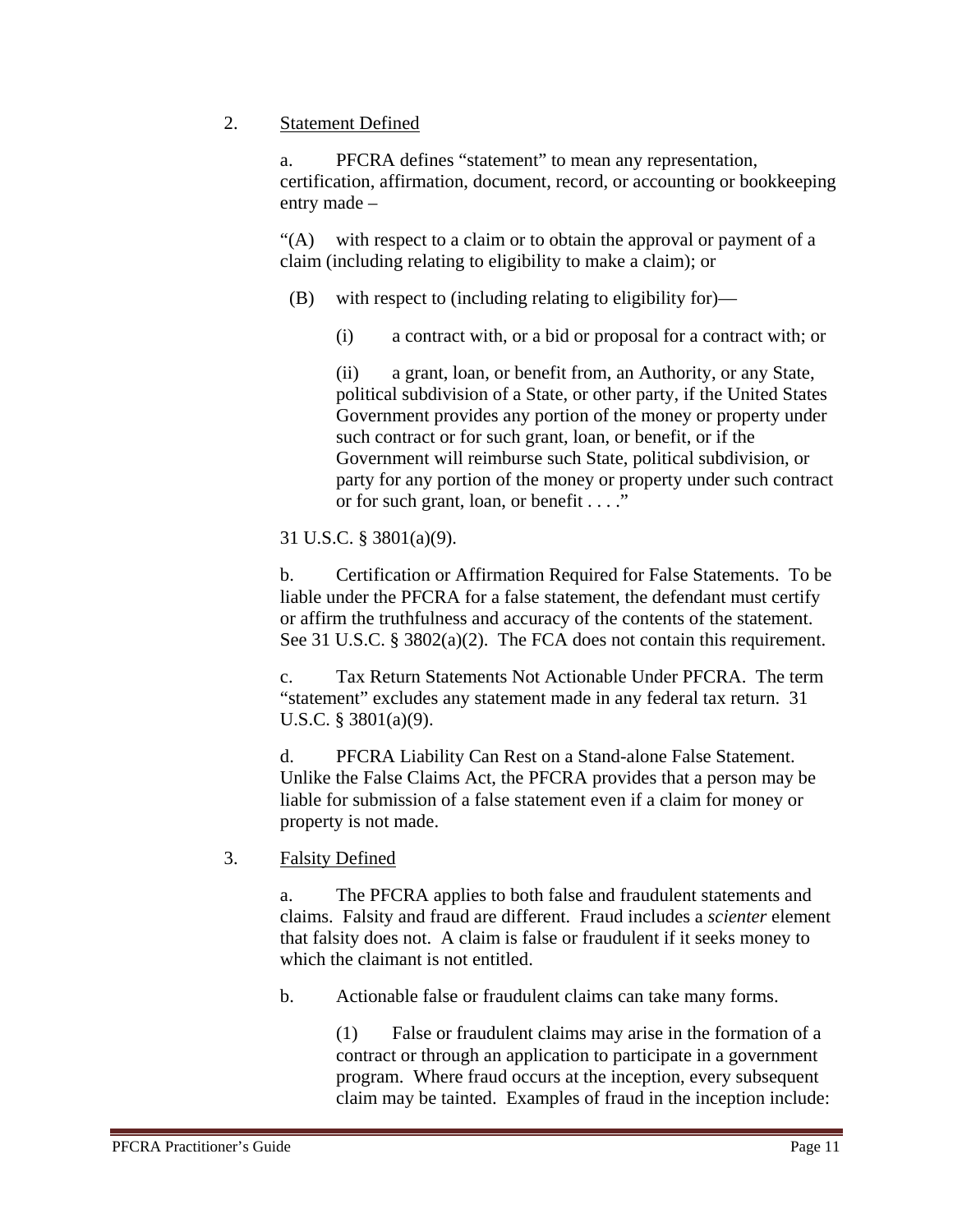collusive bidding, kickbacks, gratuities, bribery and conflicts of interest, misrepresentations concerning eligibility or qualifications to participate in a federal program, such as small business status, misrepresentations concerning cost and pricing data, or other than cost or pricing data. $^{11}$ 

(2) False or fraudulent claims may arise during contract performance. Examples include claims for goods or services that were not provided as claimed or that failed to meet contract or program requirements.

(3) Failure to comply with various laws and regulations material to payment.

(4) By omission of a fact when the party has a duty to include the fact.

#### 4. Theories of Falsity

a. In FCA cases, courts sometimes distinguish between factually false claims and legally false claims. Both factual and legal falsity can be actionable under the FCA.

(1) Factually false claims involve claims for goods and services that were never actually provided or were not provided as represented.

(2) A legally false claim is one where although a good or service was provided as requested, a legal condition of payment has not been met.

The government has objected to the distinction between factually and legally false claims and at least one court has agreed that such distinctions do more to "obscure than clarify the scope of the FCA*. See U.S. ex rel. Hutcheson v. Blackstone Medical, Inc.,* 647 F.3d 377 (1st Cir. 2011).

b. Courts adhering to the distinction between factually and legally false claims often assess claims based on legal falsity under two theories: express certification and implied certification. Under an express certification theory, a claim is false if it contains on its face an explicit false statement, such as an express representation or certification that defendant has complied with a particular statute, regulation or contract

 $11$  If the authority learns at any time during the course of a PFCRA proceeding of any specific information concerning bribery, gratuities, conflict of interest, or other corruption or similar activity in relation to the claim or statement at issue, the PFCRA requires that the authority immediately report such information to the Attorney General. 31 U.S.C. § 3803(c).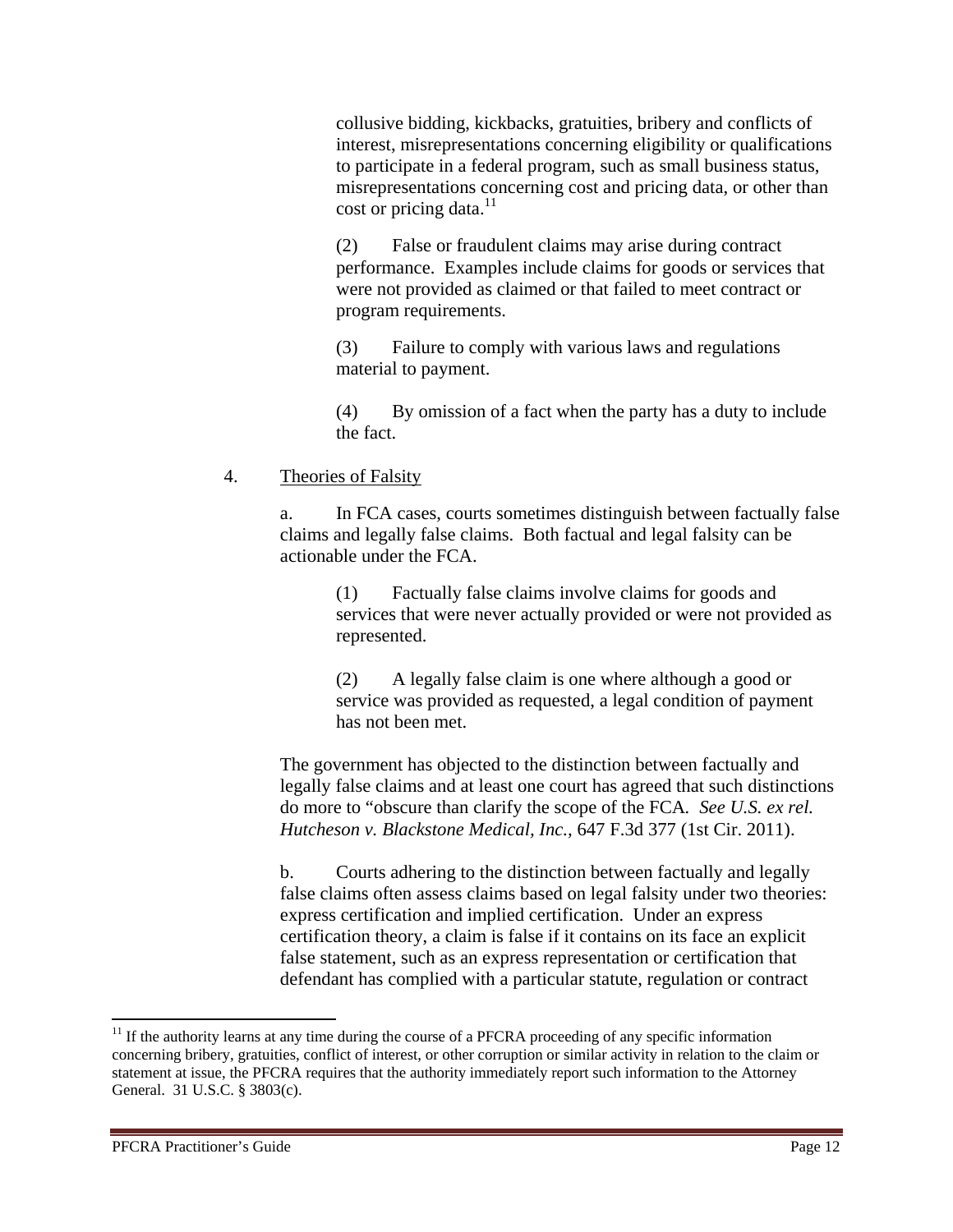provision when it has not. An implied false claim is one where the act of submitting the claim itself implies compliance with statutory, regulatory or contractual requirements that have not been met, and no express representation of compliance has been made.

c. Most circuits that have considered the question have accepted implied falsity as actionable under the FCA. *See, e.g., U.S. ex rel. Wilkens v. United Health Group*, 659 F.3d 295 (3rd Cir. 2011); *U.S. ex rel Mikes v. Straus*, 274 F.3d 687, 699-700 (2nd Cir. 2001); *U.S. ex rel. Augustine v. Century Health Servs., Inc., 289 F.3d 409, 415 (6<sup>th</sup> Cir. 2002); <i>U.S. ex rel. Ebeid v. Lungwitz*, 616 F.3d 993, 996-998 (9<sup>th</sup> Cir. 2010); *U.S. ex rel. Connor v. Salina Reg'l Health Ctr., Inc.,* 543 F.3d 1211, 1217 (10<sup>th</sup> Cir. 2008); *U.S. ex rel. McNutt v. Haleyville Med. Supplies, Inc.*, 423 F.3d 1256, 1259 (11 Cir. 2005); *U.S. ex rel. Science Applications International Corp.*, 626 F.3d 1257, 1266, 1269 (D.C. Cir. 2010); *see also Ab-Tech Construction, Inc. v. United States*, 57 F.3d 1084 (Fed. Cir. 1995) (affirming, without opinion, Claims Court's decision expressly endorsing theory).

d. Most courts have held that the key issue in implied falsity cases is whether the defendant failed to comply with a precondition of payment, expressly identified as such in a statute, regulation or contract. The courts are split on whether the provision must expressly state that it is a condition of payment, though the majority of courts have concluded that it need not. *Cf. U.S. ex rel Mikes v. Straus*, 274 F.3d 687 (2nd Cir. 2001) with *U.S. ex rel. Hutcheson v. Blackstone Medical, Inc., 647 F.3d 377 (1<sup>st</sup> Cir. 2011); U.S. v. Science Applications International Corp*., 626 F.3d 1257 (D.C. Cir. 2010); U.S. ex rel. Hendow v. Univ. of Phoenix, 461 F.3d 1166, 1172 (9<sup>th</sup>) Cir. 2006).

e. The government has resisted, with mixed success, the distinction between factually and legally false claims, and express and implied certification, arguing instead that the touchstone of a false claim is whether the defendant sought money to which it was not entitled. At least one court has agreed that these "[j]udicially-created categories sometimes can help carry out a statute's requirements, but they can also create artificial barriers that obscure and distort those requirements." *U.S. ex rel. Hutcheson v. Blackstone Medical, Inc*., 647 F.3d 377 (1st Cir. 2011). *Blackstone* further stated that "[t]he text of the FCA does not refer to 'factually false' or 'legally false' claims, nor does it refer to 'certification' at all. *See United States ex rel. Hendow v. Univ. of Phoenix,* 461 F.3d 1166, 1172 (9th Cir. 2006) (refusing to give the term 'certification' 'paramount and talismanic significance' in part because it does not appear in the text of the FCA). In light of this, and our view that these categories may do more to obscure than clarify the issues before us, we do not employ them here." *U.S. ex rel. Hutcheson v. Blackstone Medical, Inc.,* 647 F.3d 377 (1st Cir. 2011).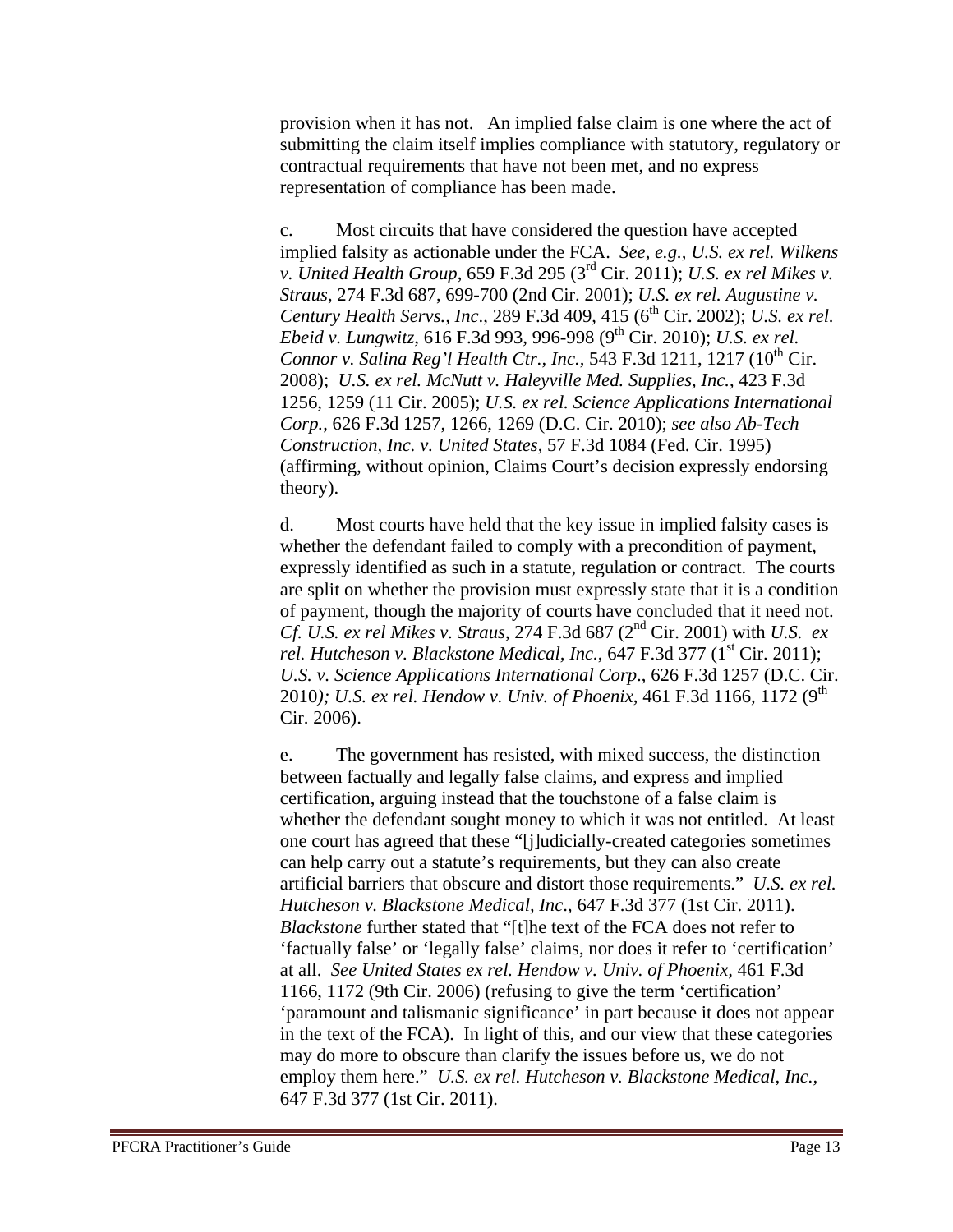5. Materiality**.** Although the PFCRA does not define the term "material", the meaning of this element has been defined for the FCA.

a. FERA amended the FCA in 2009 to add a definition of the term "material" to mean "having a natural tendency to influence, or be capable of influencing, the payment or receipt of money or property." 31 U.S.C. § 3729(b)(4). This new definition parallels the judicial interpretation supported by the Department of Justice and endorsed by most federal circuit courts to decide the issue prior the 2009 FERA amendments. *See, e.g., U.S. v. Bourseau*, 531 F.3d 1159, 1171 (9th Cir. 2008); *United States v. Rogan*, 517 F.3d 449 (7th Cir. 2008).

b. A statement or omission is "capable of influencing" a decision even if those who make the decision are negligent and fail to appreciate the statement's significance. The statement need not influence the decision *in fact.* In *United States v. Rogan*, 517 F.3d 449 ( $7<sup>th</sup>$  Cir. 2008), the court articulated the following rationale for the standard in this way:

Another way to see this is to recognize that laws against fraud protect the gullible and the careless – perhaps especially the gullible and the careless – and could not serve that function if proof of materiality depended on establishing that the recipient of the statement would have protected his own interests. [Citation omitted] The United States is entitled to guard the public fisc against schemes designed to take advantage of overworked, harried, or inattentive disbursing officers; the False Claims Act does this by insisting that persons who send bills to the Treasury tell the truth. As Justice Holmes put it, '[m]en must turn square corners when they deal with the Government.'" [Citation omitted.]

#### 6**.** Who Can Be Liable? Imputed Liability

a.Corporations are "persons" under the PFCRA and may be held liable under the statute. Corporations only know and act through their employees. The general rule is that corporations may be held liable for employee conduct within the scope of their employment under the law of *respondeat superior*.

b. The courts are split as to whether the employee's conduct must also benefit the corporation in order to impute liability to the company*. Cf. United States v. O'Connell*, 890 F.2d 563, 569 (1st Cir. 1989) (an employee's conduct will bind a corporation where the employee acts with apparent authority, irrespective of whether the act benefits the corporation); and *U.S. v. Ridglea State Bank,* 357 F.2d 495, 500 (5th Cir. 1966) (vicarious liability will not be imposed if the corporation did not benefit from the conduct of its employee or agent); *see also U.S. ex rel. Vavra v. Kellogg Brown & Root, Inc.,* --- F.3d ----, 2013 WL 3779225, at  $*12$  n. 11 and  $12$  (5<sup>th</sup> Cir. July 19, 2013) (holding that *Ridglea* does not apply to Anti-Kickback Act allegations as damages are not punitive in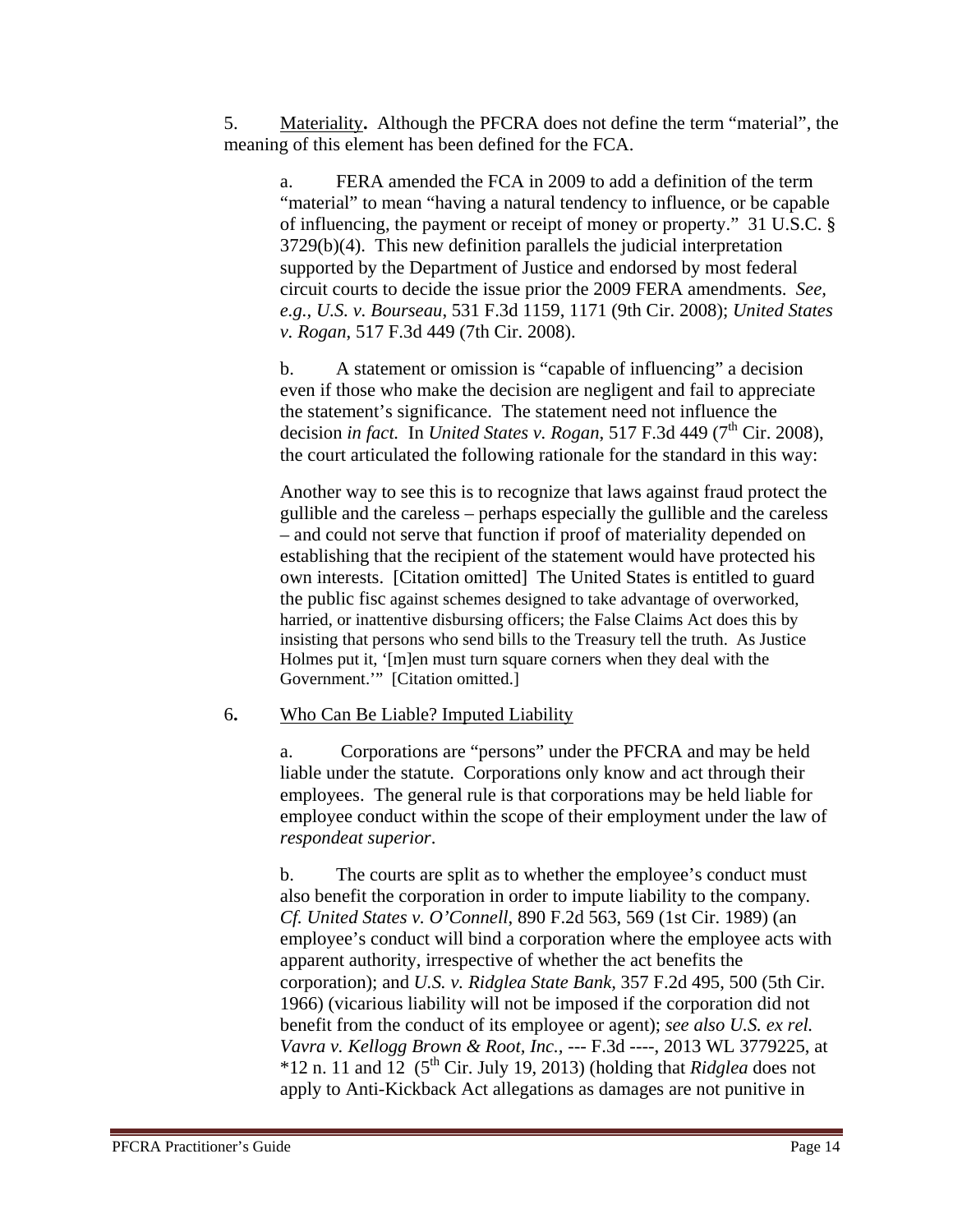character, but declining to decide whether *Ridglea* still applies to FCA cases in the Fifth Circuit). In *United States Dep't of Housing & Urban Dev. v. Professional Am. Mortgage Inst., Inc. (PAMI),* HUDALJ No. 06- 033-PF (October 13, 2006), an ALJ found that a loan origination company was not liable for the misdeeds of an employee loan officer who was working for six other companies at the same time because the misconduct "'occur[red] within an independent course of conduct not intended . . . to serve any purpose of the employer."

c. PFCRA authority requests to DOJ should address the basis for imputing knowledge and conduct to a corporate defendant. Courts have applied different standards to determine whether and how the conduct and knowledge of individual employees or agents can be imputed to an entity or principal, and the PFCRA authority request should address the law in the circuit where the case will be brought.

7. Knowledge or *Scienter* 

a. PFCRA's *scienter* requirement is "knows or has reason to know." This standard is defined at 31 U.S.C.  $\S$  3801(a)(5). No specific intent to defraud is required to meet the standard.

b. Section 3801(a)(5) provides that to prove *scienter*, the agency must show that with respect to the truth or falsity of a claim or statement, a person has or acts:

(1) with actual knowledge; or

(2) in deliberate ignorance , *i.e.,* a decision not to inquire where a duty to inquire exists ("ostrich with its head in the sand"); or

(3) with reckless disregard. This standard is akin to gross negligence plus; it does not imply willfulness. For example, a contract requires defendant to monitor prices offered to commercial and non-government customers and report the prices to GSA. The company never bothers to set up a procedure to monitor prices.

c. Collective Knowledge of Individuals. DOJ has sought to extend to FCA cases the collective knowledge doctrine set forth in *United States v. Bank of New England, N.A., 821 F.2d 844, 855 (1<sup>st</sup> Cir. 1987), a non-FCA* case, that the knowledge of the corporation is "the sum of the knowledge of all of the employees". In *U.S. v. Science Applications Intern. Corp*., 626 F.3d 1257 (D.C. Cir. 2010), the D.C. Circuit vacated a judgment finding FCA liability where the collective knowledge instruction allowed the government to prove *scienter* by "piecing together scraps of 'innocent' knowledge held by various corporate officials, even if those officials never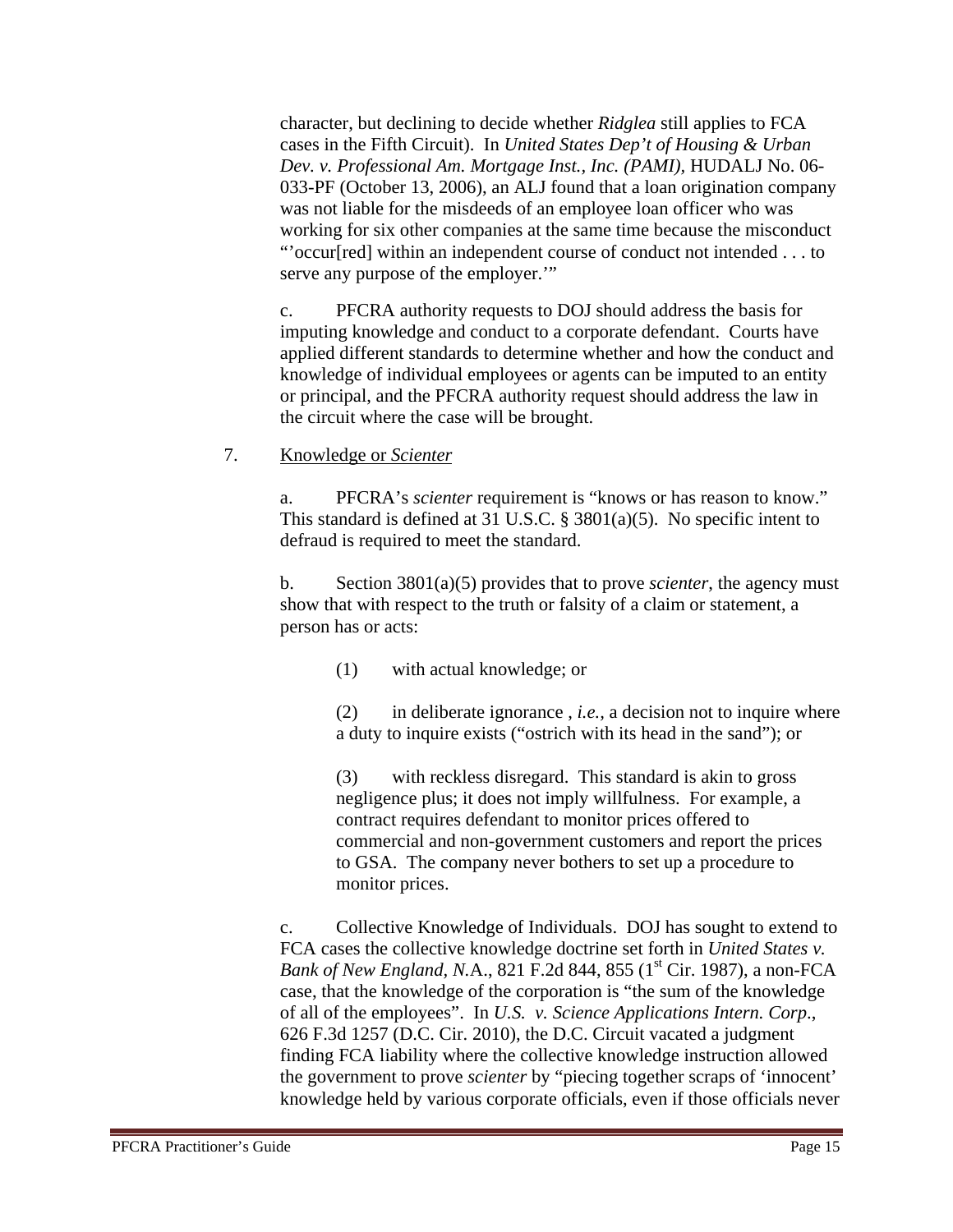had contact with each other or knew what others were doing in connection with the seeking of government funds." *Id.*, at 1275 (quoting *U.S. ex rel. Harrison v. Westinghouse Savannah River Co*., 352 F.3d 908 (4th Cir. 2003)). The D.C. Circuit concluded that FCA's knowledge standard permits the United States to demonstrate *scienter* if a defendant's corporate structure prevented it from learning facts that made its claims for payment false, then the defendant acted in deliberate ignorance or reckless disregard of the falsity.

#### **D. Government Knowledge**

It is well-established that government knowledge is not a defense to an FCA action.12 But in certain limited circumstances, government knowledge can negate a person's *scienter*. Government knowledge can only negate *scienter* where the knowledge is possessed by an official with authority to take action; the official knows all material facts; and the surrounding circumstances suggest a meeting of the minds such that the person reasonably believed that its representations were accurate and its conduct was permissible. (*E.g*., "completely cooperated and shared all information" with the Government; "follow[ed] the Government's explicit instructions"; or "affirmatively and openly disclosed" all the facts to the Government.)<sup>13</sup>

#### **E. Statute of Limitations to Commence a PFCRA Hearing**

1. The PFCRA requires that a "hearing" under Section 3803(d)(2) with respect to a claim or statement shall be commenced within six years of the date on which the claim or statement was made, presented, or submitted. 31 U.S.C. § 3808(a).

2. Presiding Officers commence a hearing by issuing what amounts to a scheduling order. 31 U.S.C. § 3803(d)(2)(B).

3. The PFCRA's statute of limitations is unusual because it is tied to the commencement of a hearing, and not to service of the government's complaint, as is more typical for other statutory and common law claims. The PFCRA permits defendants a period of 30 days from service of the complaint to request a hearing. 31 U.S.C. § 3803(d)(2).

#### **F. Jurisdictional Limit on Claims**

1. The PFCRA states that "[n]o allegations of liability. … shall be referred to a presiding officer if the reviewing official determines that-- (A) an amount of money in excess of \$150,000; or (B) property or services with a value in excess of \$150,000, is requested or demanded … in such claim or in a group of related

<sup>12</sup> *United States ex rel. Hagood v. Sonoma County Water Agency*, 929 F.2d 1416, 1421 (9th Cir. 1991)("The requisite intent is the knowing presentation of what is known to be false. That the relevant Government officials know of the falsity is not itself a defense.").

<sup>13</sup>*United States ex rel. Butler v. Hughes Helicopter Co.,* 71 F.3d 321, 326-327 (9th Cir. 1995).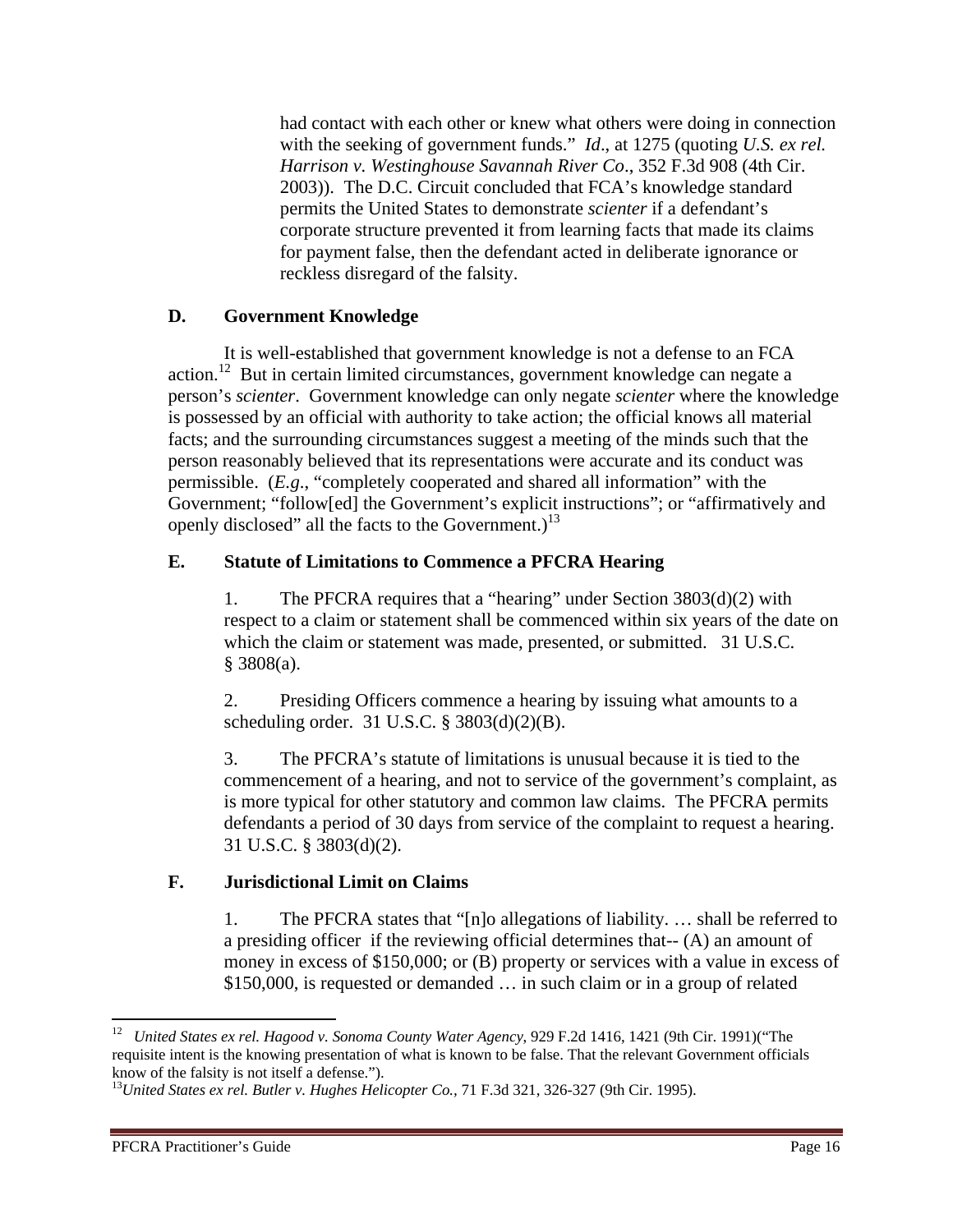claims which are submitted at the time such claim is submitted." 31 U.S.C. § 3803(c). The legislative history of the PRCRA refers to this limitation on claims as a "jurisdictional cap." See H.R. Rep. No. 99–1012, at 259, 1986 U.S.C.C.A.N. at 3904.

2. Agencies may, however, pursue multiple claims that are not related (*i.e*., submitted simultaneously) in a single action provided each independent claim is less than \$150,000. There is no cap on the total potential value of a PFCRA case provided all claims are within the PFCRA's jurisdictional limit. For example, in *Orfanos v. Department of Health and Human Services*, 896 F. Supp. 23 (D.D.C. 1995), the court upheld a PFCRA determination that the plaintiff (who was challenging the determination) was liable for \$196,800, which was comprised of: (a) 34 counts of fraud, reflecting 34 checks the petitioner had falsely endorsed in the total amount of \$13,400, which was doubled to \$26,800, and (b) a \$5,000 penalty for each of the 34 checks, totaling \$170,000.

#### **IV. Remedies**

#### **A. Summary**

1. PFCRA actions may be particularly useful in instances where DOJ declines to prosecute matters.

2. Yet even when the other remedies are available, agencies should consider using the PFCRA in conjunction with, or as an alternative to, other fraud remedies, such as criminal prosecution<sup>14</sup> or suspension and debarment.

#### **B. PFCRA Assessments and Penalties**

1. The remedies available to the Government under the PFCRA vary based on the nature of the conduct that gives rise to the PFCRA violation.

2. If the violation is based upon a false claim, the Government may recover a civil penalty of up to \$5,000 per claim (which can be adjusted for inflation, as discussed below). 31 U.S.C. § 3802 (a)(1). In addition, if the Government paid the false claim, then the Government may also recover an assessment, in lieu of damages, of up to twice the amount of the claim. 31 U.S.C. § 3802(a)(3).

3. The Federal Civil Penalties Inflation Adjustment Act of 1990, Pub. L. 101-140, as amended by the Debt Collection Improvement Act of 1996, Pub. L. 101-140 (28 U.S.C. § 2461 note), provides a mechanism to allow for regular adjustment (once every four years) for inflation of civil monetary penalties

<sup>&</sup>lt;sup>14</sup> When working on contemporaneous civil and criminal matters, attorneys must be aware of ethical restrictions and practical considerations related to the interplay between civil and criminal cases.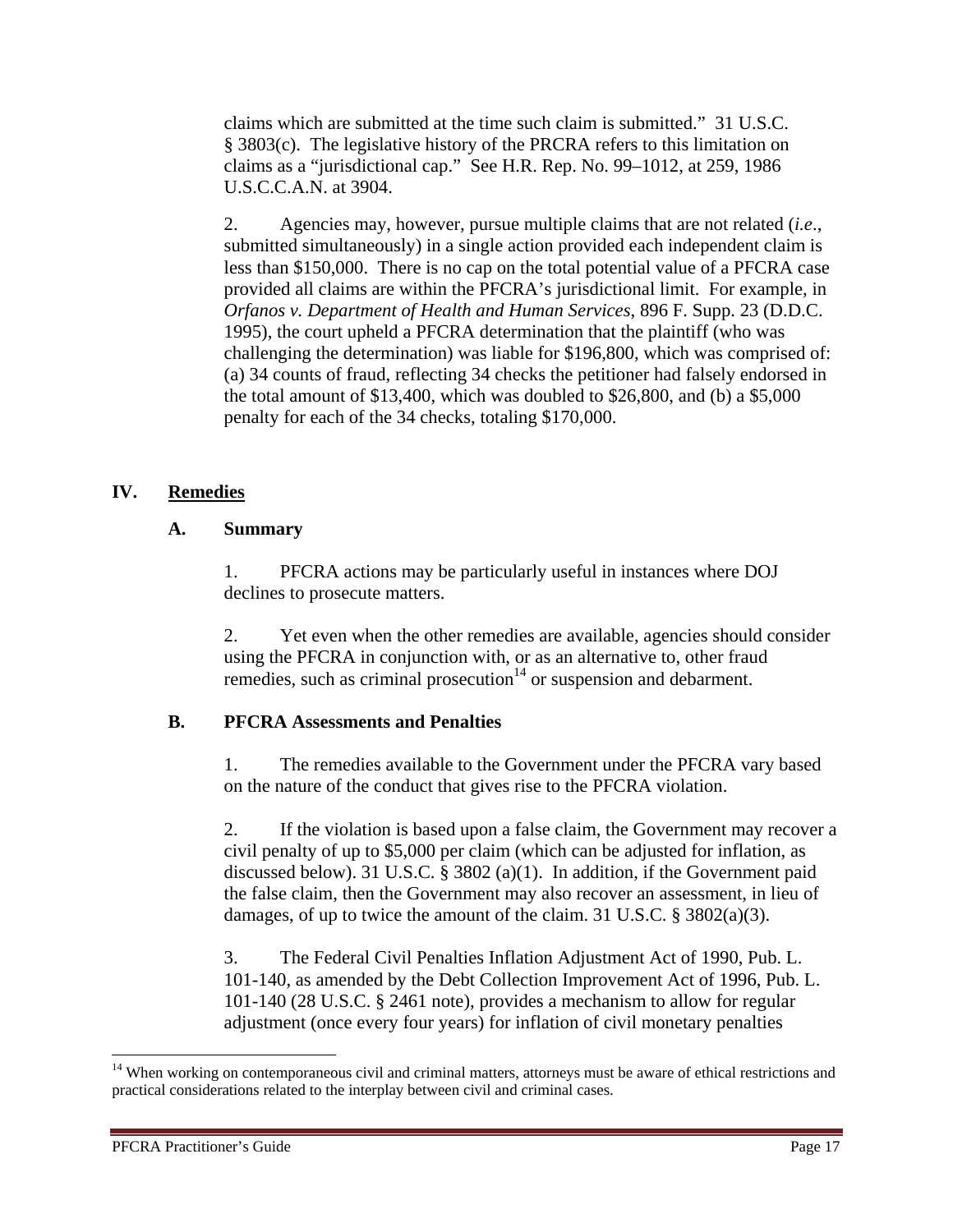established in law. The monetary penalty in PFCRA is subject to this act if Agencies choose to implement the federal register notice procedures.<sup>15</sup>

4. Damages generally are the difference between what the U.S. paid and the amount it would have paid if the claims or statements had been truthful. This is a flexible standard.

5. Examples:

a. Where the government has been overcharged for a good or service, damages are the inflated amount of the claim.

b. Where defendant provided a defective product, damages equal the different between the amount paid and the market value of the product received;

c. Where grant funds have been improperly used, damages equal the amount improperly used.

d. Where defendant falsely represents eligibility for government payments, damages can be all the money defendant received for which it was ineligible. Whether this measure of damages applies depends on many factors, including whether the United States received any tangible benefit from defendant. *See United States v. Science Applications Int'l Corp*., 626 F.3d 1257, 1278 (D.C. Cir. 2010) (SAIC) ("Under th[e] benefit-of-the-bargain framework, the government will sometimes be able to recover the full value of payments made to the defendant, but only where the government proves that it received no value from the product delivered."); *U.S. ex rel. Feldman v. van Gorp*, 697 F.3d 78 (2nd Cir. 2012) (falsified grant applications, government's damages held to be all paid to the grantee where U.S. received no value); *U.S. ex rel. Longhi v. Lithium Power Techs., Inc.,* 575 F.3d 458 (5th Cir. 2009) (where there was "no tangible benefit to the government and the intangible benefit is impossible to calculate" , the government's damages were the full amount of the grant monies paid to the ineligible grantee.); *United States v. Anchor Mortgage Corp.*, 711 F.3d  $745$  ( $7<sup>th</sup>$  Cir. 2013) (holding that in FCA action alleging falsely induced federally insured mortgages, the government's damages should deduct amounts received from the sale of property securing the mortgages from amounts paid on the guarantees (*i.e.,* "net damages") before applying the FCA multiplier).

6. In cases involving only false written statements, the person is liable only for the penalty of up to \$5,000 for each false statement (adjusted for inflation).

 <sup>15</sup> Agencies have made different adjustments to the PFCRA penalty cap. For example, the Department of Housing and Urban Development adjusted its civil penalty cap under PFCRA to \$7,500 in fiscal year 2009, and the Department of Energy adjusted its cap to \$8,000 in fiscal year 2010.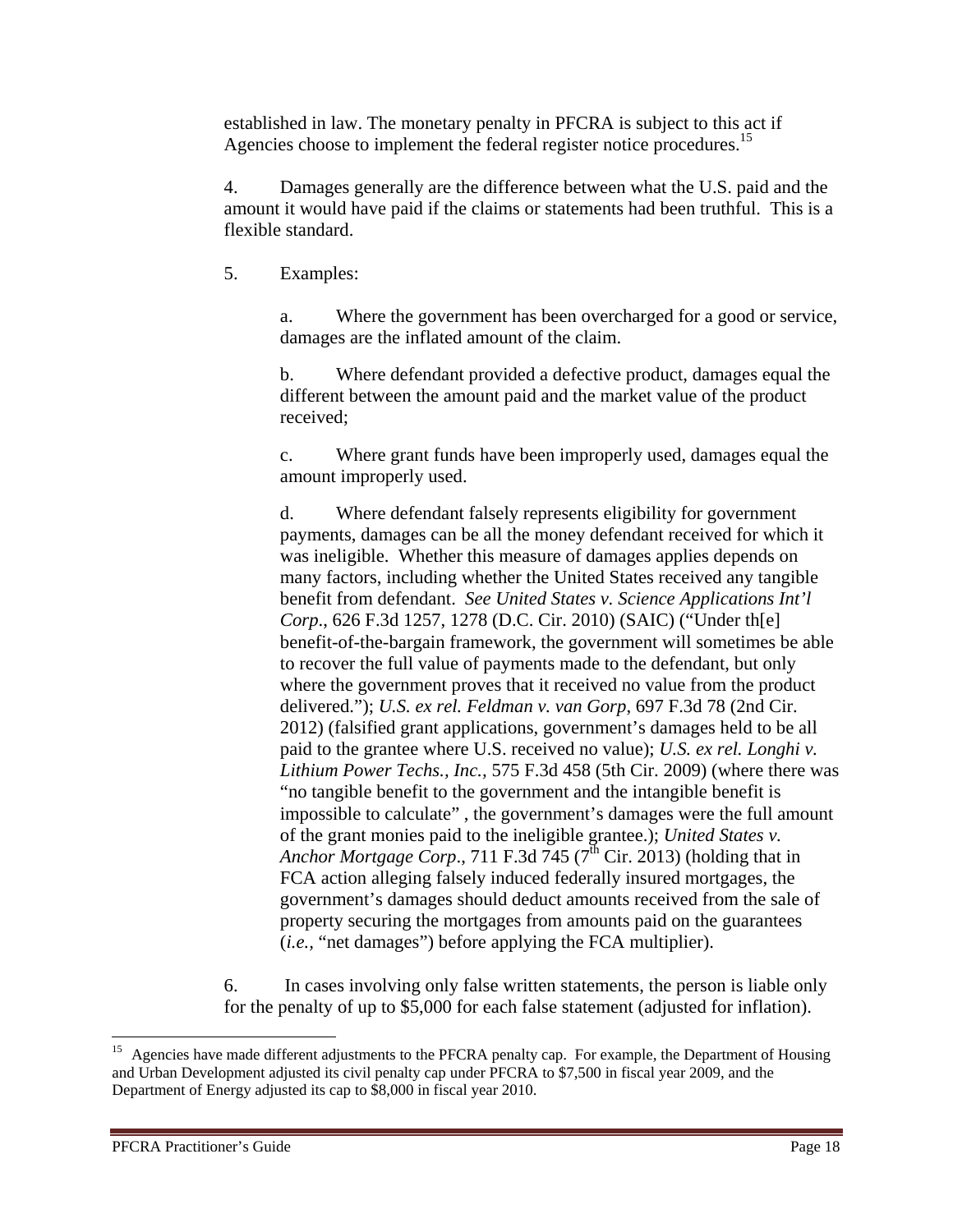No actual damages are required; however only penalties can be sought in those instances. 31 U.S.C. § 3802(a)(2).

7. The above PFCRA remedies are available in addition to any other remedies available to the Government (*i.e*., criminal, civil (including, potentially, the False Claims Act), and administrative (*e.g.,* suspension and debarment and contract remedies)). However, the law generally allows recovery of only one remedy for the same conduct, meaning*, e.g*., that a civil judgment must be credited for any criminal restitution ordered and collected based upon the same conduct (and an administrative judgment must be credited for any civil judgment on the same facts).

#### **C. Eighth Amendment Analysis**

1. The Eighth Amendment prohibits the imposition of excessive fines. Agencies should evaluate the amount of requested penalties to ensure they are not constitutionally disproportionate and adjust their requests accordingly. Agencies have the discretion to ask for penalties "up to" a certain amount; penalty amounts are not fixed or mandatory.

2. The Supreme Court has declined to establish a bright line rule as to the appropriate ratio of punitive to compensatory damages, but has observed that few awards significantly exceeding a single digit ratio will satisfy due process, and that awards of more than four times the amount of compensatory damages "might be close to the line of constitutional impropriety." *State Farm Mutual Auto. Ins. Co. v. Campbell*, 538 U.S. 408, 425 (2003).

3. DOJ regards at least double damages as compensatory. *See United States v. Bornstein*, 423 U.S. 303, 315 (1976) (finding double damages provision of an earlier version of the FCA to be compensatory); *see also Cook County, Ill. V. U.S. ex rel. Chandler,* 538 U.S 119 (2003) (suggesting that amounts in excess of double damages may be compensatory where, for example, the United States has suffered consequential damages).

4. The approval process with the Reviewing Official and discretion of the Presiding Officer in awarding an assessment should help protect against Eighth Amendment violations in the PFCRA.

#### **D**. **Offsets for Restitution and Other Repayments**

1. In calculating assessments for a PFCRA claim, the Government may need to offset amounts received in mitigation of claims.

a. For example, if the Government has already received restitution in a criminal case, it must offset that amount from the amount of damages it receives in any subsequent civil or administrative proceeding—an amount that is usually equivalent to single damages.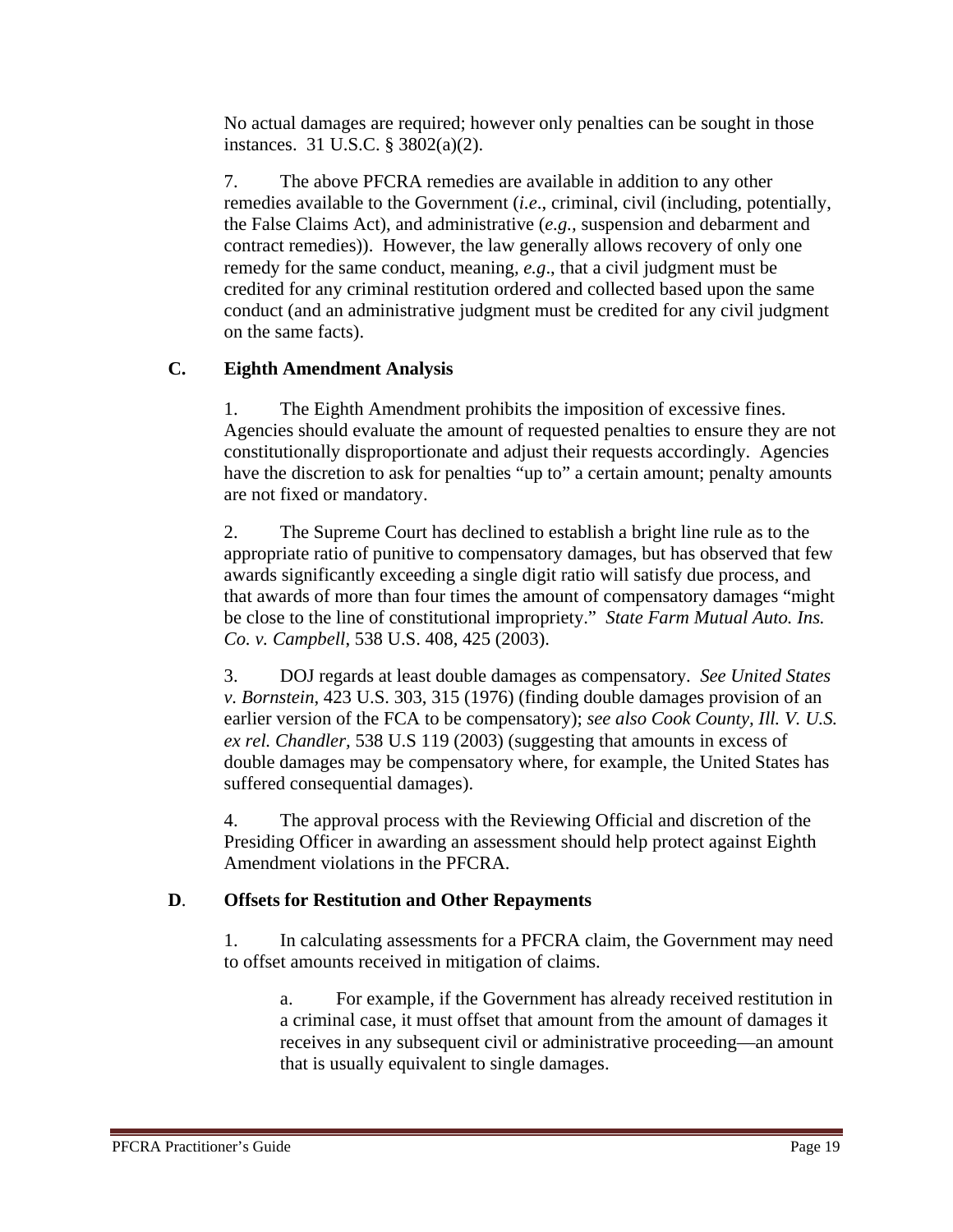b. Administrative courts have offset PFCRA assessments to give respondents credit for restitution paid to the Government in other forums.

c. Typically, when a defendant is ordered to pay restitution in a criminal matter involving conduct that forms the basis for a PFCRA case, defendant should be credited for restitution payments actually made, rather than restitution ordered.

2. Credit for restitution or other repayments should be given only after the damages are multiplied. *United States v. Bornstein*, 423 U.S. 303, 316 (1976) ("the "government's actual damages are to be [multiplied] before any subtractions are made for compensatory payments previously received by the Government from any source."). In *United States v. Anchor Mortgage*, 711 F.3d 745 (7th Cir. 2013), the court rejected in this case the government's proposed "gross trebling" method for applying *Bornstein*. Practitioners should research this issue to determine how *Bornstein* applies to the facts of their case.

3. For example, if an individual presents a \$100,000 false claim, is convicted for submitting a false claim, is ordered to pay \$100,000 in restitution in connection with the criminal case and pays, in fact, \$50,000, the Government would back the \$50,000 out of the maximum assessment. The potential PFCRA liability would be calculated as follows:  $$100,000$  (single damages) times 2 = \$200,000, less \$50,000 for restitution actually paid, equals a \$150,000 potential assessment.

#### **E. Non-PFCRA Remedies**

The Government has several non-PFCRA remedies that it may use against parties that have submitted false claims or made false written statements in order to defraud Government agencies or programs. These remedies should be considered either in addition to or in lieu of PFRCA remedies, depending on what is needed to protect the Government's interest and/or make the Government whole.

- 1. Statutes:
	- a. Anti-Kickback Act, 41 U.S.C. § 51 et seq.
	- b. Truth in Negotiations Act, 10 U.S.C. § 2304a.
	- c. Competition in Contracting Act, 41 U.S.C. § 253.
	- d. Bribery Statute, 18 U.S.C. § 201.
	- e. Contract Disputes Act 41 U.S.C. § 604 (Antifraud provision).
	- f. Special Plea in Fraud, 28 U.S.C. § 2514.
	- g. Financial Institutions Reform Recovery and Enforcement Act, 12 U.S.C. § 1833a.
	- h. Anti-Fraud Injunction Act, 18, U.S.C. § 1345.
	- i. False Claims Act, 31 U.S.C. §§ 3729-3733.
	- j. Procurement Integrity Act, 41 U.S.C. § 423.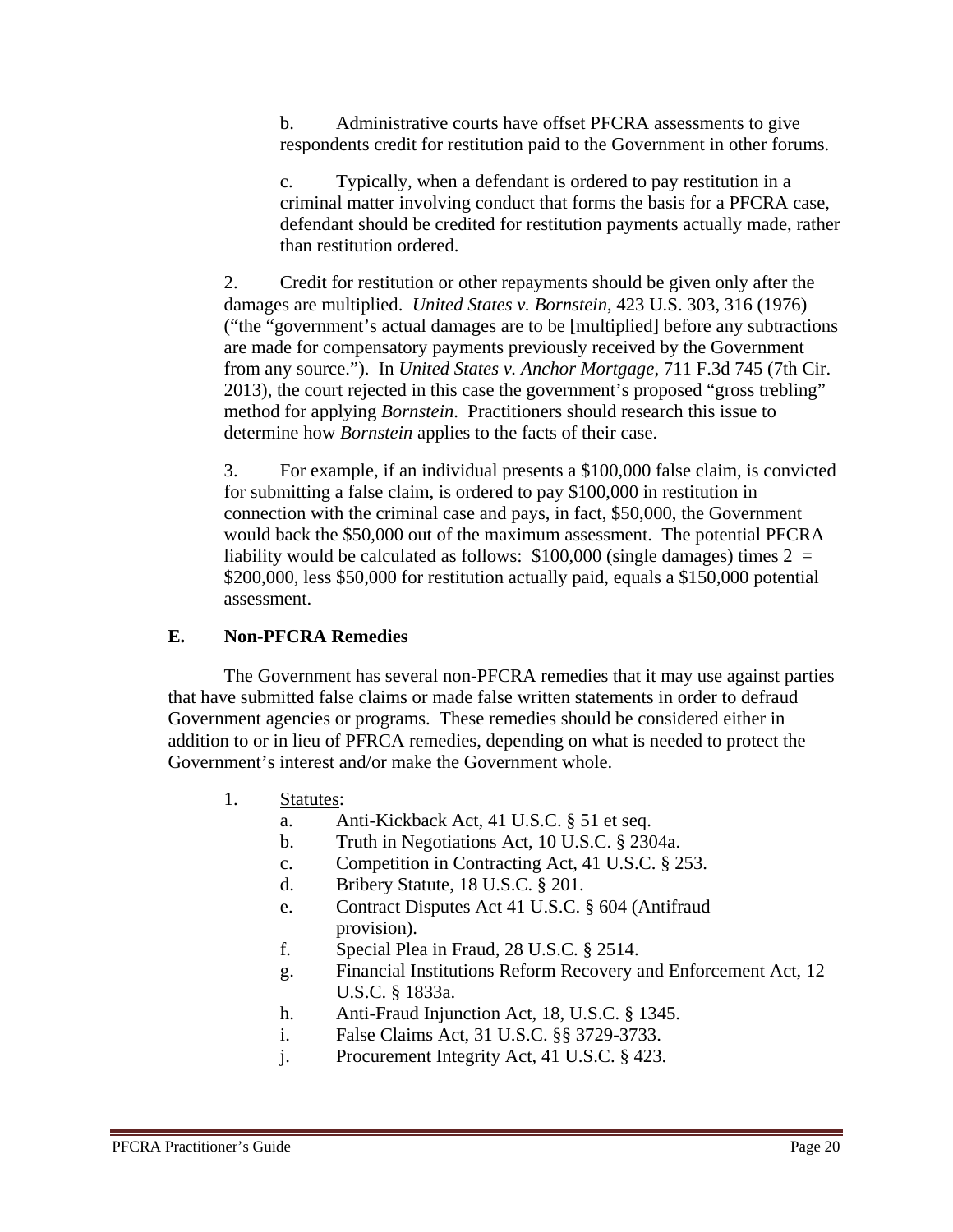- 2. Examples of Agency Specific Civil Monetary Penalties:
	- a. Food, Drug, & Cosmetic Act, 21 U.S.C. § 301.
	- b. Anti-Kickback Statute (Healthcare), 42 U.S.C. § 1320a-7.
	- c. The Stark Act, 42 U.S.C. § 1395nn.
	- d. Higher Education Act of 1965, 20 U.S.C. § 1094(c).
	- e. National Housing Act, 12 U.S.C. § 1735f-15(c).

3. Common Law Remedies, such as those available under common law theories of payment by mistake, unjust enrichment, breach of contract, and fraud, are often pled in the alternative in judicial proceedings that seek statutory remedies.

4. Suspension and Debarment prohibits contractors or grantees that are not "presently responsible," i.e., those who have engaged in improper conduct or have a history of poor performance, from obtaining future contracts or grants from the federal Government for a specified period of time. Suspensions are temporary exclusions from doing business with the Government pending the resolution of an investigation and any subsequent legal proceedings. A debarment is a fixed-term exclusion that generally shall not exceed 3 years.<sup>16</sup>

5. Contract remedies are also available to address incidences of procurement fraud, however they must be carefully coordinated. Only DOJ may settle fraud. However, agencies have an obligation to administer their contracts. There is an occasional tension between the need to address false claims and fraud through DOJ or through PFCRA. Coordination between stakeholders is the best option to resolve this tension.

#### **V. Procedures**

#### **A. Summary**

1. PFCRA cases have six discrete procedural steps:

a. The Investigating Official drafts a Report, which refers a potential PFCRA matter to a Reviewing Official.

b. The Reviewing Official assesses the evidence and plausibility of the PFCRA case. If the case is viable, the Reviewing Official may forward the matter to the DOJ for authorization to proceed with a PFCRA case.

c. If DOJ authorizes the filing of a PFCRA Case, the Reviewing Official receives an authorization memorandum.

 $16$ See 48 C.F.R. Part 9.4 (procurement); 2 C.F.R. Part 180 (non-procurement).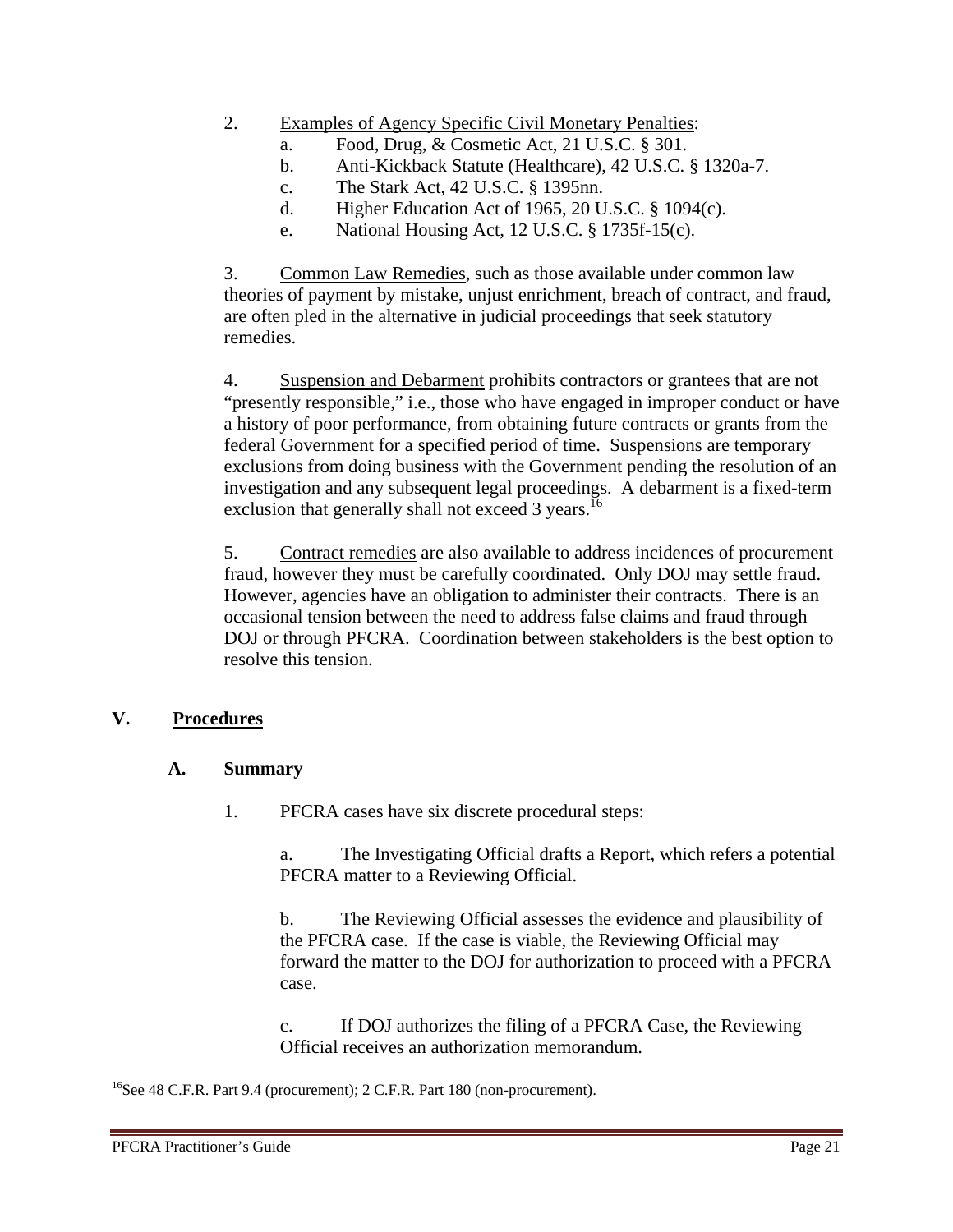d. Upon receiving the authorization memorandum, the Reviewing Official or other appropriate party at the Agency will prepare the PFCRA claim and litigate the matter in front of a Presiding Officer – generally an administrative law judge.

e. A defendant may appeal adverse findings to the head of the Agency, and ultimately, to a U.S. District Court.

f. PFCRA provides for the enforcement of judgments through a separate suit filed by United States Attorney in U.S. District Court. The statute also provides for the collection of judgments by administrative offset. 31 U.S.C. § 3807.

2. Statute of Limitations. Under PFCRA, the Presiding Officer must commence a hearing within six years of the submission of the claim or statement. 31 U.S.C. § 3808(a). Presiding Officers commence a hearing by issuing what amounts to a scheduling order. 31 U.S.C.  $\S$  3803(d)(2)(B).

> \*\* PFCRA referrals must allow for sufficient review time consistent with the PFCRA's procedural requirements.

3. Jurisdictional Cap on Claims. As noted in Section III.D.2 above, the authority to bring a case under PFCRA is limited to a claim of \$150,000 or less. 31 U.S.C. § 3803(c).

#### **B. Investigating Official's Report**

A Report of Investigating Official contains the findings and conclusions of the Investigating Official. The PFCRA requires no particular form or content, but a suggested template accompanies this guidance as Appendix C.

1. The Investigating Official's Report Should Contain:

a. Limitations Period. Although not required by statute, it is always a good practice to provide a Reviewing Official with likely statute of limitations dates early in the referral.

b. Identification of Defendants.

c. Identification of false claims and statements, including any explanation necessary to appreciate how the claims or statements are false.

d. Identification of the "express certification or affirmation of the truthfulness and accuracy of the contents of the statement" required for actions involving allegations of false statements pursuant to 31 U.S.C.  $§$  3802(a)(2).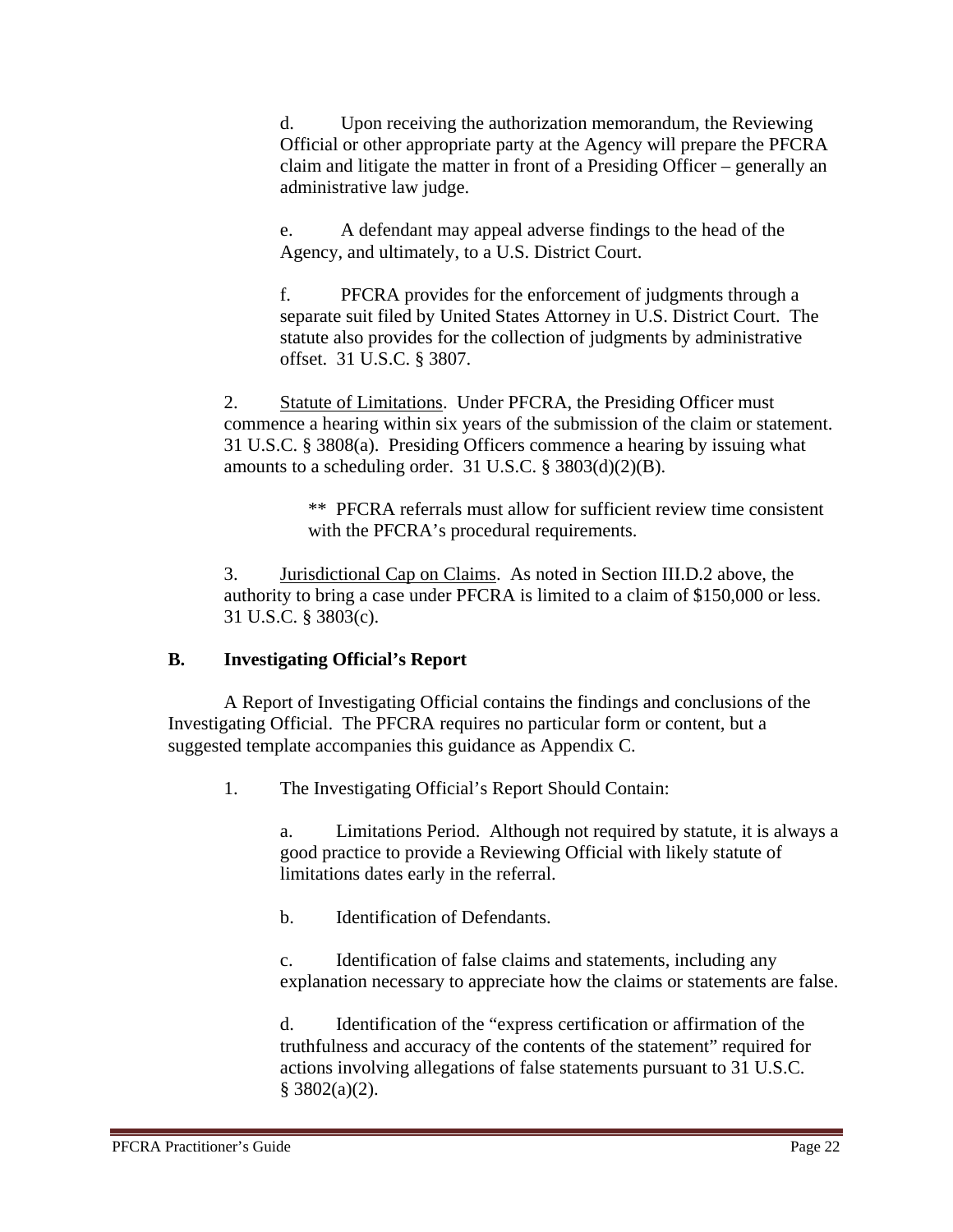e. Identification of assets that may be available to pay any judgment. The Government must often make a practical determination regarding whether any likely recovery justifies the cost it will incur pursuing a PFCRA in addition to, or in lieu of, other remedies.

f. Identification of, status and contacts for, any ongoing related or concluded criminal, civil or administrative matters. If possible, the report should contain declination letters from civil Assistant United States Attorneys.

\*\* OIG offices should consider all convictions and other investigatory or audit findings for use in PFCRA cases. Even where the primarily liable party does not have sufficient means to pay a PFCRA judgment, an Agency may be able to impute liability to a party that can make the Government whole.

2. Delivery of the Report. Agencies should establish an internal procedure to ensure the prompt, appropriate handling of Investigating Official reports.

#### **C. Reviewing Official**

1. Reviewing Officials are typically the General Counsel of an Authority.

2. The Reviewing Official determines whether there is adequate evidence to believe the proposed defendants are liable under the PFCRA.

3. Request to Proceed. If the Reviewing Official believes there is adequate evidence, the Reviewing Official sends DOJ a written notice of intent to refer the allegations of liability to a Presiding Officer. Under 31 U.S.C. § 3803(a)(2), the request to proceed must contain, at a minimum:

- a. Reasons for the referral;
- b. Identification of the evidence supporting the allegations;
- c. Description of the claims or statements;
- d. Estimate of the amount requested in violation of the PFCRA; and,
- e. Exculpatory or mitigating circumstances.

f. By regulation, most agencies require the Reviewing Official to include a statement affirming there is a reasonable prospect of collecting the amount for which such person may be liable under the PFCRA.

\*\* Agencies should identify and explain any program regulations related to the statements and claims.

\*\* DOJ also requests that agencies identify the potential venues for the action as applicable law may vary by circuit.

4. The Notice of Intention to Proceed must contain sufficient evidence and explanation for DOJ to perform a full review of the case on the merits.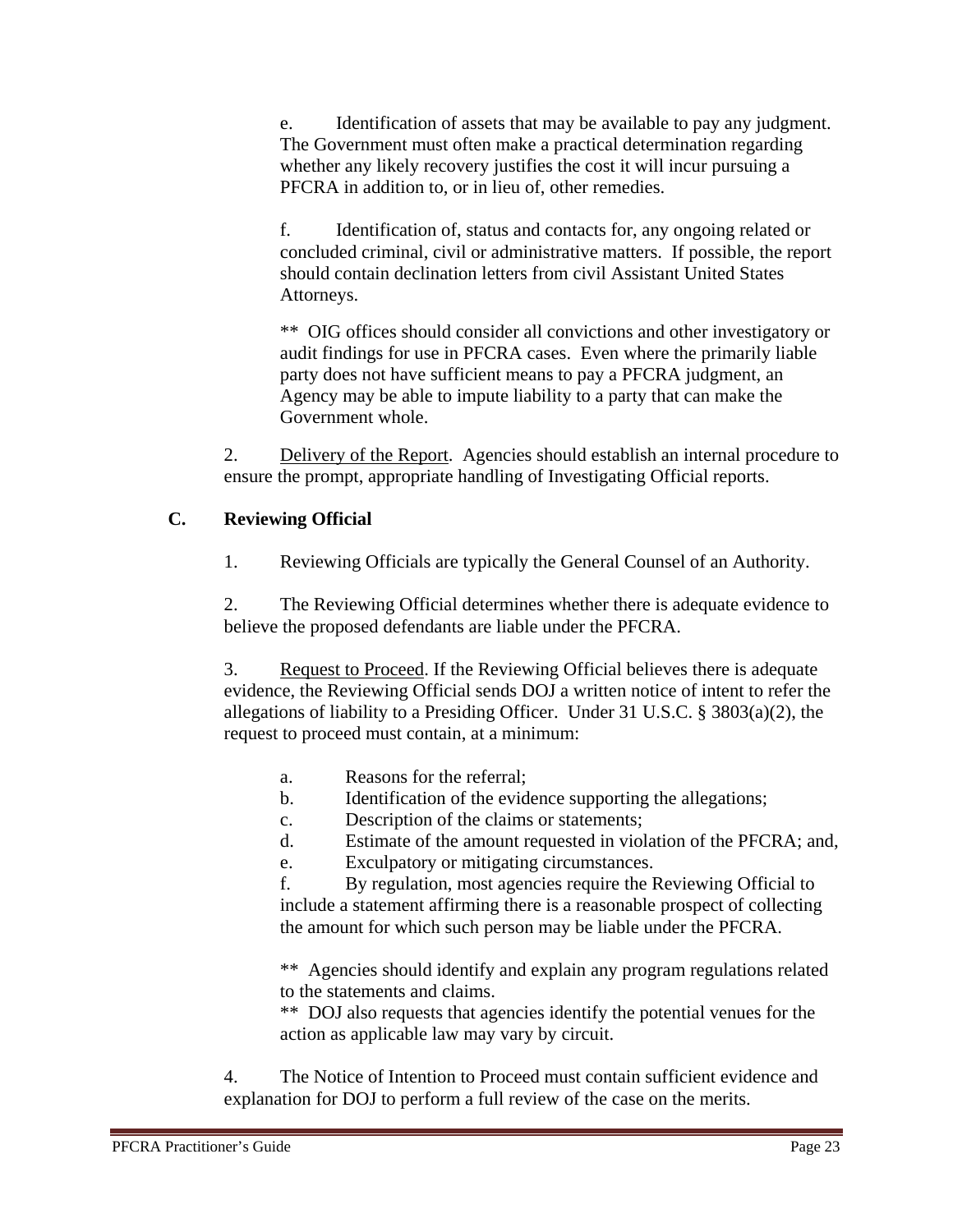5. Suggested Forms. A form for this referral accompanies this guidance as Appendix A. A suggested routing sheet accompanies this guidance as Appendix D.

#### **D. Department of Justice**

DOJ analyzes all PFCRA requests for authorization to determine whether the case is legally permissible and supported by a preponderance of the evidence. This review is based on the agency request for authorization and any supplemental material the DOJ reviewing attorney believes is necessary for a proper assessment of the case.

\*\* The templates that are attached as Appendix A (sample letter to DOJ) and Appendix D (PFCRA cover sheet) were developed in consultation with the DOJ Civil Fraud Section. To expedite DOJ processing of PFCRA referrals, agencies should use these templates. Additionally, agencies may facilitate DOJ review by including a letter from the pertinent United States Attorney's office indicating that office does not wish to proceed with a False Claims Act case on the facts presented in the PFCRA referral. A suggested form for this declination letter accompanies this guidance as Appendix F.

1. Review of Request to Proceed.

a. Address: Name of Current Director Commercial Litigation Branch Civil Division U.S. Department of Justice Patrick Henry Building 601 D Street, N.W., Rm. 9902 Washington, D.C. 20004

b. Triage. DOJ attempts to assess all cases in a timely manner so that requesting agencies have sufficient time to file a case. Although the PFCRA generally provides for DOJ to complete its case assessment within 90 days, OIG's and agencies should allow more time for unforeseen circumstances.

2. Statute of Limitations. DOJ reviews PFCRA authorization requests to determine whether the applicable limitations periods have lapsed, and also looks at whether the Agency may realistically have a Presiding Officer issue a scheduling order in time to preserve the agency's right to proceed on its PFCRA claims.

3. Authorization to Proceed

a. If DOJ approves of the agency proceeding, DOJ will send a memorandum signed by an Assistant Attorney General allowing referral to a Presiding Officer. This approval will contain: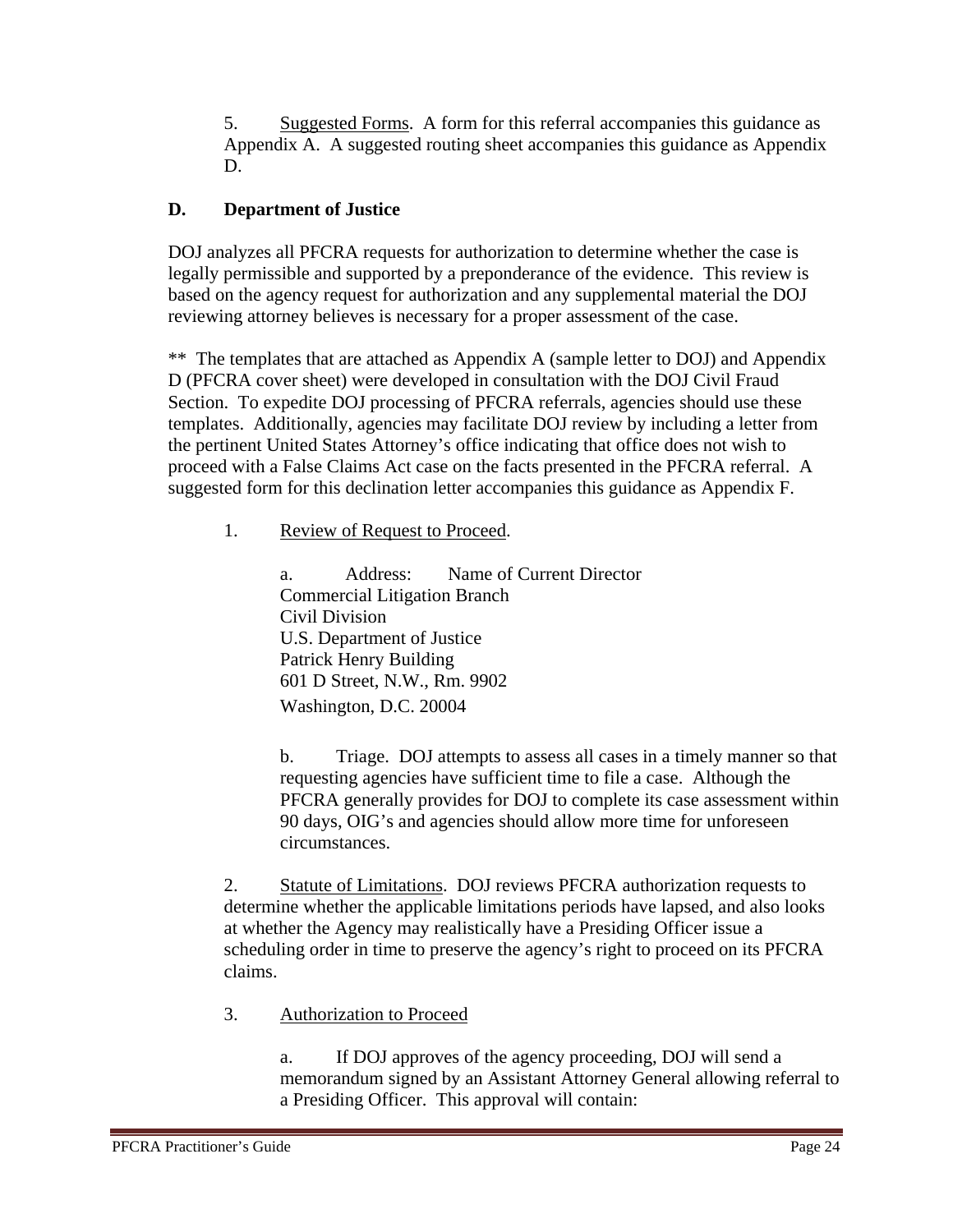- (1) The date upon which approval is granted.
- (2) Approved targets for the PFCRA case.
- (3) The amount of claims and assessments the Agency is authorized to pursue.

b. If DOJ does not approve of an agency proceeding, DOJ will send a memorandum disapproving the request.

#### **E. Pre-Filing**

1. Contact Letters. Although not required by statute, sending a contact letter before proceeding with a PFCRA case may ultimately be the most efficient way to address PFCRA matters. Contact letters should give enough information for the defendant to fully appreciate the potential PFCRA liability, but not be used when there is a risk that the defendant will, upon receiving notice of the PFCRA, attempt to evade service of process. Contact letters may not be practical in situations where the statute of limitations will imminently expire. A form contact letter is attached to this guidance at Appendix B.

\*\* Contact letters can save agencies significant time and resources in PFCRA litigation if the defendant is interested to settle without litigation. Agencies may want to confer with DOJ in advance of sending contact letters, if DOJ has not acted on an authorization request to proceed, the case raises novel or significant issues, or you have reason to believe that DOJ may be pursuing or considering an action related to your proposed PFCRA claims.

2. Notice to the defendant. Upon receiving authorization from DOJ, the Government may send the defendant notice specifying the allegations of liability against the defendant and stating the right of such person to request a hearing with respect to the allegations. 31 U.S.C.  $\S$  3803(d)(1). Agencies may elect to use a traditional complaint format to convey these allegations, but the statute does not mandate that particular form of notice. A form notice, styled in a traditional complaint format, accompanies this guidance at Appendix E.

3. Service. Service of the notice must be by registered mail, certified mail, or personal delivery. 31 U.S.C. § 3803(d)(1). Agency regulations may vary this service requirement and allow for overnight commercial carrier delivery or other reasonably reliable manner of service. See 24 C.F.R. § 28.25(a) (allowing delivery of a complaint "through such other means by which delivery may be confirmed.")

#### **F. Defendant's Response**

The Defendant must respond within 30 days of receiving the complaint.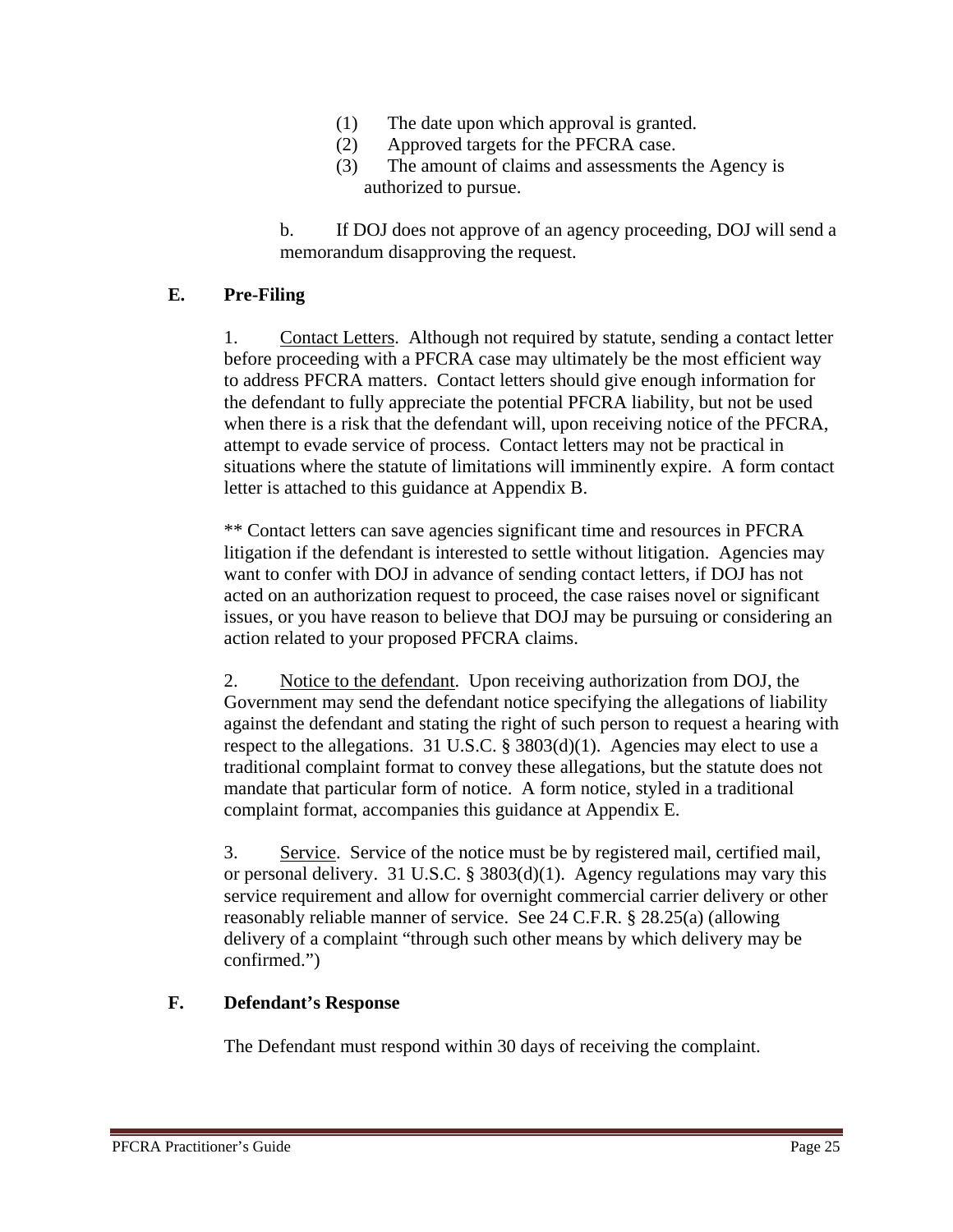#### **G. Filing the Complaint and Response with a Presiding Officer**

1. Default. If the Defendant does not respond when required, the Agency should file for a default judgment according to that Agency's regulations.

2. Response. If the Defendant files a response, the Reviewing Official must refer the allegations to the Presiding Officer for proceedings.

#### **H. Presiding Officer Procedures**

1. Scheduling Order. One of the Presiding Officer's first duties is to issue a scheduling notice to commence the proceedings. As noted previously, the statute of limitations for a PFCRA case runs until the Presiding Officer commences a hearing by issuing a document containing information commonly found in a scheduling order. 31 U.S.C. § 3803(d)(2)(B). This notice advises the parties of the time, place and nature of the hearing as well as legal authority, jurisdiction and matters of fact and law to be asserted.

2. Limited Discovery

a. Any time after the Presiding Officer commences the hearing the defendant may review, and pay for copies of, all relevant and material documents or other matter that serve as the basis for the Investigating Official's conclusions. 31 U.S.C. § 3803(e)(1)(A). Defendants are not, however, entitled to obtain material privileged under Federal law, unless the information is exculpatory. 31 U.S.C.  $\S$ § 3803(e)(1)(B) and (e)(2).

b. After receiving the complaint, the defendant is entitled to obtain all exculpatory information notwithstanding whether that information is in a privileged document. 31 U.S.C. § 3803(e)(2).

c. The Presiding Officer may order additional discovery if necessary for the expeditious, fair and reasonable consideration of the issues. 31 U.S.C. § 3803 $(g)(3)(B)(ii)$ .

3. Pre-Trial Matters. Agency regulations and orders from the Presiding Officer will determine the timing and necessity of pre-trial filings.

4. Hearing Location. PFCRA trials should be held in the: a. District where the Defendant resides or does business. 31 U.S.C.  $§$  3803(g)(4)(A);

b. District where the claim or statement was made or presented. 31 U.S.C. § 3803 $(g)(4)(B)$ ; or,

c. District mutually agreed upon by the parties and the presiding officer. 31 U.S.C. § 3803(g)(4)(C).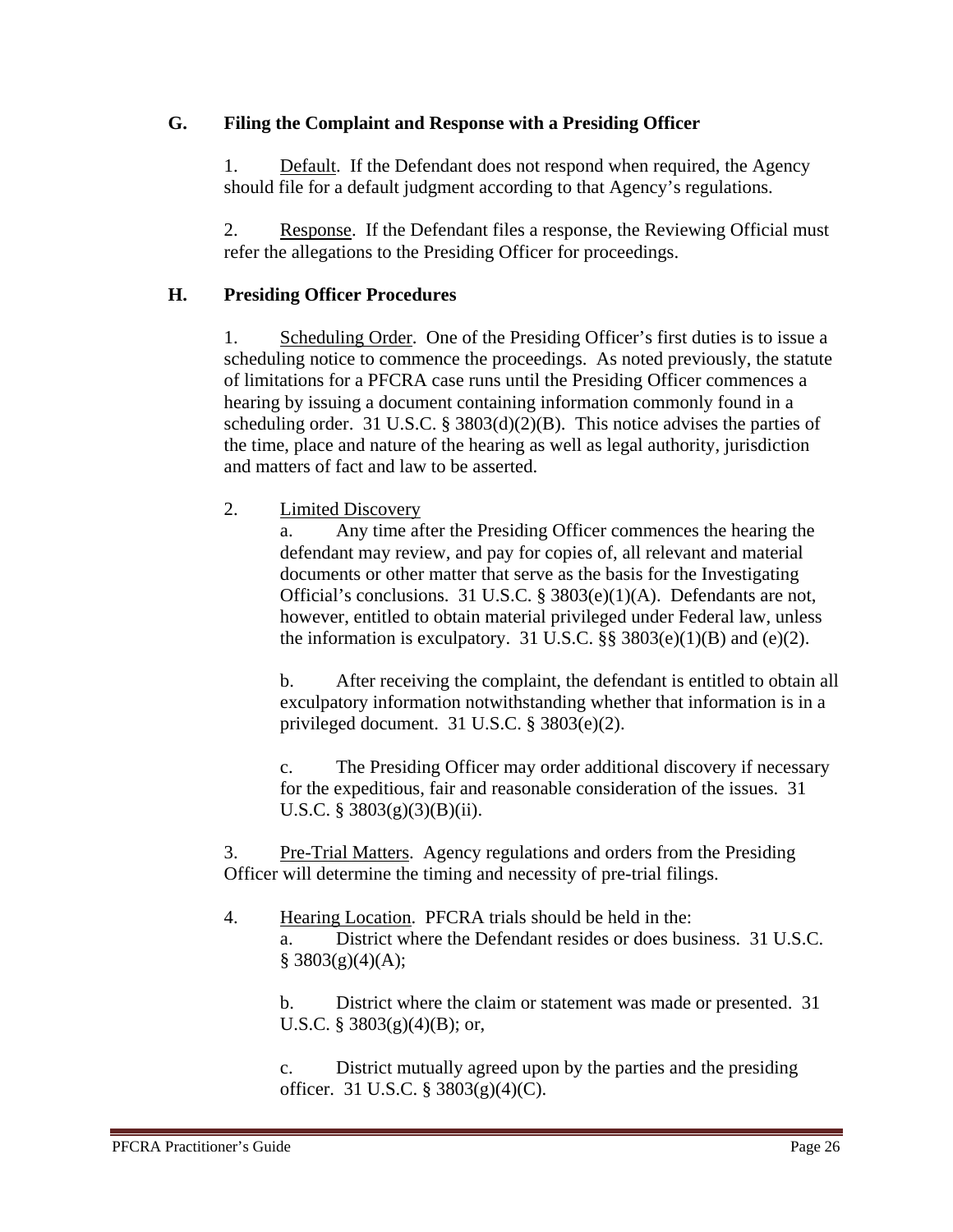5. Trial/Hearing. PFCRA hearings are held on the record to determine whether the defendant is liable and what amount of penalties and assessments would be appropriate. 31 U.S.C. § 3803(f).

a. Burden of Proof. The Government must prove its case by a preponderance of the evidence. 31 U.S.C. § 3803(f).

b. Evidentiary Matters. Significant evidentiary stipulations in advance of trial may facilitate a more expeditious handling of the case. The Federal Rules of Evidence inform, but are not mandatory, in these proceedings.

6. Preliminary Decision. After the trial, the Presiding Officer issues an initial decision and serves that decision on the parties. 31 U.S.C. § 3803(h).

a. The initial decision becomes final if the defendant does not appeal.

b. The defendant may appeal a preliminary decision within 30 days. 31 U.S.C. § 3803(h)(2)(A)(i). Although the PFCRA is silent on the Government's ability to appeal, some agency regulations allow the Government to appeal the Presiding Officer's determination. See, e.g., 24 C.F.R. § 26.52 (allowing appeals in the HUD's general hearing procedures governing the PFCRA).

c. Some agencies have elected to provide Presiding Officers with aggravating and mitigating factors to help inform the amount of any penalty and assessment. See, e.g., 24 C.F.R. § 28(40)(b) (identifying factors for calculation of HUD penalties and assessments).

#### **I. Appeal of the Preliminary Decision to the Agency Head**

1. Scope. The Agency Head may affirm, reduce, reverse, compromise, remand or settle any PFCRA award. 31 U.S.C. § 3803(i)(2)(C). The Agency Head must not, however, consider objections that were not raised during the hearing in front of the Presiding Officer unless the moving party demonstrates extraordinary circumstances for the failure to object. 31 U.S.C. § 3803(i)(2)(B).

2. New Evidence. If any party demonstrates additional evidence not presented at the hearing is material and there were reasonable grounds for that party's failure to present such evidence, the Agency Head will remand the case back to the Presiding Officer for consideration of the additional evidence. 31 U.S.C. § 3803(i)(2)(B).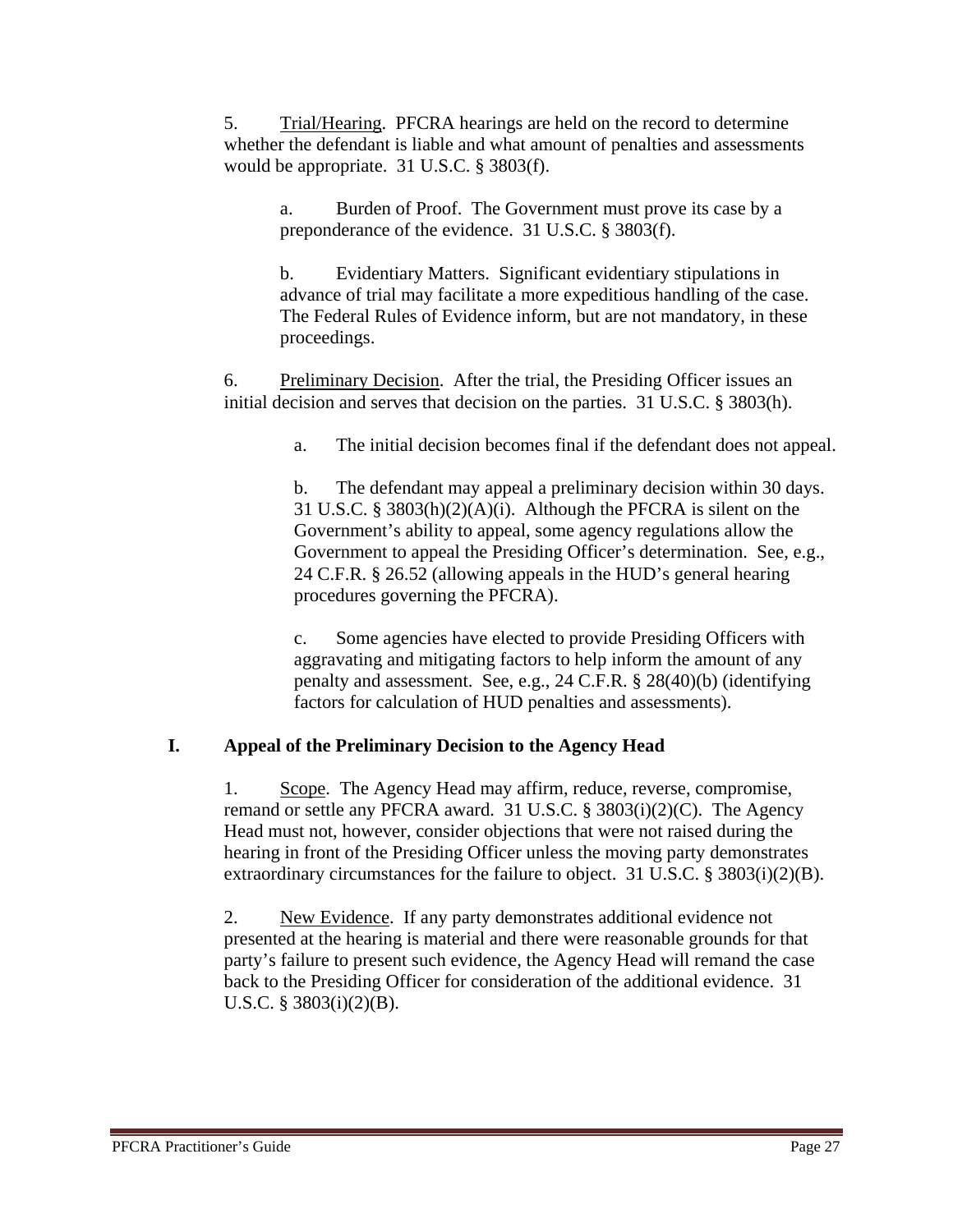#### **J. Finality**

The initial decision becomes final unless the respondent appeals to the Agency Head or the appropriate U.S. District Court. 31 U.S.C. § 3803(i).

#### **K. Appeal of the Final Decision to District Court, 31 U.S.C. § 3805**

1. Petition of Review. A person found liable under the PFCRA by a Presiding Officer may file a petition for review of the determination.

- 2. Venue: the petition appealing a PFCRA judgment should be filed in: a. The judicial district where the defendant resides or conducts business;
	- b. Where the statement or claims occurred; or
	- c. The U.S. District Court for the District of Columbia.

3. Standard of Review. The reviewing court will determine whether substantial evidence in the administrative record supports the PFCRA decision. *Orfanos v. HHS,* 896 F. Supp. 23, 26 (D.D.C. 1995), *see also, Cain v. U.S. Postal Service*, 1999 WL 761138, \*2 (E.D. Pa., Unreported 1999). Substantial evidence, in this context, means evidence a reasonable mind would accept as supporting a conclusion. Id.

4. Scope. The reviewing court will determine whether the PFCRA decision should be modified or set aside. The court will not set aside those findings unless the findings are unsupported by substantial evidence. A reviewing court will not consider any objection unless that objection was raised before the Presiding Officer, or the proponent demonstrates extraordinary circumstances for not having raised that objection.

5. Remand. The reviewing court will remand a matter back to the Agency to consider additional evidence if the proponent of the evidence can demonstrate that the evidence is material and there were reasonable grounds for the failure to present that evidence at trial.

6. Timeliness. The petition for review must be filed within 60 days after the date the agency sends the agency's final decision to the defendant, and after exhausting all administrative remedies. 31 U.S.C. § 3805(b)(1)(B).

7. Jurisdiction. The district court has jurisdiction by statute. 31 U.S.C.  $§ 3805(b)(1)(A).$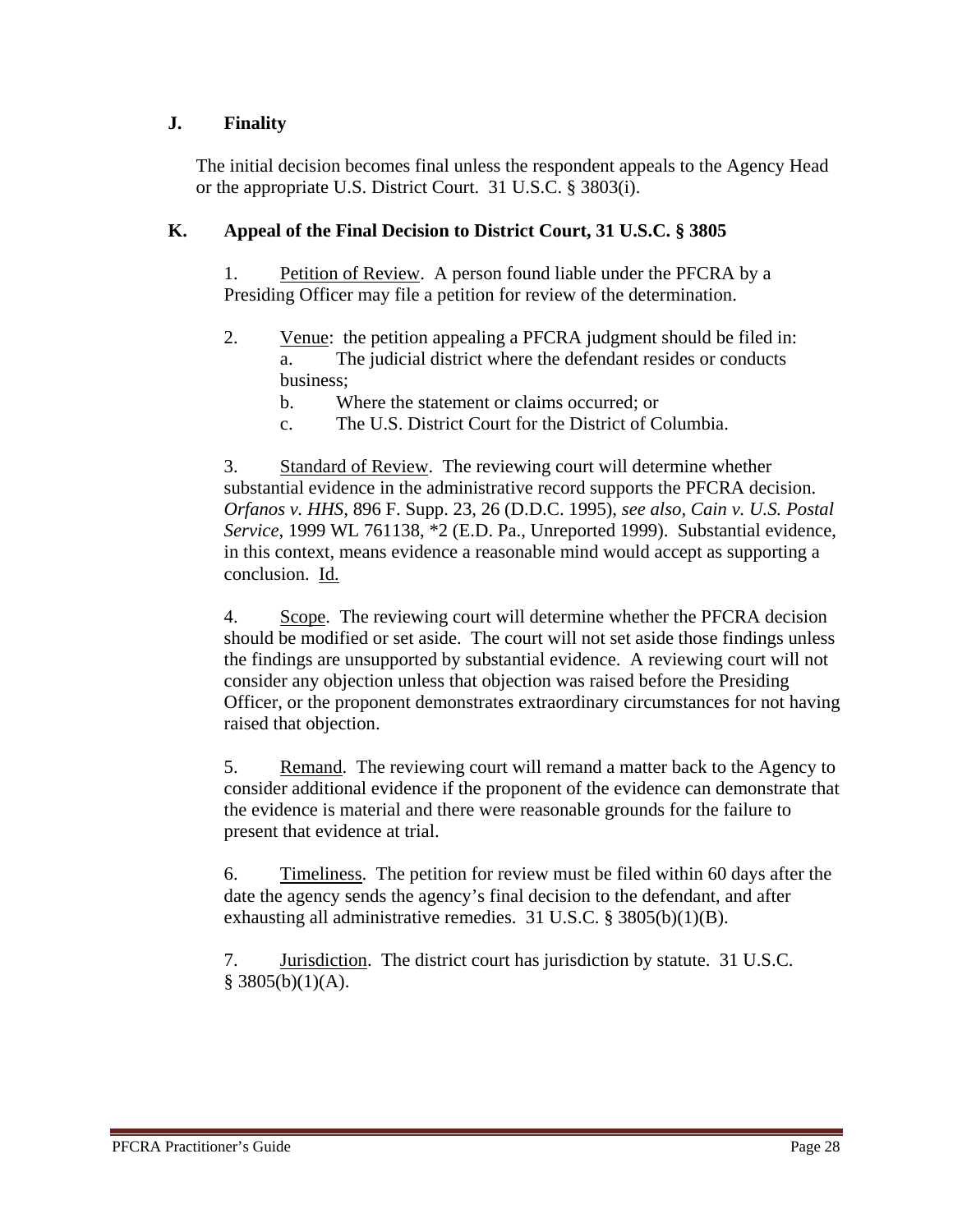#### **L. Collection on the Government's Judgment**

1. Limitation of Actions. The Government must commence a civil action to collect any PFCRA penalties and assessments awarded at the administrative level within three years of the date on which the determination of liability becomes final. 31 U.S.C. § 3808(b).

2. Limited Scope of Review. The district court will not consider matters that were raised, or that could have been raised as a defense in a PFCRA hearing. 31 U.S.C. § 3806(b). Likewise, the district court will not review the determination of liability or the amount of penalties or assessments. Id. The review available in a suit to collect enforce a PFCRA judgment is substantially more narrow than the review available in a suit appealing a PFCRA judgment to the district court.

3. Judgment. The Judgment imposed by a district court is subject to further appeal as determined by local and Federal rules.

4. Collection. The Government may collect upon any judgment as provided for in local or Federal rules. Agencies may, for example, use the Treasury Offset Program where the defendant has other Federal Payments or the Priority Act, 31 U.S.C. § 3713, when a representative fails to pay a Federal debt in violation of the Government's priority.

#### **M. Disposition of Funds Collected Under PFCRA**

1. Generally, agencies deposit all penalties and assessments collected under the PFCRA into miscellaneous receipts at the United States Treasury. 31 U.S.C.  $§ 3806(g).$ 

2. The Post Office and Department of Health and Human Services have statutory authority to deposit certain recoveries back into agency accounts.

#### **N. Equal Access to Justice Act, 5 U.S.C. § 504**

1. Applicability. The PFCRA is an adversarial adjudication for the purposes of the Equal Access to Justice Act (EAJA). Under EAJA, if a defendant prevails in a PFCRA suit, the Government may be liable for the defendant's fees and expenses incurred in connection with the PFCRA case. The Government will not be liable where the Presiding Officer finds that the position of the agency was substantially justified or that special circumstances make an award unjust. 5 U.S.C. § 504(a)(1).

2. EAJA Petitions. EAJA petitions must be filed within 30 days of the defendant's final, successful adjudication. 5 U.S.C. § 504(a)(2). Successful defendants should pursue these petitions as determined by agency regulations. At a minimum, an EAJA petition must include: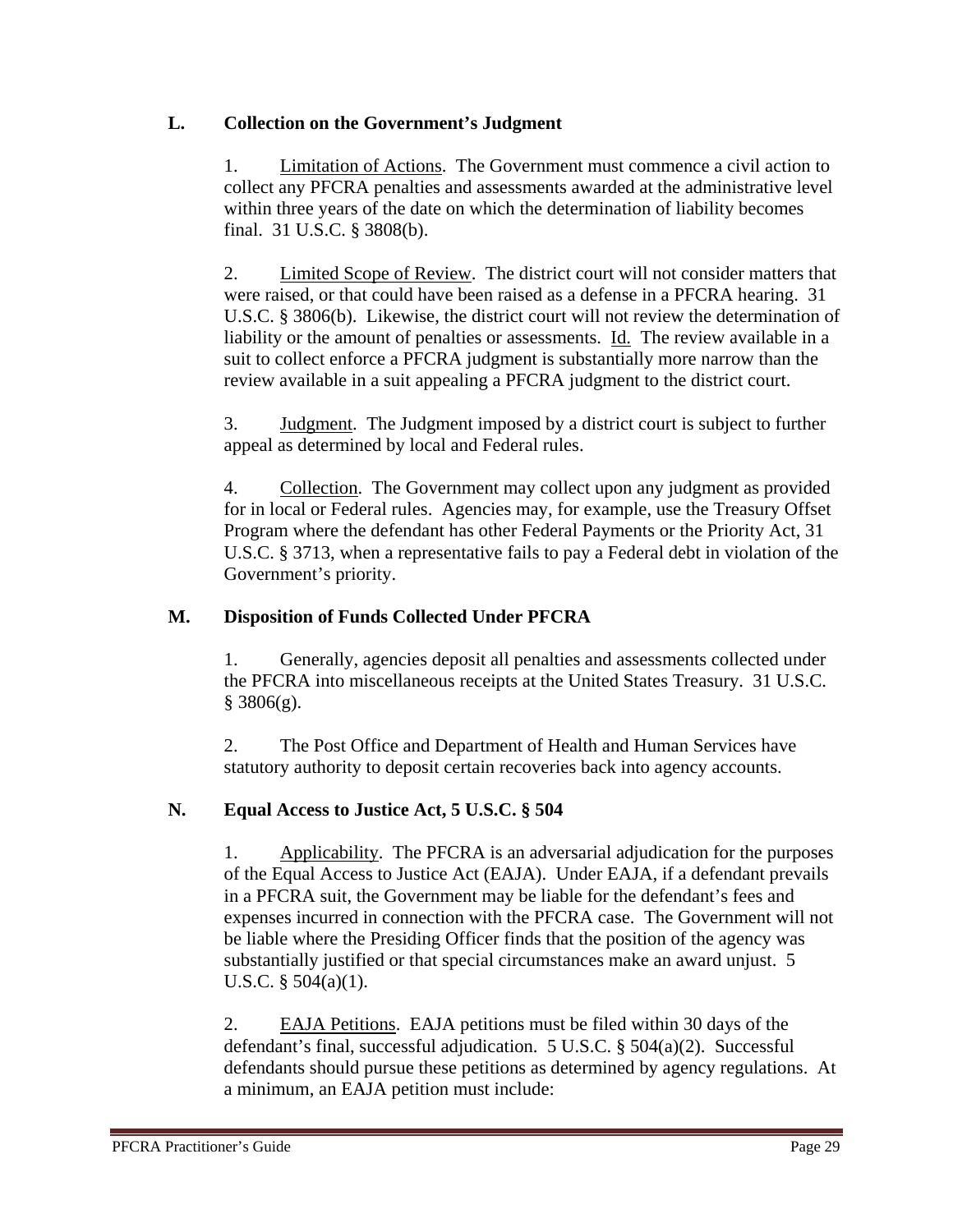a. an application which shows that the party is a prevailing party and is eligible to receive an EAJA award;

b. the amount sought, including an itemized statement, identifying both the time spent and the rate, from any attorney, agent, or expert witness representing or appearing in behalf of the defendant.

c. an allegation that the position of the agency was not substantially justified.

3. Exclusions. Certain parties may not file petitions under EAJA if they exceed financial benchmarks at the time a PFCRA case is initiated. Those parties are:

a. individuals with a net worth in excess of \$2,000,000.

b. individuals who own entities with a net worth in excess of \$7,000,000 or more than 500 employees.

c. entities with either a net worth in excess of \$7,000,000 or more than 500 employees.

#### **O. Obtaining Administrative Law Judge Services From Another Agency**

Agencies that do not have an ALJ available to act as a Presiding Officer may obtain one through the Office of Personnel Management's (OPM) Administrative Law Judge Loan Program. OPM regulations at 5 C.F.R. § 930.208 identify the information necessary for an ALJ request. Once OPM identifies an available ALJ, the requesting agency enters into a separate agreement with the agency employing the available ALJ. Generally, the separate agreement will be similar to the Economy Act agreements accompanying this Guide at appendices H through J. Agencies interested in requesting detailed or loaned ALJs should contact OPM's Administrative Law Judges Program Office.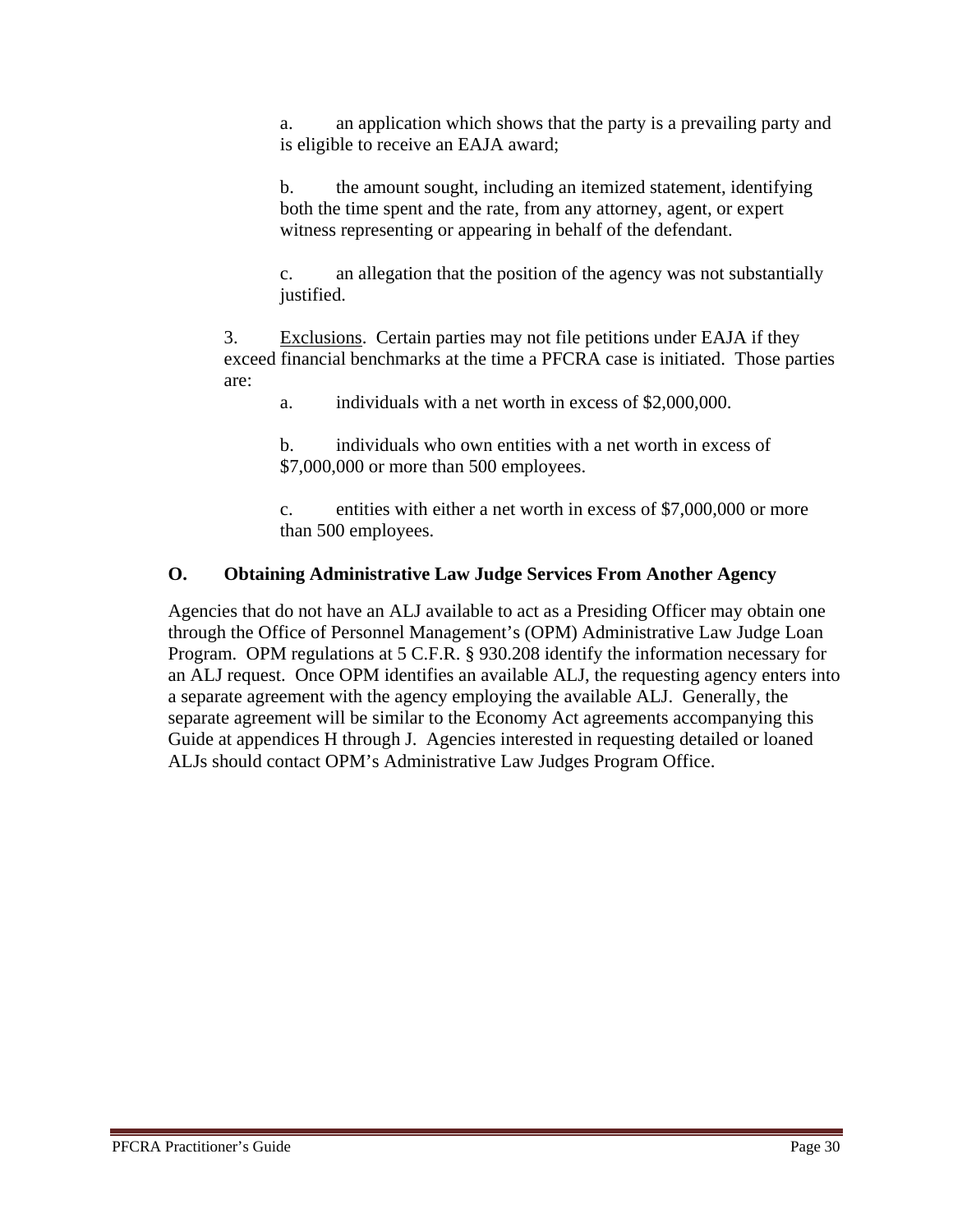# **Appendices**

- A. Draft DOJ Authorization Letter
- B. Draft PFCRA Contact Letter
- C. Form Report of Findings and Conclusions of Investigation
- D. PFCRA Authorization Cover Sheet
- E. Sample Complaint
- F. Suggested AUSA Declination Letter
- G. Sample OLC Spreadsheet (for tracking status of PFCRA Case)
- H. Sample Inter-Agency Agreement to Obtain ALJ Services– part 1
- I. Sample Inter-Agency Agreement to Obtain ALJ Services part 2
- J. Attachment to Sample Inter-agency Agreement
- K. Sample Notice from ALJ to Defendant(s)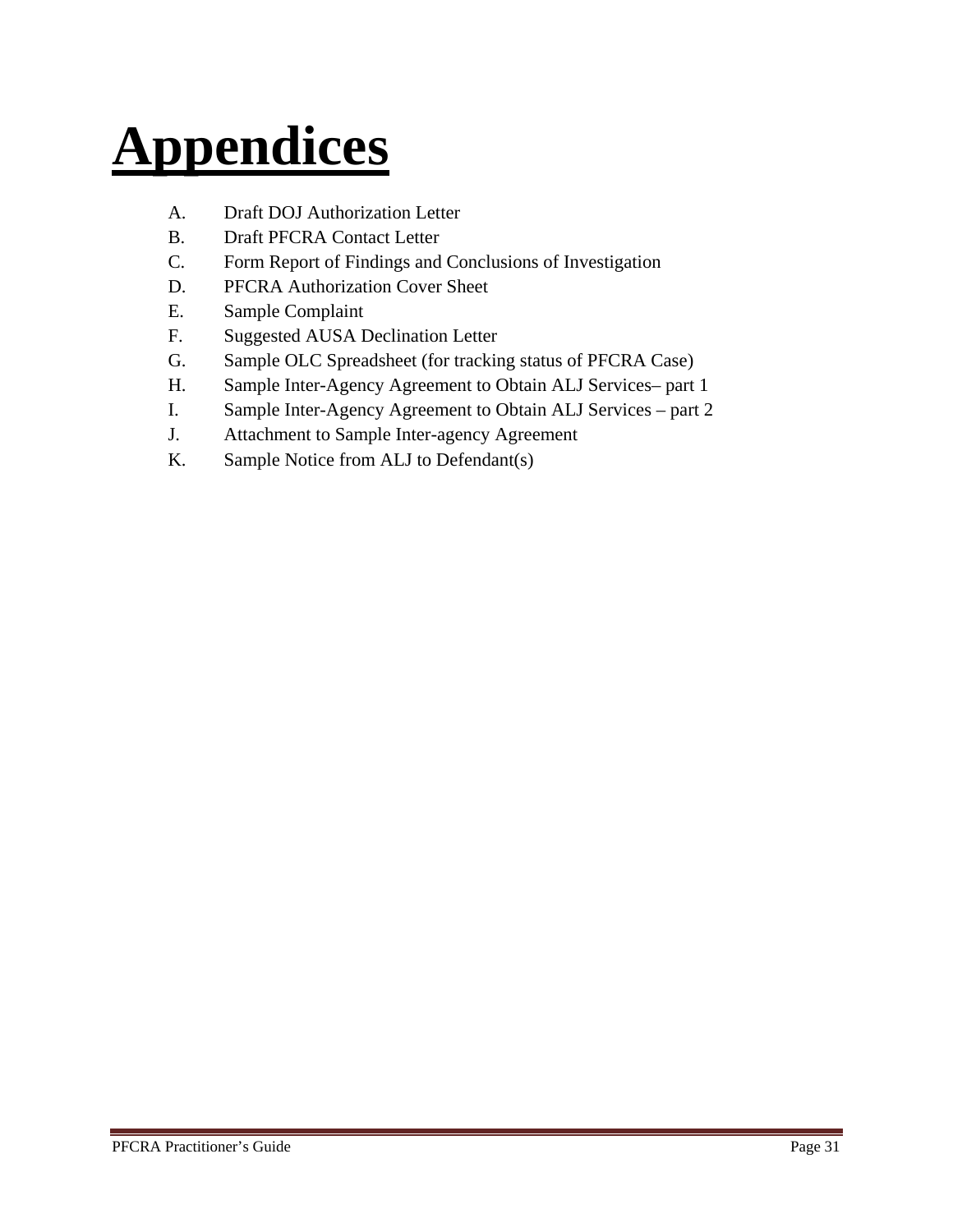Appendix A

Draft DOJ Authorization Request:

Michael Granston, Director Civil Fraud Section Commercial Litigation Branch Civil Division U.S. Department of Justice Ben Franklin Station P.O. Box 261 Washington, DC 20044

#### Re: Program Fraud Civil Remedies Act Notice of Intention to Refer to Presiding Officer ((PROPOSED DEFENDANTS))

Dear Mr. Granston:

 This letter requests that the Department of Justice (DOJ) approve the initiation of an administrative action seeking \$(()) under the Program Fraud Civil Remedies Act of 1986 (PFCRA), 31 U.S.C. §§ 3801-3812. ((Agency)) (Agency Abbreviation) intends to pursue ((PROPOSED DEFENDANTS)), and any liable successor entity, under the PFCRA for ((false statements and/or false claims)).

As more fully discussed below, ((SUMMARY OF FACTS)).

 As the Reviewing Official identified in the PFCRA at 31 U.S.C. § 3801(a)(8) and ((AGENCY)) implementing regulations at ((CITATION)), I have reviewed the report of the ((AGENCY)) Office of the Inspector General (OIG), regarding this matter. The OIG's report is attached to this letter as Attachment A. Based upon my review of the OIG report, I have determined that there is adequate evidence to establish that the proposed defendants are liable for a civil penalty and assessment under the PFCRA. The Office of the United States Attorney for the District of (()) has declined proceeding under the False Claims Act. Attachment A, Tab (()). ((IF NO CIVIL REFERRAL MADE, EXPLAIN)). ((IDENTIFY ANY CRIMINAL DISPOSITION)). The following discussion addresses the issues identified in ((AGENCY REGULATION)) for ((AGENCY)) requests to DOJ for approval to initiate a PFCRA case.

#### I. **Statute of Limitations**

Under the PFCRA, a Presiding Officer must commence a hearing within six years of the submission of the claim. 31 U.S.C. § 3808(a) (referencing 31 U.S.C. § 3803(d)(2) as commencement of a hearing for statute of limitations period). The statute of limitations runs on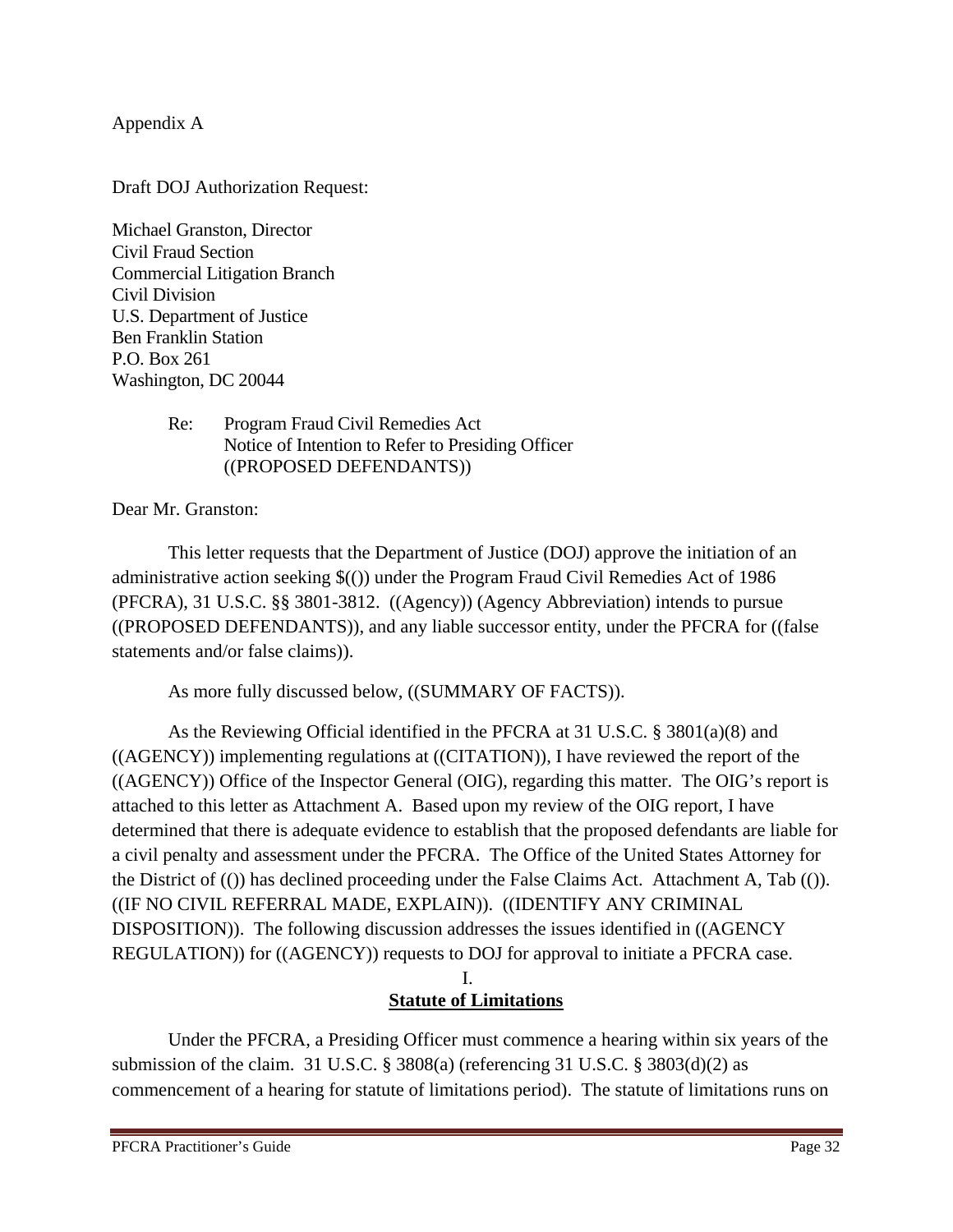the first ((claim/statement)) in this referral on ((DATE)). The statute of limitations runs on the final ((claim/statement)) in this referral on ((DATE)). The PFCRA action must be authorized no later than ((DATE)) in order for a hearing to be commenced within the statute of limitations.

#### Contact with Defendant(s) and Settlement Efforts

 [The ((AGENCY)) contacted defendants to inform them of their potential liability under PFCRA [DATE AND METHOD OF COMMUNICATION]. [DESCRIBE DEFENDANTS' RESPONSE TO CONTACT.] [DESCRIBE ANY SETTLEMENT DISCUSSIONS, OFFERS, COUNTEROFFERS AND CURRENT STATUS.]

#### **II. Program Background**

(())

#### **Reasons for the Referral/ Evidence that Supports Liability**

 The ((AGENCY)) has identified fraud or false statements, and believes a PFCRA case is the most effective way to ensure program integrity.

 The OIG Report contains evidence demonstrating the submission of false information that appears to support liability under the PFCRA. Specifically, (()).

#### **Claims Upon Which Liability Would Be Based**

#### ((IDENTIFY CATEGORICALLY AND BY DATES – ATTACH DOCUMENTS)).

#### **Estimate of the Amount of Money Demanded in the False Claim**

We have calculated the proposed PFCRA case as follows:

Assessment per claim:

| False Claim (Damages)            |    |
|----------------------------------|----|
| Doubled                          | X2 |
| Less Any Repayments or           |    |
| <b>Restitution Actually Paid</b> |    |
| Total for $($ ) Claim            |    |

| False Claim (Damages)            |  |
|----------------------------------|--|
| Doubled                          |  |
| Less Any Repayments or           |  |
| <b>Restitution Actually Paid</b> |  |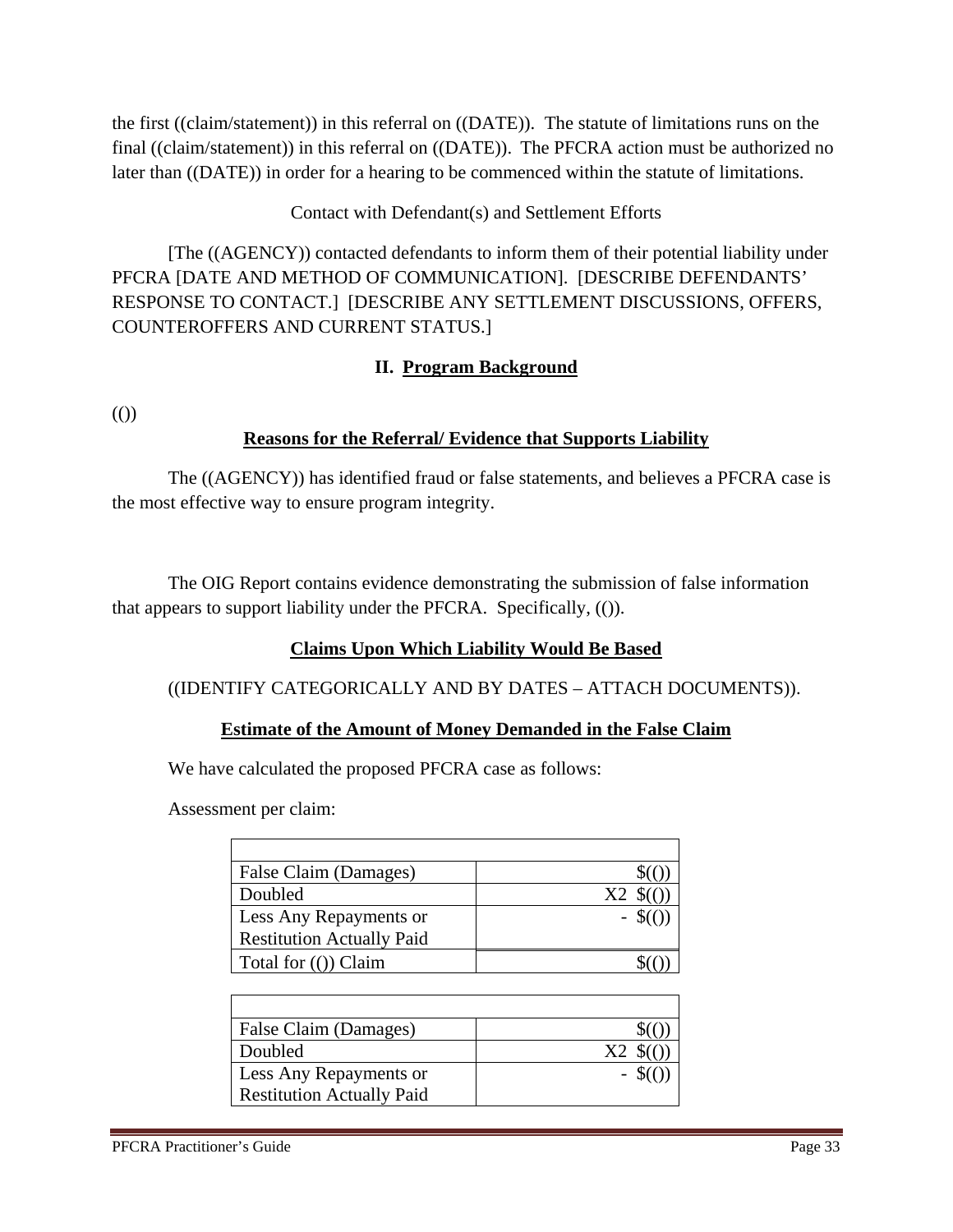| Total for (()) Claim |  |
|----------------------|--|
|                      |  |

#### ((REPEAT AS NECESSARY))

Penalties for False Claims and Statements:

| ((CLAIM ID))                 | $H$ OF FALSE  |  |
|------------------------------|---------------|--|
|                              | <b>CLAIMS</b> |  |
| ((STATEMENT ID))             | [# OF FALSE   |  |
|                              | STATEMENTS]   |  |
| ((REPEAT AS                  |               |  |
| NECESSARY))                  |               |  |
| <b>Total Civil Penalties</b> |               |  |

 The maximum total assessment and penalty amount sought in this request for authorization is ((TOTAL ASSESSMENT PLUS TOTAL PENALTIES)).

#### **Litigation Risk**

 [DESCRIBE FACTUAL OR LEGAL ISSUES THAT MAY PREVENT THE AGENCY FROM ESTABLISHING PFCRA LIABILITY AND DESCRIBE THE AGENCY'S ASSESSMENT OF THOSE RISKS AND PLAN TO ADDRESS THEM.]

#### **Exculpatory or Mitigating Circumstances**

 We are not aware of any exculpatory or mitigating circumstances in this matter. ((PRESUMES NO RESTITUTION OR MITIGATION OR EXCULPATORY CIRCUMSTANCES)).[OR – The following exculpatory or mitigating circumstances exist.]

#### **Likelihood of Collecting the Proposed Penalties and Assessments**

 The OIG report identifies sufficient assets and probable income to conclude  $((AGENCY))$  would be able to collect a judgment from  $(())$ . Attachment A, Page 3 and Tabs  $($ ()).

Based on this summary, ((AGENCY)) requests DOJ approval to initiate administrative proceedings against (()) under the PFCRA. We proposed to seek the following remedies:

| Civil Penalties | $\$($ ())         |
|-----------------|-------------------|
| Assessments     | $\mathcal{S}(())$ |

Total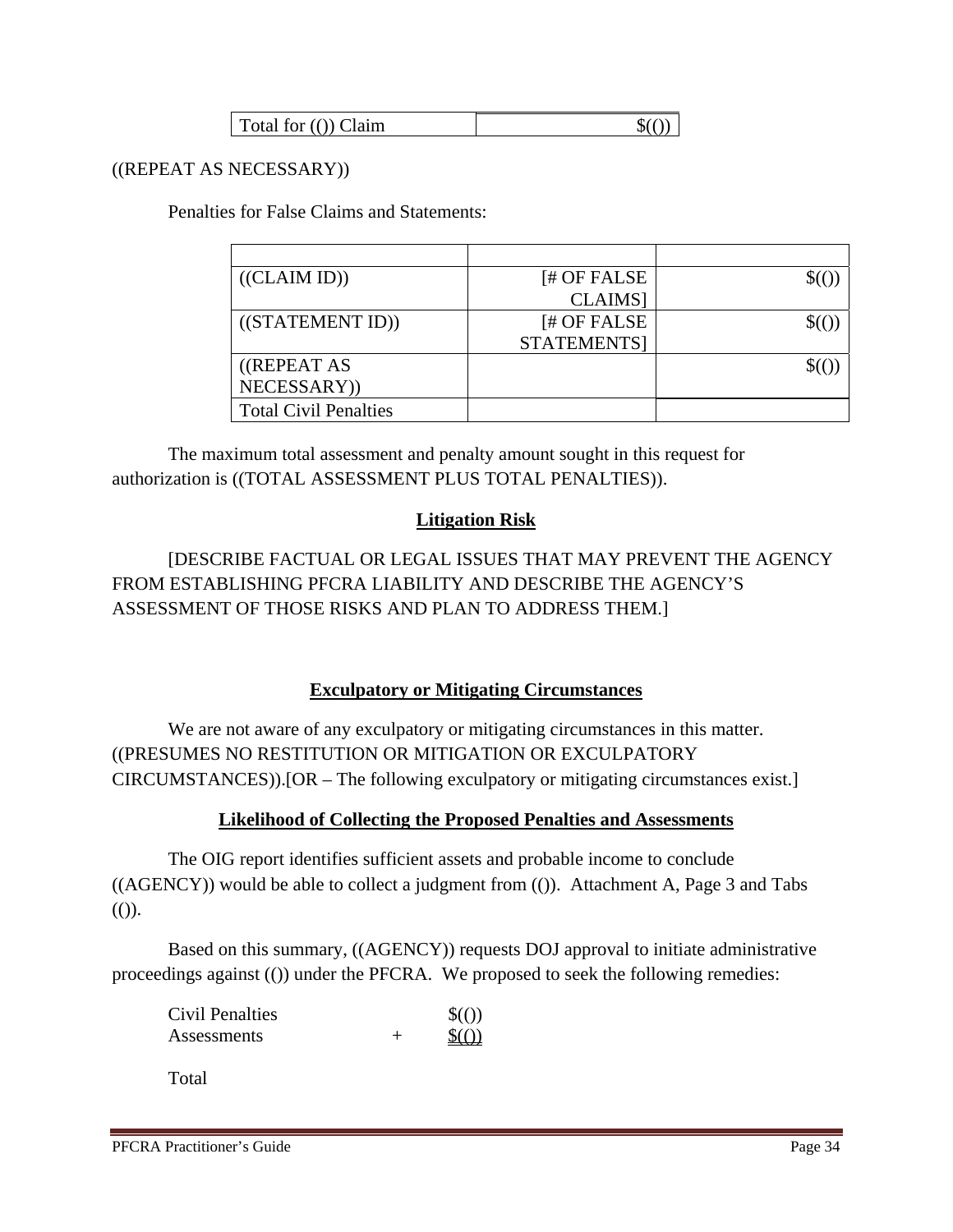Thank you for your time and attention to this matter.

#### SIGNATORY OFFICIAL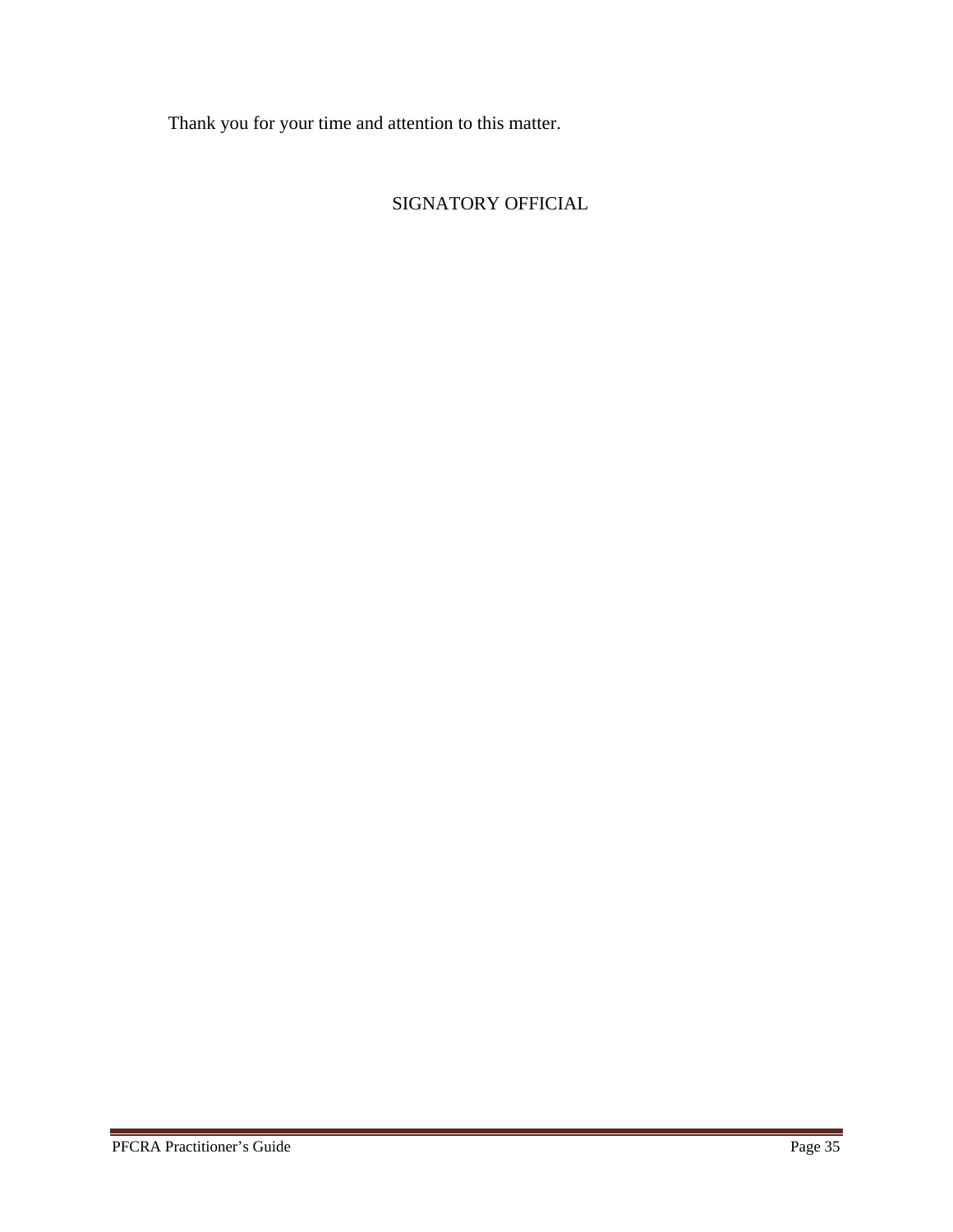Appendix B

#### DRAFT PFCRA CONTACT LETTER:

((DEFENDANT NAME))

((DEFENDANT ADDRESS))

Re: Liability Under the Program Fraud Civil Remedies Act for (()).

Dear ((SALUTATION)):

 ((IF NO COUNSEL IDENTIFIED -- I am writing to you directly because it is my understanding that you do not have an attorney for the matter identified in this letter. If you do have an attorney for this matter, please forward this letter to that attorney.))

I am an attorney with ((AGENCY)). ((AGENCY)) has sought, and obtained, authorization from the Department of Justice to pursue an action against you under the Program Fraud Civil Remedies Act (PFCRA) for false ((claims/statements)). Specifically, you ((claim/statement synopsis)).

 The PFCRA is found at 31 U.S.C. §§ 3801-3812., Under the PFCRA, parties can be liable for an assessment of up to twice the amount of a false claim, and a civil penalty of up to ((AGENCY ADJUSTED AMOUNT)). Likewise, parties may also liable for civil penalties of up to ((AGENCY ADJUSTED AMOUNT)) for each false statement submitted to an Agency.

It appears that you may be liable under the PFCRA for ((\$)). ((UNPACK CALCULATION))

 Please review the matters raised above and contact me, or if you have an attorney, have your attorney contact me, at your earliest convenience, but no later than (()) if you wish to resolve this matter without litigation. If we do not hear from you by that time, we will assume that you do not wish to resolve these issues and proceed with a PFCRA suit.

Sincerely,

((ASSIGNED ATTORNEY AND CONTACT INFO))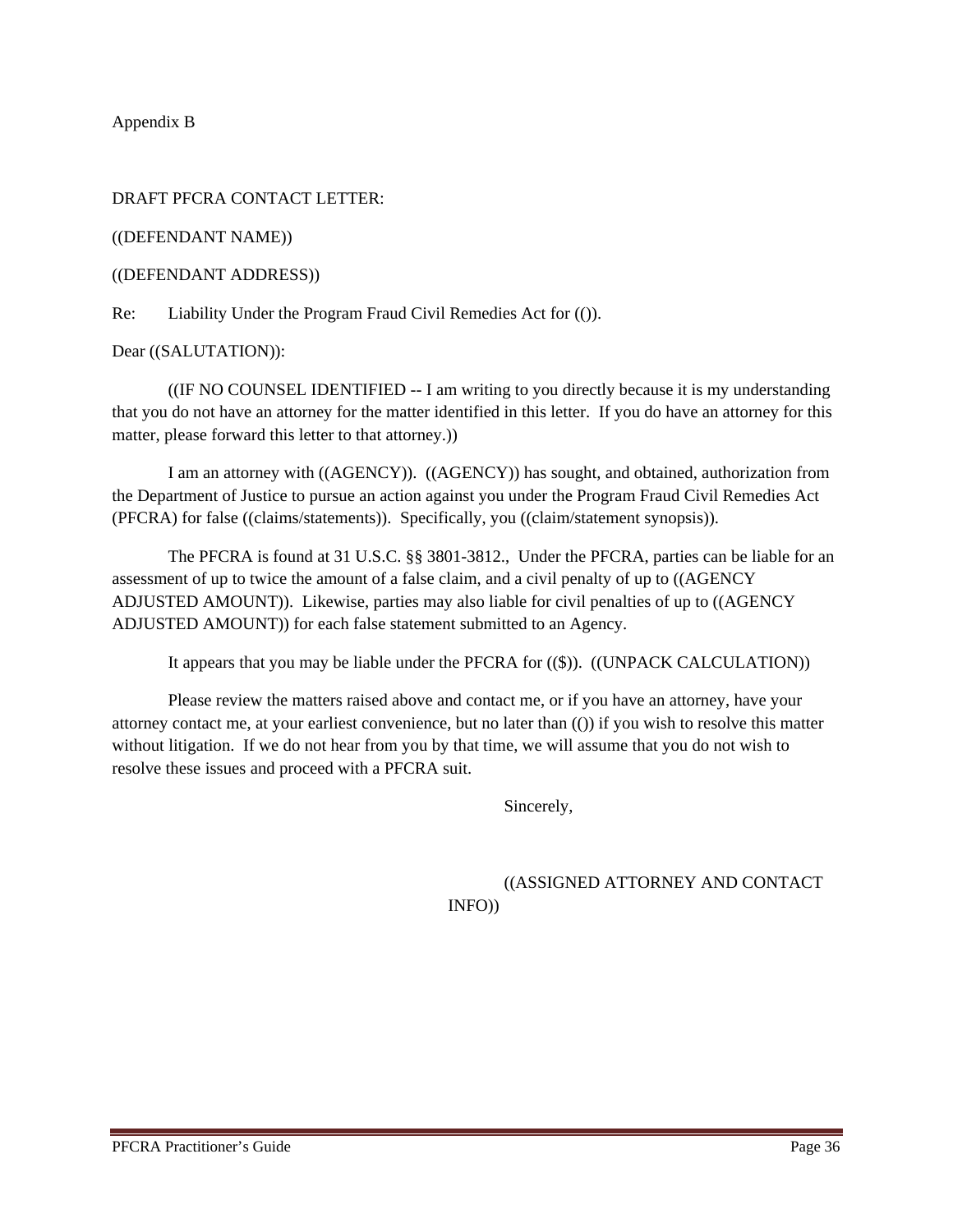**Appendix C** 

#### **M E M O R A N D U M**

| TO:          | ((Reviewing Official))<br>((Reviewing Official Title))                                                     |
|--------------|------------------------------------------------------------------------------------------------------------|
| <b>FROM:</b> | ((Investigating Official))<br>((Investigating Official Title))                                             |
| DATE:        | $\left($ ())                                                                                               |
| RE:          | Report of Findings and Conclusions of Investigation Regarding:<br>$\left($ ())<br>OIG Case Number $-$ (()) |

 This report presents the findings and conclusions of the ((AGENCY)) ((AGENCY ABBREVIATION)) Office of the Inspector General (OIG) regarding ((PROGRAM AND TARGETS)). The ((AGENCY ABBREVIATION)) OIG is providing this report to you under ((REFERRAL REGULATION)), which identifies ((REVIEWING OFFICIAL)) or designee as the ((AGENCY ABBREVIATION)) Reviewing Official for the Program Fraud Civil Remedies Act (PFCRA), 31 U.S.C. §§ 3801, et seq. The ((AGENCY ABBREVIATION)) OIG has concluded ((TARGETS)), submitted false statements in obtaining ((PROGRAM PARTICIPATION)) at issue in this report. Further, the ((AGENCY ABBREVIATION)) OIG believes that an action under the PFCRA is warranted to recover  $\$(())$  (double the  $\$(())$  claim submitted to ((AGENCY ABBREVIATION)) plus a \$5,000 penalty for each of the ((NUMBER)) false statements that were made).

As set forth in ((REVIEWING OFFICIAL REGULATION)), if you determine this report and attachments provide adequate evidence that ((TARGET)) made a false claim or statement with respect to a claim, please forward a written notice to the Department of Justice requesting approval for ((AGENCY ABBREVIATION)) to pursue a PFCRA case. The OIG believes the first statute of limitations for this matter will expire on (()) and the last will expire on (()).

**Summary:** (())

#### **Factual Narrative:** (())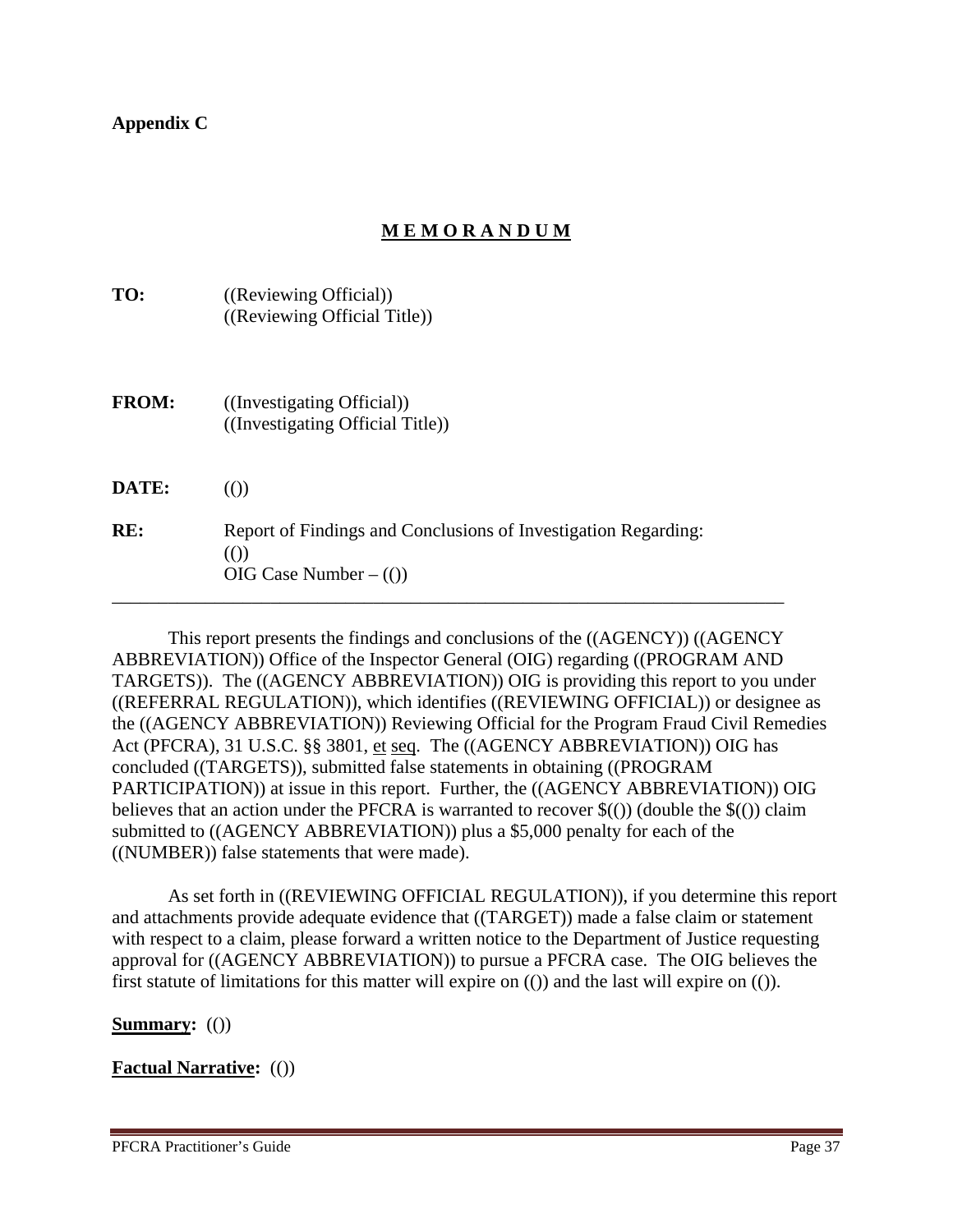**Identification of Claims and/or Statements:** ((IDENTIFY SPECIFIC STATEMENTS AND ATTACH ALL PERTINENT DOCUMENTS)).

**Referrals to DOJ:** The United States Attorney's Office for the District of (()) has elected not to initiate a civil fraud case for this matter. Tab (()).

**Likelihood of Collecting the Proposed Penalties and Assessments:** (()) should have sufficient assets to pay any judgment resulting from the proposed PFCRA action. ((ATTACH EVIDENCE AND PROVIDE ADDITIONAL ANALYSIS AS APPROPRIATE))

**Statute of Limitations:** Under PFCRA, the Presiding Officer must commence a hearing within six years of the submission of the claim. 31 U.S.C.  $\frac{8}{9}$  3808(a).<sup>17</sup> The OIG believes the first ((claim/statement)) will lapse on (()), with the last ((claim/statement)) being time-barred on (()). OIG determined the statute date by ((ANALYSIS)).

**Status of Other Remedies:** ((IDENTIFY ANY OTHER CRIMINAL, CIVIL OR ADMINISTRATIVE PROCEEDINGS ALONG WITH POINTS OF CONTACT AND STATUS)).

**Conclusion:** For the reasons discussed above, the OIG believes that ((TARGET)) has submitted fraudulent statements in connection with a claim, and that recovery under PFCRA is warranted. The OIG is also willing to provide any assistance to the Office of General Counsel needed in this matter. If there are any questions regarding this report, please contact (()).

<sup>&</sup>lt;sup>17</sup> As noted above, subsection 3803(a) requires that a hearing is commenced within six years of the claim submission. Ssubsections 3803(d) and (g) indicate that a hearing is "commenced" when the administrative law judge (known as the "presiding officer") issues notice to the defendant of the date and procedures for a hearing. Because the final step required to commence a hearing is in the hands of the Presiding Officer, and not the Reviewing Official, there can be some uncertainty whether an agency has enough time to meet the statute of limitations for a PFCRA case, particularly where the limitations period is about to expire.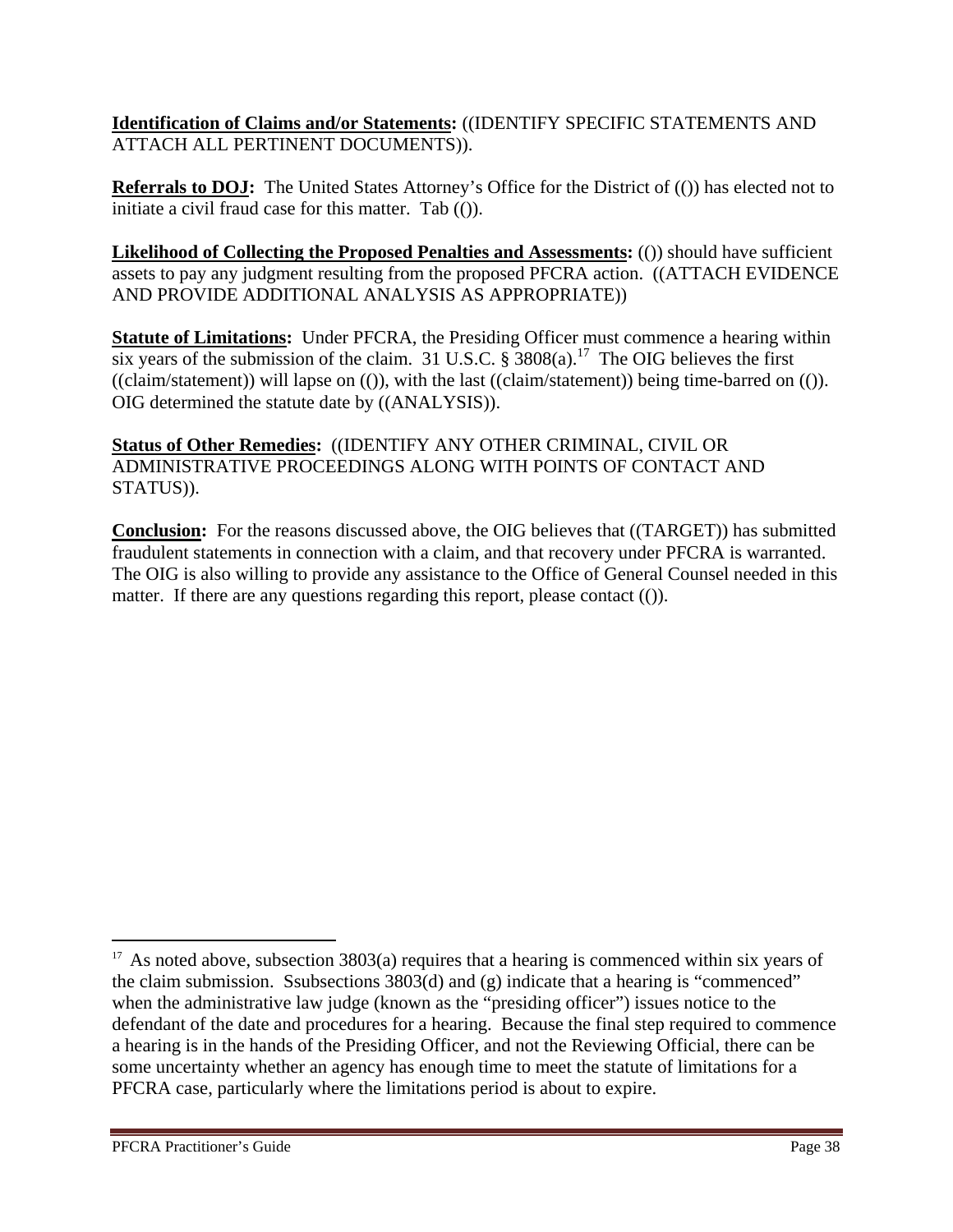#### Appendix D

#### **Request for PFCRA Authorization Cover Sheet Action Requested No Later Than ((Date – Six Months before Statute Runs – if expedited review requested, explain in comment section))**

| <b>Proposed Defendants</b> | ((Identify all potential defendants by legal names and $a/k/as$ , and city and<br>states where located) |  |  |  |  |  |
|----------------------------|---------------------------------------------------------------------------------------------------------|--|--|--|--|--|
| Statute of                 | ((Identify date first and last claim or statement lapses with brief analysis                            |  |  |  |  |  |
| Limitations/Basis          | explaining how Agency arrived at the statute of limitations date))                                      |  |  |  |  |  |
| Case Synopsis              | ((Brief recitation of essential case background, identifying the false<br>statements and claims))       |  |  |  |  |  |
| <b>Maximum Case</b>        | False Claims (Damages)<br>$\$($ ()                                                                      |  |  |  |  |  |
| Value and Basis for        | Doubled<br>$X2 = $ ( ))$                                                                                |  |  |  |  |  |
| Calculating                | <b>Less Mitigation</b><br>$-$ \$ (())                                                                   |  |  |  |  |  |
| Maximum Value              | <b>Equals Base Assessment</b><br>$\$($ ())                                                              |  |  |  |  |  |
|                            | Plus (()) Claim Penalties at $\$($ ()) Each<br>$+ $ (() )$                                              |  |  |  |  |  |
|                            | Plus (()) Statement Penalties at $\$($ ()) Each<br>$+$ \$ (())                                          |  |  |  |  |  |
|                            | <b>Maximum Total Case Value</b><br>\$(())                                                               |  |  |  |  |  |
| Facts Established in       | No (Please Select Yes if admissions or judicial findings form<br>Yes                                    |  |  |  |  |  |
| Other Proceedings?         | part of the evidence the Agency intends to use in litigation)                                           |  |  |  |  |  |
|                            | Attach admissions or judicial findings (if applicable). Provide case                                    |  |  |  |  |  |
|                            | number and court, and name and contact information for responsible                                      |  |  |  |  |  |
| <b>AUSA</b> declined       | government attorney.<br>Yes<br>N <sub>0</sub>                                                           |  |  |  |  |  |
| Criminal and False         | If yes, identify who reviewed the case and attach any declination letter.                               |  |  |  |  |  |
| Claims Act case on         |                                                                                                         |  |  |  |  |  |
| these facts?               |                                                                                                         |  |  |  |  |  |
| <b>Other Related</b>       | $((E.g., criminal proceedings, civil actions, suspensions or debarments))$                              |  |  |  |  |  |
| Proceedings                |                                                                                                         |  |  |  |  |  |
| <b>Other Comments</b>      |                                                                                                         |  |  |  |  |  |
| Agency Point of            | Name:                                                                                                   |  |  |  |  |  |
| Contact                    | Telephone:                                                                                              |  |  |  |  |  |
|                            | E-Mail:                                                                                                 |  |  |  |  |  |
| DOJ Use Only (sign         |                                                                                                         |  |  |  |  |  |
| & date):                   |                                                                                                         |  |  |  |  |  |
|                            | Reviewing Attorney (Print Name:                                                                         |  |  |  |  |  |
|                            |                                                                                                         |  |  |  |  |  |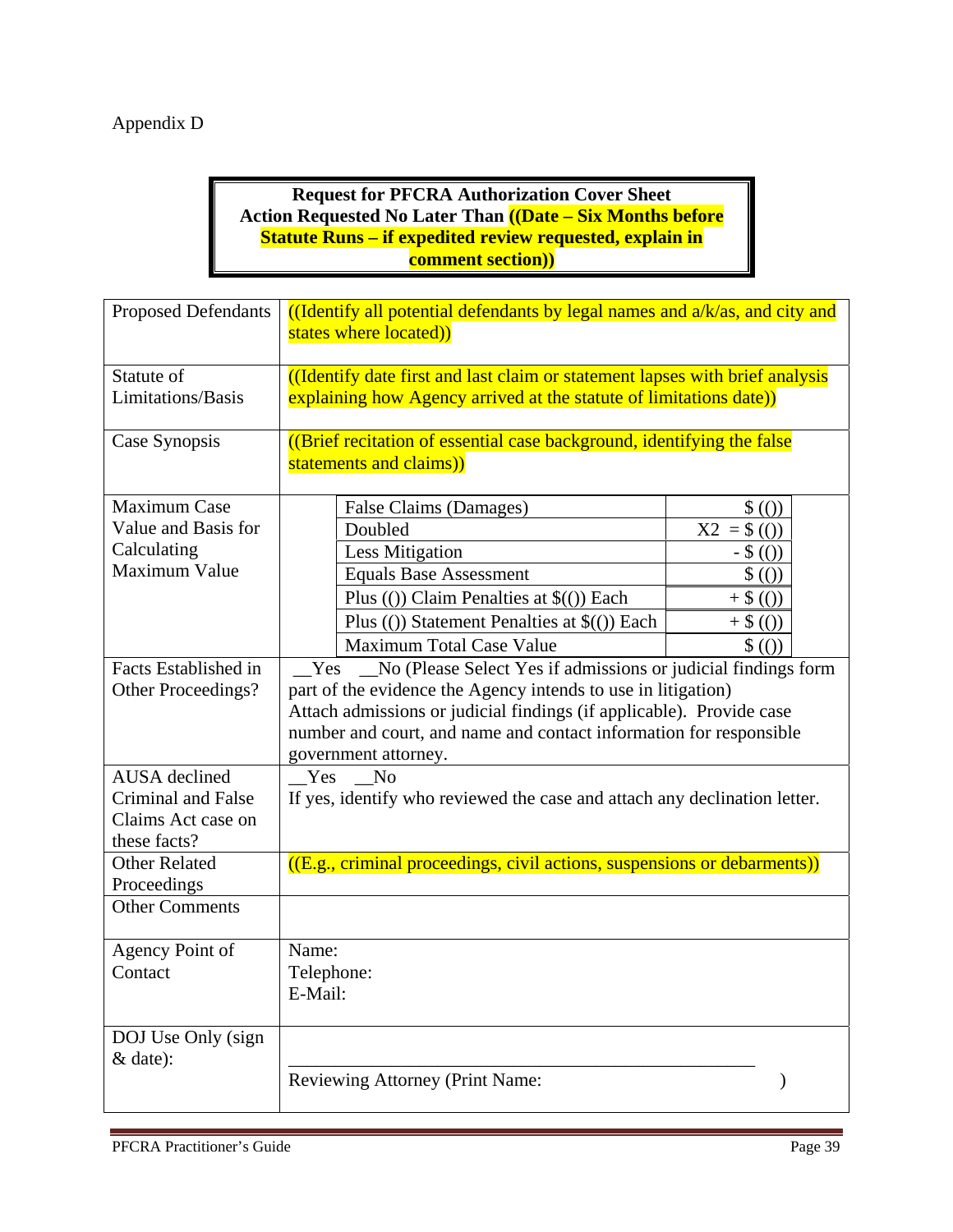|                    | Comments/Opinion attached: __Yes<br>No. |  |
|--------------------|-----------------------------------------|--|
| DOJ Use Only (sign |                                         |  |
| $&$ date):         |                                         |  |
|                    | <b>Reviewing Attorney (Print Name:</b>  |  |
|                    |                                         |  |
|                    | Comments/Opinion attached: Yes<br>- No  |  |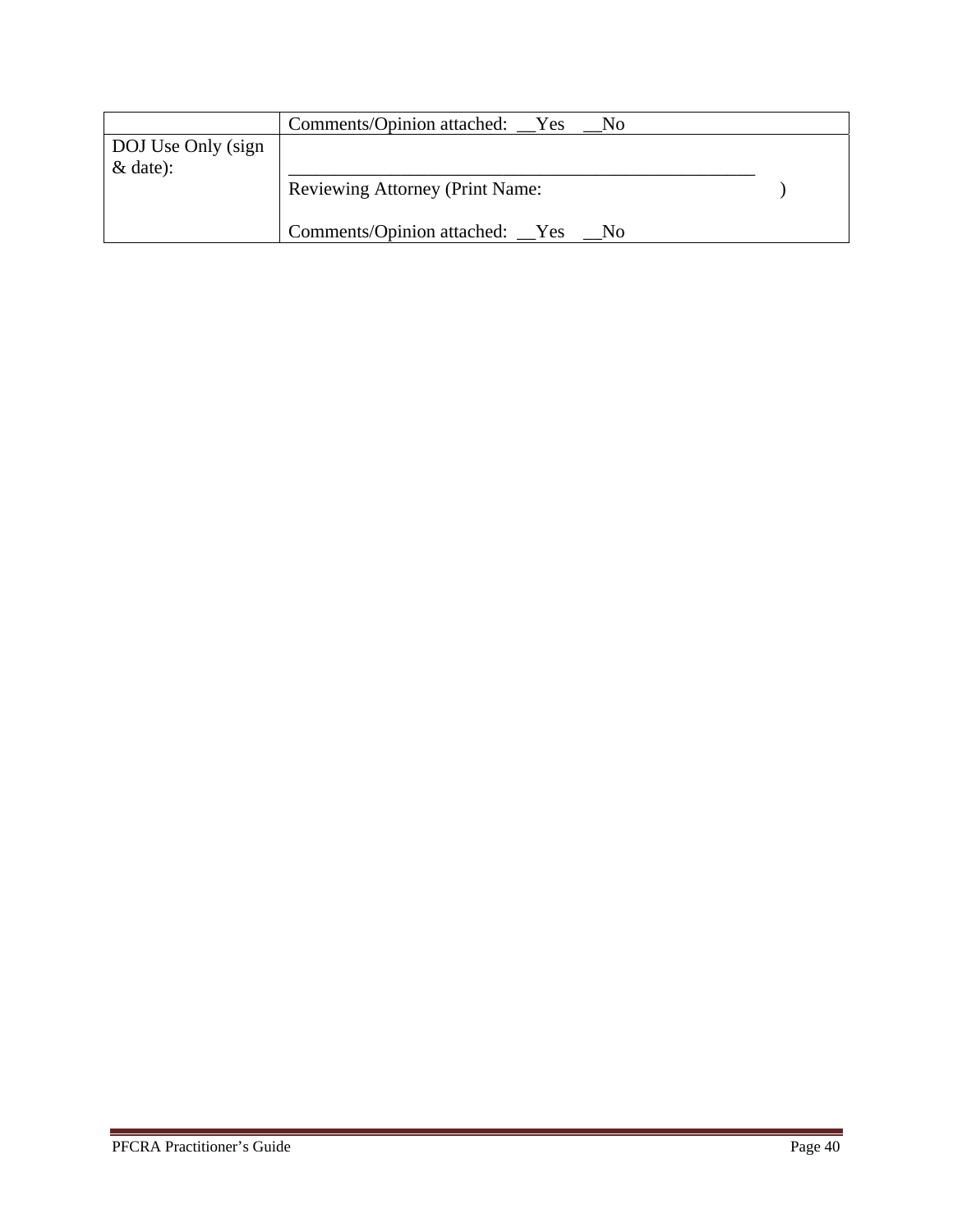#### ((AGENCY)) OFFICE OF HEARINGS AND APPEALS ((OR OTHER DESIGNATION))

((AGENCY)), Plaintiff,

v.

COMPLAINT

((DEFENDANTS)) Defendants.

 Plaintiff, ((AGENCY)), seeks penalties and assessments under the Program Fraud Civil Remedies Act (PFCRA) of 1986 (31 U.S.C. §§ 3101 *et seq.*) against Defendants ((DEFENDANTS)). The Plaintiff alleges the Defendants are liable under the PFCRA because the Defendants, or a predecessor interest, ((CLAIM SUMMARY)). Plaintiff alleges the following in support of a finding of liability:

#### I. PARTIES

- 1. Plaintiff is ((AGENCY)) (AGENCY ABBREVIATION), an Agency of the United States Government established under ((AUTHORIZING LEGISLATION)). (AGENCY) is an "Authority" within the meaning of 31 U.S.C. § 3801(a).
- 2. Defendant ((IDENTIFY DEFENDANT)).
- 3. Defendant ((IDENTIFY ADDITONAL DEFENDANTS AS NECESSARY)).

#### II. JURISDICTION

4. The Attorney General or designee approved the referral of the allegations in this Complaint for adjudication by ((AGENCY)) on ((DATE)).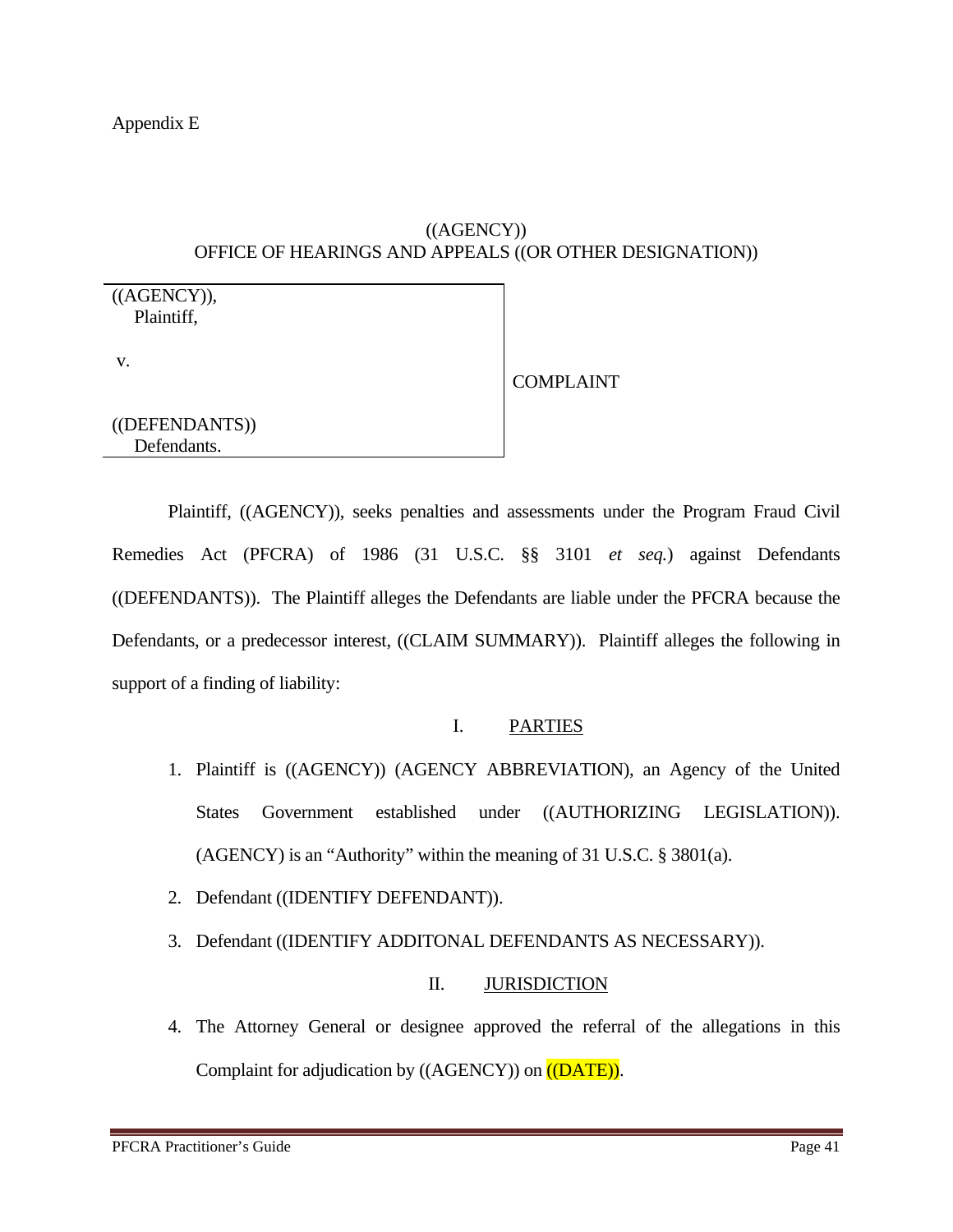5. ((AGENCY))'s Office of Hearings and Appeals has jurisdiction over this matter under 31 U.S.C. § 3803(g) and ((AGENCY REGULATION)).

#### III. FACTUAL ALLEGATIONS

- 6. ((FACTUAL ALLEGATIONS))
- 7. ((REPEAT AS NECESSARY and ATTACH PERTINENT DOCUMENTS))

#### IV. ALLEGATIONS OF LIABILITY

#### Count 1: False Claim (())

- 8. Plaintiff realleges the allegations contained in Paragraphs (()) through (()).
- 9. In representing ((FALSE CLAIM BASED UPON WRITTEN STATEMENT)), Defendant ((DEFENDANT)) submitted a written statement which ((he/she)) knew or should have known was false, fraudulent or fictitious within the meaning of 31 U.S.C. §  $3102(a)(1)(B)$ , and which ((he/she)) knew or should have known omitted a material fact which ((he/she)) was obligated to disclose, making the written statement false, fraudulent or fictitious, within the meaning of 31 U.S.C.  $\S 3102(a)(1)(C)$ .
- 10. ((WHERE YOU HAVE A BANK SUBMITTING A FALSE CLAIM BASED UPON AN INSURANCE OR GUARANTEE CLAIM)). By submitting false statements as aforesaid in order to obtain the loan, and in subsequently defaulting on the loan, Defendant (()) caused (()) to make a claim upon ((AGENCY)) which Defendants knew or should have known was false, fraudulent or fictitious.
- 11. ((WHERE YOU HAVE A BANK SUBMITTING THE CLAIM ON AN INSURED OR GUARANTEED LOAN)) ((BANK))'s demand that ((AGENCY)) pay ((AGENCY))'s ((INSURANCE/GUARANTEE)) obligation on the Loan was based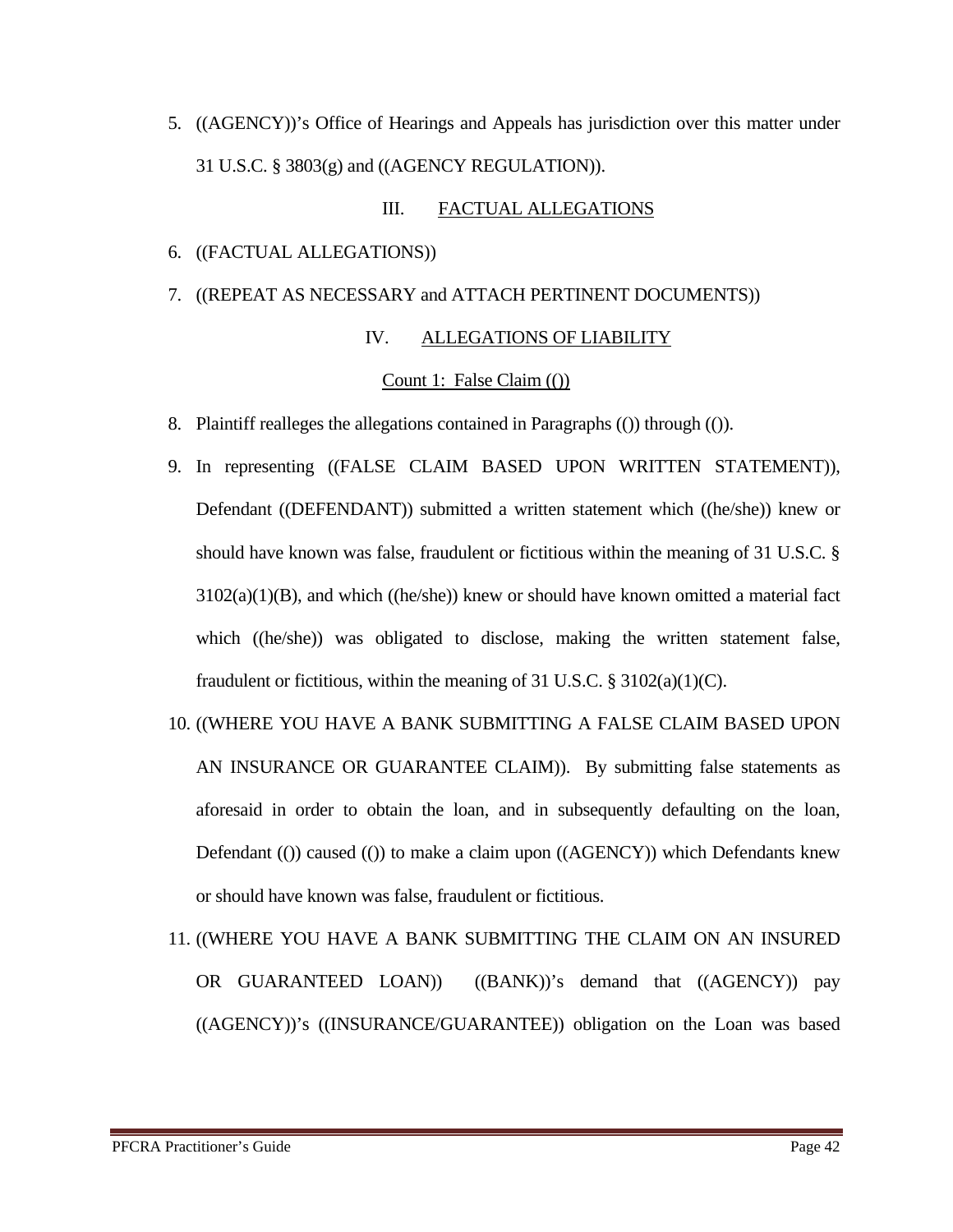upon false, fictitious or fraudulent written statements. Specifically, Defendant ((DEFENDANT))'s ((STATEMENT DESCRIPTION)).

12. ((Agency)) paid ((\$)) as a result of the claim. Accordingly, ((DEFENDANT)) submitted, or caused the submission of a false claim in the amount of  $(\mathcal{S})$ )

#### Count 2: False Statement (()).

- 13. Plaintiff realleges the allegations contained in Paragraphs (()) through (()).
- 14. Defendant's statement regarding (()) was made, presented or submitted to ((AGENCY)).
- 15. Defendant knew, or had reason to know ((STATEMENT)) ((was false // was false because it omitted (FACT))).
- 16. Defendant's statement regarding (()) contained or was accompanied by an express certification or affirmation of the truthfulness and accuracy of the contents of the statement.

#### 17. ((ADD ALLEGATIONS AS NECESSARY)).

WHEREFORE, the Plaintiff respectfully requests judgment in the amount of (()). The Plaintiff bases its request on the following calculation of liability:

Count 1, a civil penalty and assessment of  $($ ) representing a penalty of  $($   $)$  for  $($ ()) false claims at  $($ ()) each and an assessment of  $($ ()) representing twice the amount of the claim at issue in that Count. ((The Government's request has deduced ((\$)) in restitution ((DEFENDANT)) paid. This deduction occurred after doubling the claim amount.))

Count 2, a civil penalty of  $(0)$  for  $(0)$  false statements at  $(0)$  for each false statement.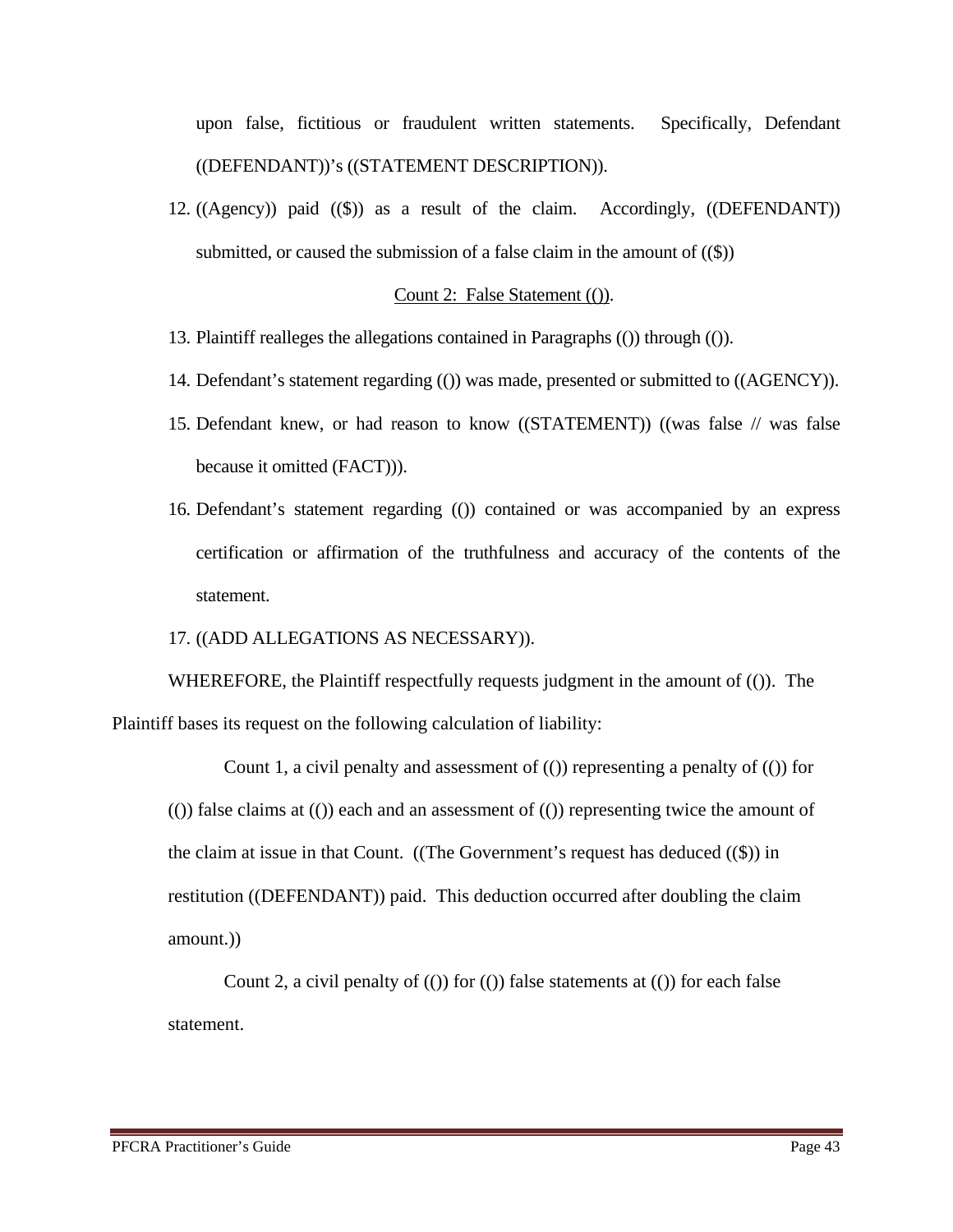The Plaintiff further requests any other relief the Presiding Officer deems appropriate.

Respectfully Submitted,

 $\frac{1}{2}$  ,  $\frac{1}{2}$  ,  $\frac{1}{2}$  ,  $\frac{1}{2}$  ,  $\frac{1}{2}$  ,  $\frac{1}{2}$  ,  $\frac{1}{2}$  ,  $\frac{1}{2}$  ,  $\frac{1}{2}$  ,  $\frac{1}{2}$  ,  $\frac{1}{2}$  ,  $\frac{1}{2}$  ,  $\frac{1}{2}$  ,  $\frac{1}{2}$  ,  $\frac{1}{2}$  ,  $\frac{1}{2}$  ,  $\frac{1}{2}$  ,  $\frac{1}{2}$  ,  $\frac{1$ ((ATTORNEY INFORMATION))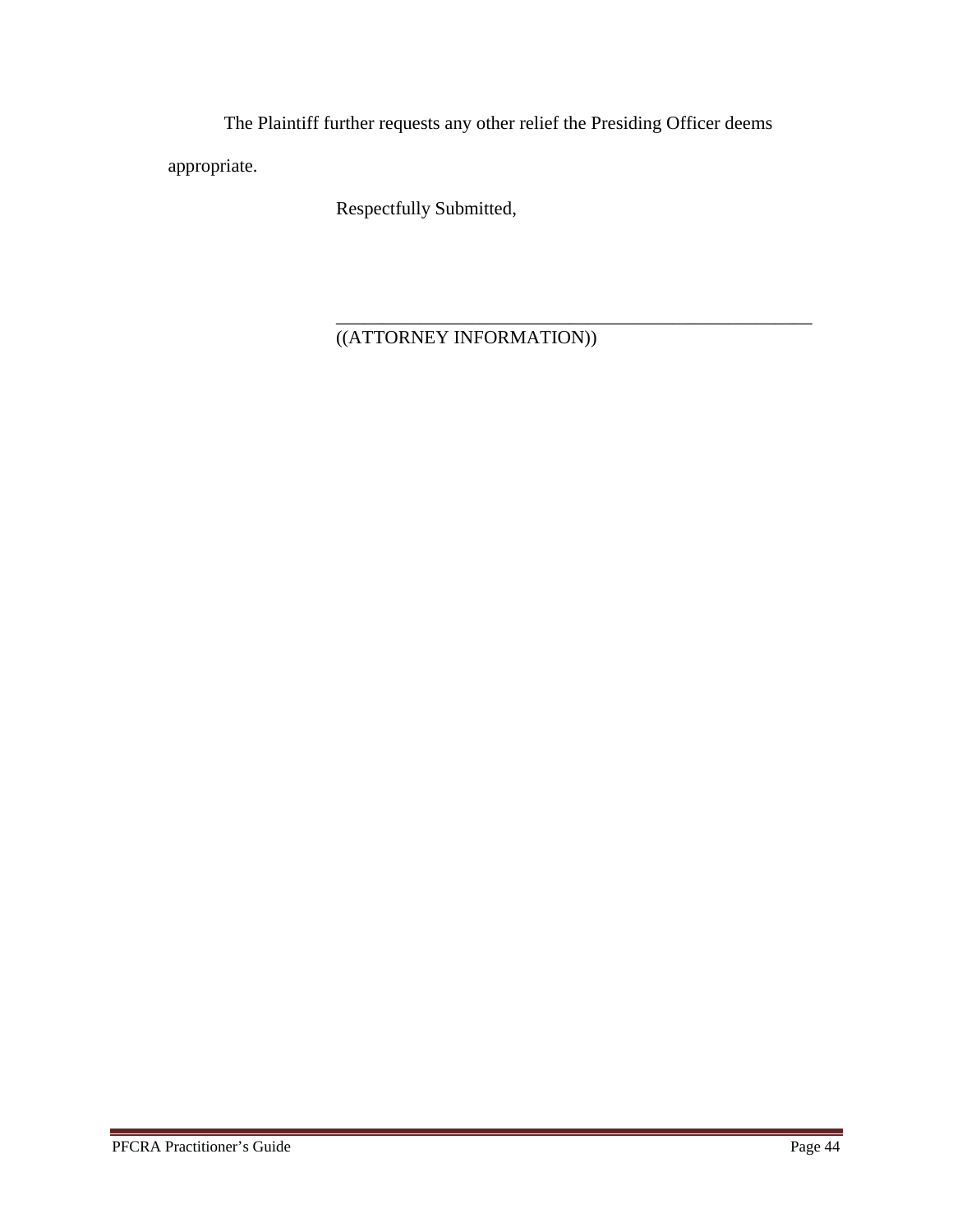Notice of Procedure

You have thirty (30) days from your receipt of this Complaint to file an Answer with the Office of Hearings and Appeals. Your failure to answer this letter and the allegations in the complaint will result in ((AGENCY)) seeking a default judgment and the imposition of the maximum amount of penalties and assessments.

You should send your answer to:

((RESPONSE ADDRESS))

You should send a copy to me:

((ATTORNEY INFORMATION))

Your answer will serve as a request for hearing, and the Office of Hearings and Appeals will schedule one for you at its earliest convenience. See ((AGENCY REGULATION)).

You have a right to be represented by a person of your choosing.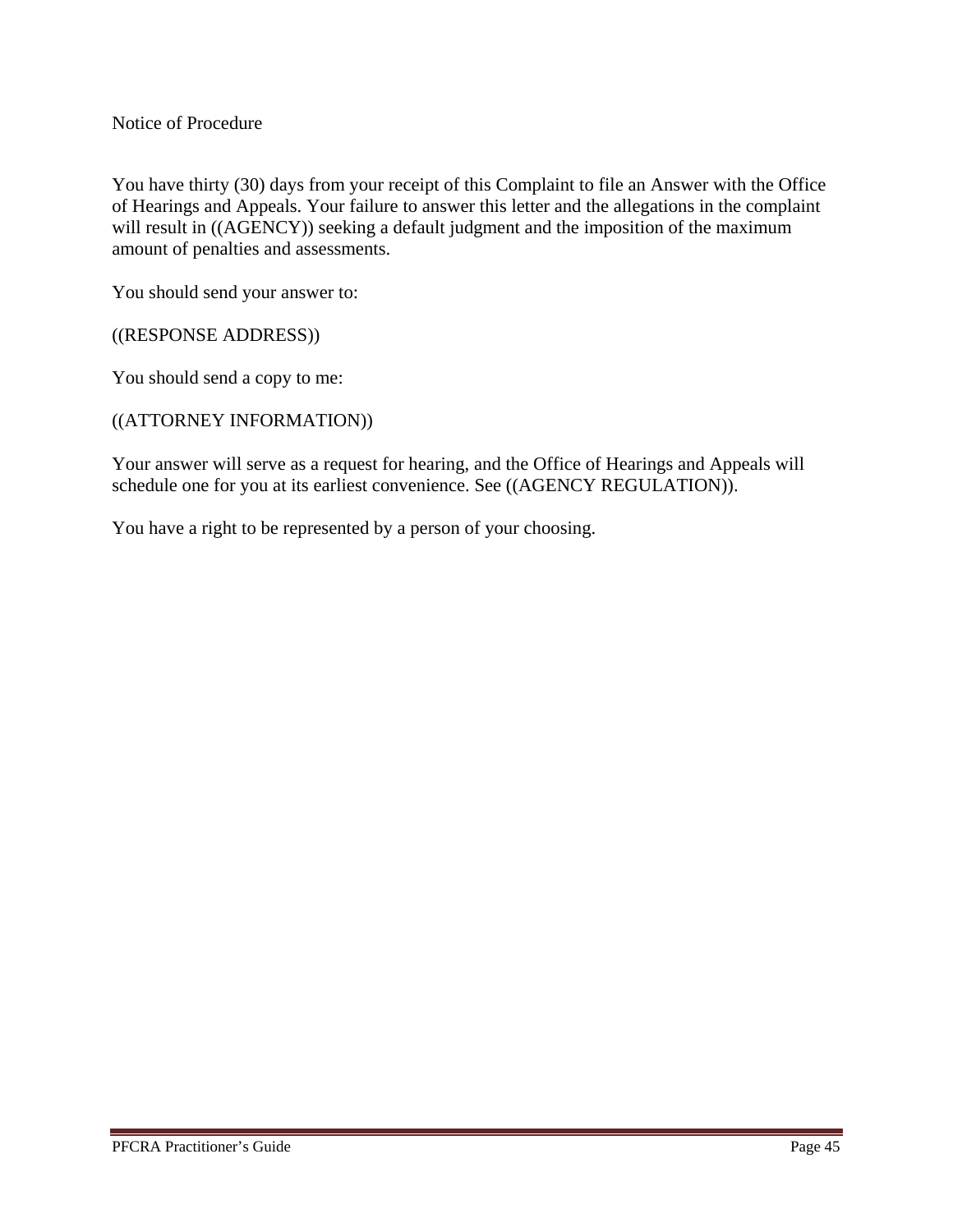#### CERTIFICATE OF SERVICE:

I certify that this  $\frac{1}{\sqrt{2}}$  day of  $\frac{20(0)}{2}$ , the foregoing Complaint was served on the parties identified below at the addresses indicated, by Certified Mail, return receipt requested:

 $\frac{1}{2}$  , and the set of the set of the set of the set of the set of the set of the set of the set of the set of the set of the set of the set of the set of the set of the set of the set of the set of the set of the set

((DEFENDANT ADDRESSES))

((ATTORNEY INFORMATION))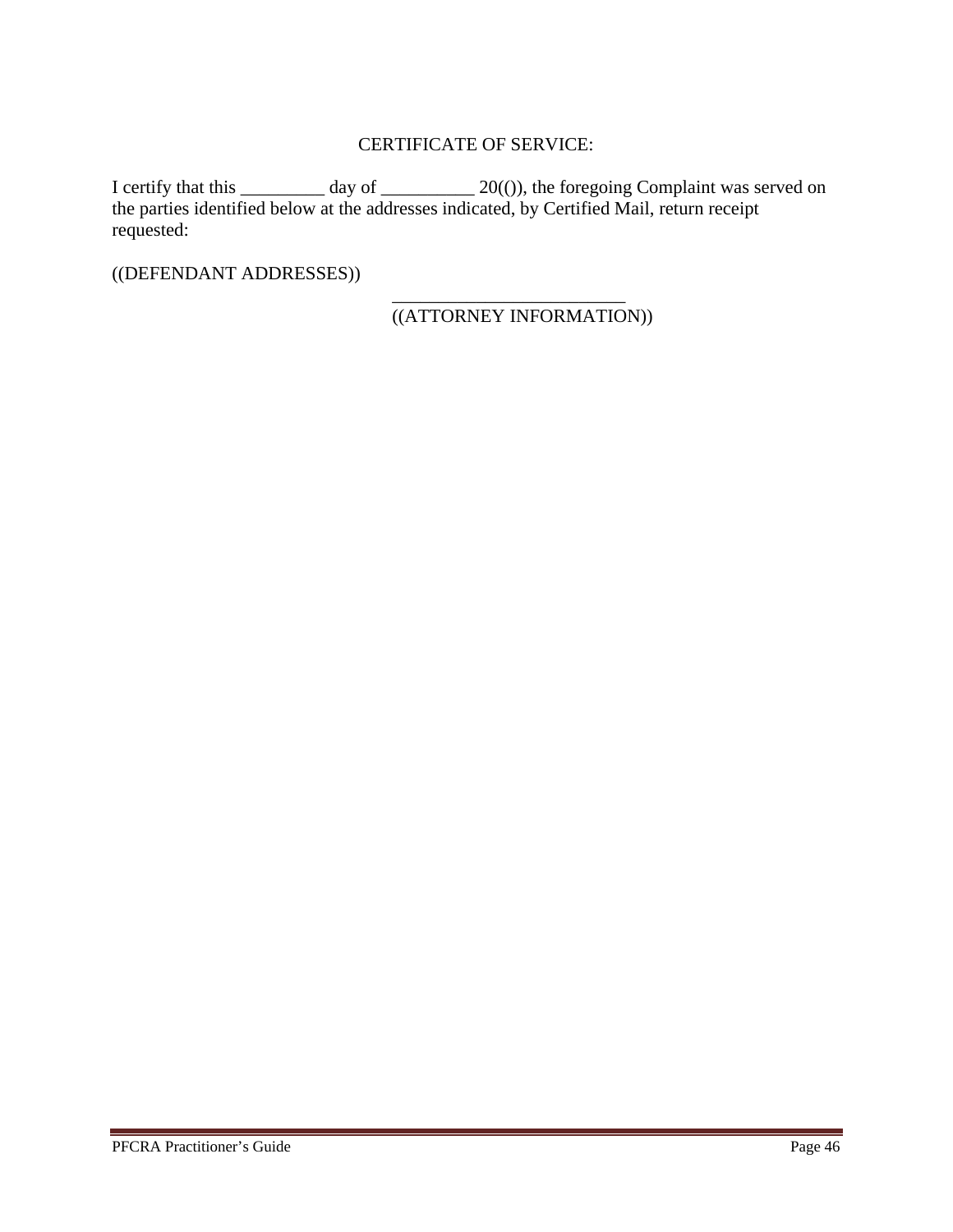Appendix F

Suggested AUSA declination letter

Dear Agent (()):

The Civil Division of the United States Attorney's Office has completed its review of (Agency) OIG's investigation into (()). After considering all relevant information, including the governing case law, and the agency's ability to seek remedies under the Program Fraud Civil Remedies Act, we have determined not to proceed with this case. Accordingly, (Agency) should feel free to pursue any remedies available to it under PFCRA or other statutes. Thank you very much for all of your efforts in preparing this case.

Signature Block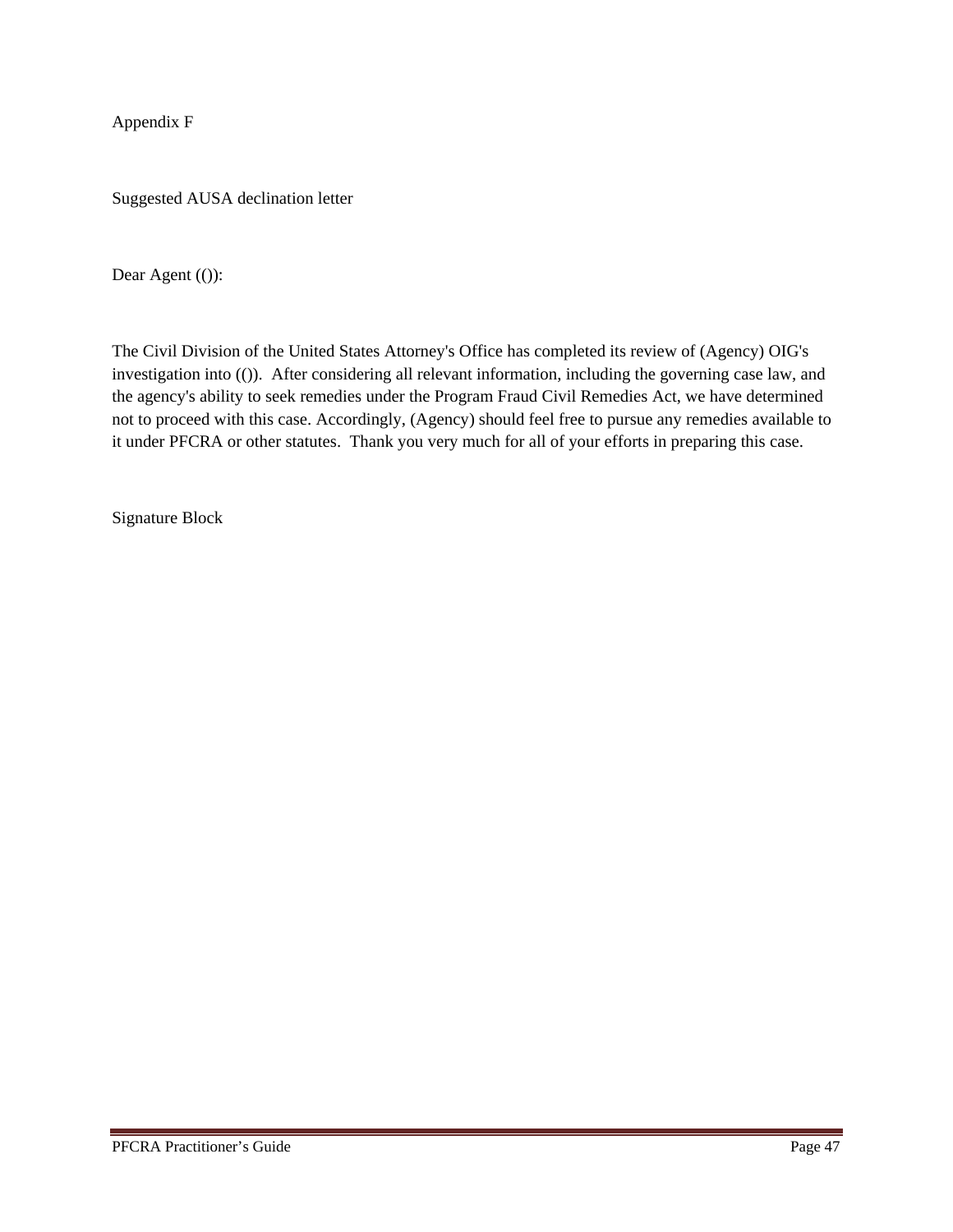#### Appendix G

| # | <b>NAME</b> | Case number | <b>Type</b><br>(Claim/Statement) | Program | Office<br>(A/I) | Region | Date Received | Date assigned<br>to Atty |
|---|-------------|-------------|----------------------------------|---------|-----------------|--------|---------------|--------------------------|
|   |             |             |                                  |         |                 |        |               |                          |
|   |             |             |                                  |         |                 |        |               |                          |
|   |             |             |                                  |         |                 |        |               |                          |
|   |             |             |                                  |         |                 |        |               |                          |
|   |             |             |                                  |         |                 |        |               |                          |
|   |             |             |                                  |         |                 |        |               |                          |

| <b>Atty</b> | <b>Status</b><br>(Closed/assigned/susp)<br>ended/reclassify) | Date<br>Closed/Suspended | Reason (Lack of<br>assets/pending<br>court/SOL/CR) | Days<br>(From Date Recv'd<br>to Date<br> Closed/Suspended/ <br>Settled) | Date to OGC | Days<br>(From Date Recv'd<br>to Date Sent to<br>OGC) | <b>Outcome</b> |
|-------------|--------------------------------------------------------------|--------------------------|----------------------------------------------------|-------------------------------------------------------------------------|-------------|------------------------------------------------------|----------------|
|             |                                                              |                          |                                                    |                                                                         |             |                                                      |                |
|             |                                                              |                          |                                                    |                                                                         |             |                                                      |                |
|             |                                                              |                          |                                                    |                                                                         |             |                                                      |                |
|             |                                                              |                          |                                                    |                                                                         |             |                                                      |                |

| <b>Potential</b><br><b>Collection</b> | <b>Amount</b><br><b>Collected</b> | <b>Date</b><br><b>Collected</b> | <b>Referral</b><br><b>With</b><br>OI/OA | <b>Comments</b> |
|---------------------------------------|-----------------------------------|---------------------------------|-----------------------------------------|-----------------|
|                                       |                                   |                                 |                                         |                 |
|                                       |                                   |                                 |                                         |                 |
|                                       |                                   |                                 |                                         |                 |
|                                       |                                   |                                 |                                         |                 |

| Status<br>(Open/Clo<br>sed) |                     |
|-----------------------------|---------------------|
|                             | <b>Case Summary</b> |
|                             |                     |
|                             |                     |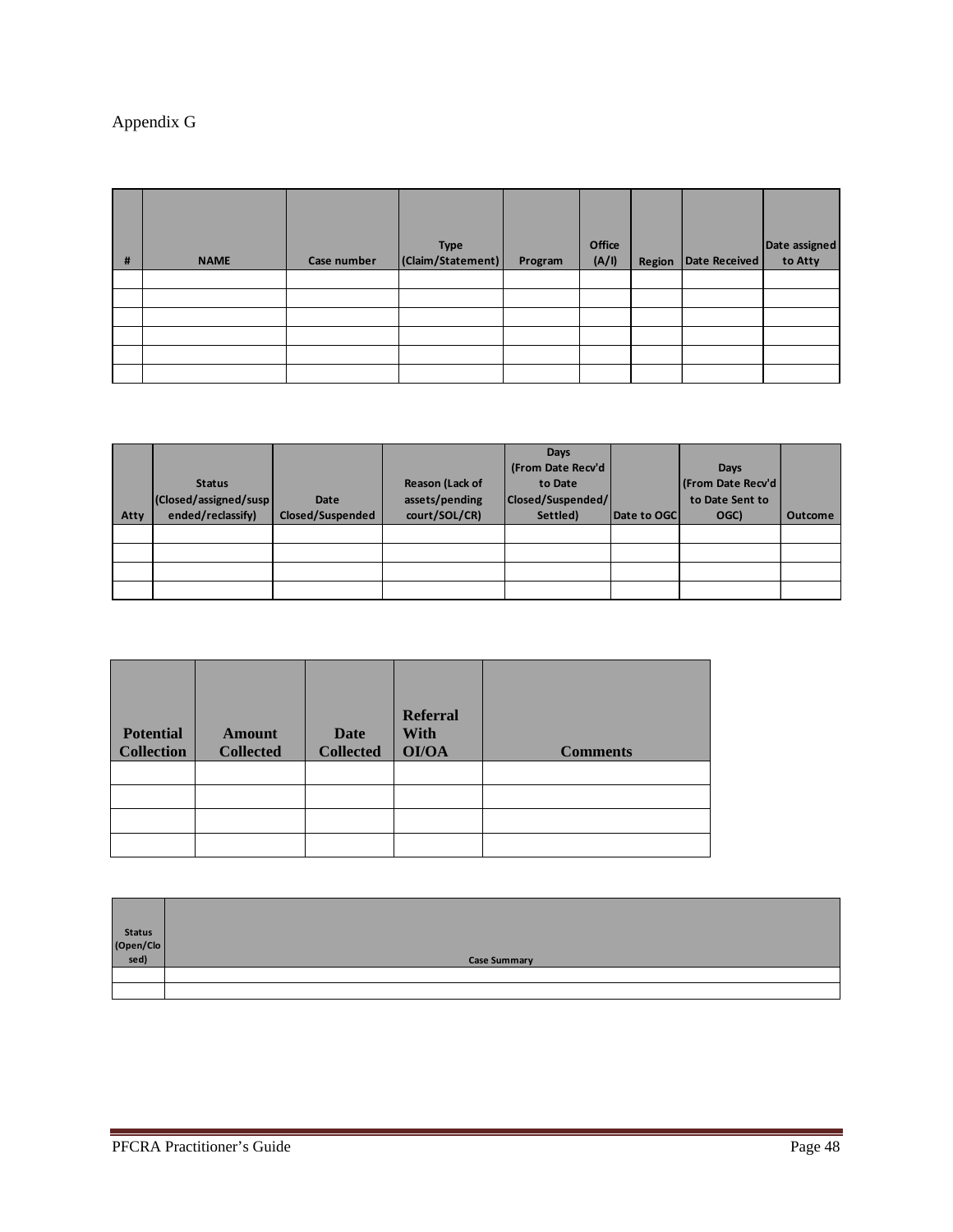#### Appendix H

|                                       |                                                                                     |                          | Interagency Agreement (IAA) - Agreement Between Federal Agencies<br><b>General Terms and Conditions (GT&amp;C) Section</b>                                      |
|---------------------------------------|-------------------------------------------------------------------------------------|--------------------------|-----------------------------------------------------------------------------------------------------------------------------------------------------------------|
| <b>IAA Number</b>                     | $-0000 -$                                                                           |                          |                                                                                                                                                                 |
|                                       | $G$ T&C #                                                                           | Order # Amendment/Mod #  |                                                                                                                                                                 |
|                                       |                                                                                     | DEPARTMENT AND/OR AGENCY |                                                                                                                                                                 |
| $\mathbf{L}$                          | <b>Requesting Agency of Products/Services</b>                                       |                          | <b>Servicing Agency Providing Products/Services</b>                                                                                                             |
| Name                                  |                                                                                     |                          |                                                                                                                                                                 |
| <b>Address</b>                        |                                                                                     |                          |                                                                                                                                                                 |
|                                       | 2. Servicing Agency Agreement Tracking Number (Optional)                            |                          |                                                                                                                                                                 |
|                                       |                                                                                     |                          |                                                                                                                                                                 |
| 3. Assisted Acquisition Agreement Yes |                                                                                     | No                       |                                                                                                                                                                 |
|                                       |                                                                                     |                          |                                                                                                                                                                 |
|                                       |                                                                                     |                          | Amendment - Complete only the GT&C blocks being changed and explain the changes being made.                                                                     |
| 5. Agreement Period Start Date        | MM-DD-YYYY                                                                          | <b>End Date</b>          | Cancellation - Provide a brief explanation for the IAA cancellation and complete the effective End Date.<br>of IAA or effective cancellation date<br>MM-DD-YYYY |
|                                       |                                                                                     |                          |                                                                                                                                                                 |
| Yes                                   |                                                                                     |                          | 6. Recurring Agreement (Check One) A Recurring Agreement will continue, unless a notice to discontinue is received.                                             |
|                                       | If Yes, is this an: Annual Renewal                                                  |                          |                                                                                                                                                                 |
|                                       | <b>Other Renewal</b>                                                                |                          | State the other renewal period:                                                                                                                                 |
| No                                    |                                                                                     |                          |                                                                                                                                                                 |
| 7. Agreement Type (Check One)         |                                                                                     | Single Order IAA         | Multiple Order LAA                                                                                                                                              |
|                                       | 8. Are Advance Payments Allowed for this IAA (Check One)                            |                          | Yes<br>No                                                                                                                                                       |
|                                       | If Yes is checked, enter Requesting Agency's Statutory Authority Title and Citation |                          |                                                                                                                                                                 |
|                                       |                                                                                     |                          |                                                                                                                                                                 |
|                                       |                                                                                     |                          |                                                                                                                                                                 |
|                                       |                                                                                     |                          |                                                                                                                                                                 |

**FMS** Form 7600A

DEPARTMENT OF THE TREASURY<br>FINANCIAL MANAGEMENT SERVICE<br>Page 1 of 4

and a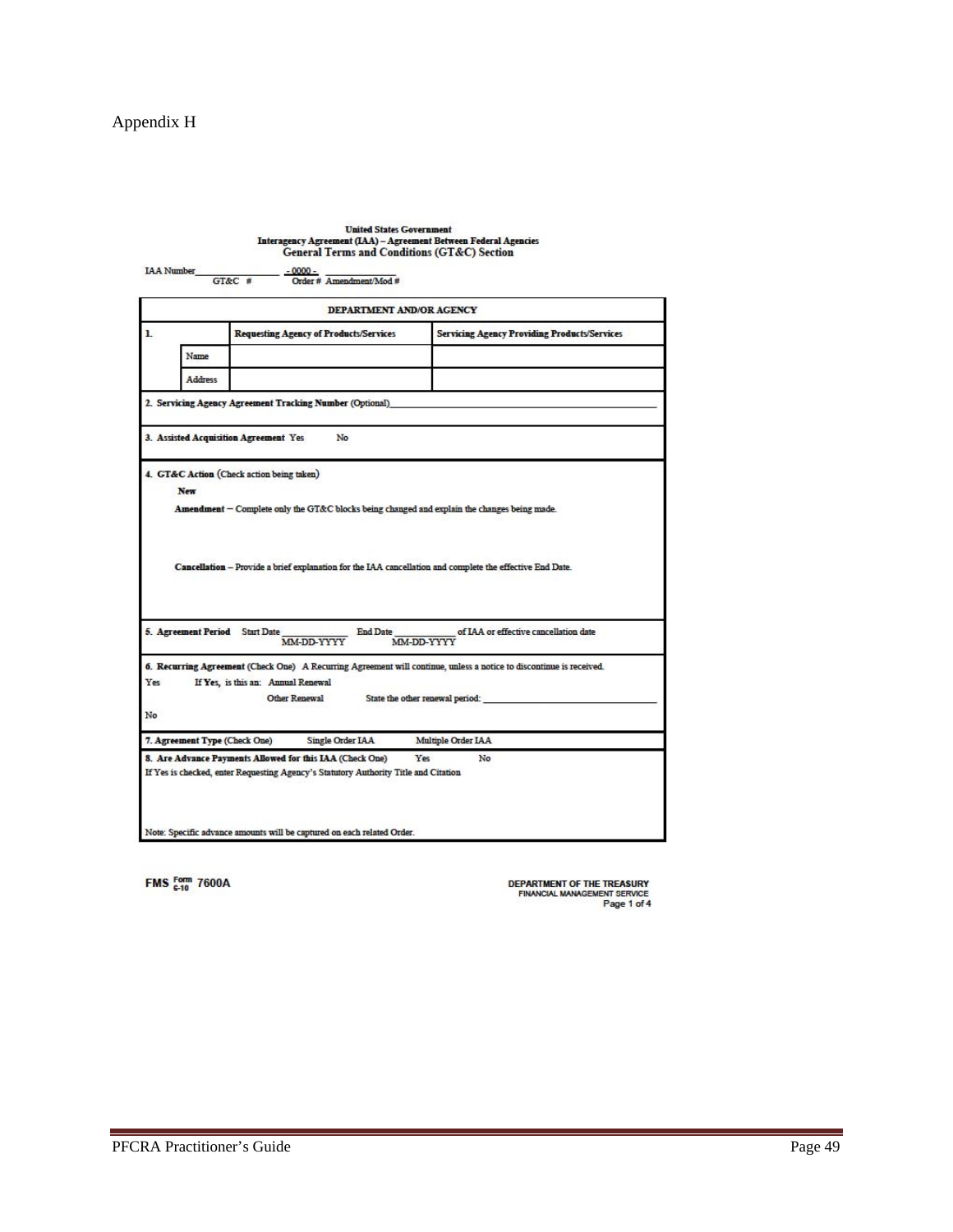#### Appendix I

#### **United States Government** Interagency Agreement (IAA) - Agreement Between Federal Agencies<br>Order Requirements and Funding Information (Order) Section

|                                                                                                                                                                                                                                                                                                                                                                                             |                   | PRIMARY ORGANIZATION/OFFICE INFORMATION |       |                                                                   |       |  |
|---------------------------------------------------------------------------------------------------------------------------------------------------------------------------------------------------------------------------------------------------------------------------------------------------------------------------------------------------------------------------------------------|-------------------|-----------------------------------------|-------|-------------------------------------------------------------------|-------|--|
| 24.<br><b>Requesting Agency</b>                                                                                                                                                                                                                                                                                                                                                             |                   |                                         |       | <b>Servicing Agency</b>                                           |       |  |
| <b>Primary Organization/Office</b><br>Name                                                                                                                                                                                                                                                                                                                                                  |                   |                                         |       |                                                                   |       |  |
| Responsible Organization/Office<br><b>Address</b>                                                                                                                                                                                                                                                                                                                                           |                   |                                         |       |                                                                   |       |  |
|                                                                                                                                                                                                                                                                                                                                                                                             |                   | <b>ORDER/REQUIREMENTS INFORMATION</b>   |       |                                                                   |       |  |
| 25. Order Action (Check One)<br>New<br>Modification (Mod) - List affected Order blocks being changed and explain the changes being made. For Example: for<br>a performance period mod, state new performance period for this Order in Block 27. Fill out the Funding Modification<br>Summary by Line (Block 26) if the mod involves adding, deleting or changing Funding for an Order Line. |                   |                                         |       |                                                                   |       |  |
| Cancellation - Provide a brief explanation for Order cancellation and fill in the Performance Period End Date for the<br>effective cancellation date.                                                                                                                                                                                                                                       |                   |                                         |       |                                                                   |       |  |
| <b>26. Funding Modification</b><br><b>Summary by Line</b>                                                                                                                                                                                                                                                                                                                                   | Line#             | Line #                                  | Line# | <b>Total of All</b><br>Other Lines<br>(attach funding<br>details) | Total |  |
|                                                                                                                                                                                                                                                                                                                                                                                             | S                 | S                                       | s     | s                                                                 | \$    |  |
| <b>Original Line Funding</b><br><b>Cumulative Funding Changes</b><br>From Prior Mods [addition (+) or<br>reduction (-)]                                                                                                                                                                                                                                                                     | s                 | S                                       | s     | s                                                                 | \$    |  |
|                                                                                                                                                                                                                                                                                                                                                                                             | s                 | \$                                      | \$    | s                                                                 | \$    |  |
|                                                                                                                                                                                                                                                                                                                                                                                             | S                 | s                                       | \$    | S                                                                 | \$    |  |
|                                                                                                                                                                                                                                                                                                                                                                                             | S                 | s                                       | \$    | s                                                                 | \$    |  |
|                                                                                                                                                                                                                                                                                                                                                                                             | S                 | s                                       | \$    | s                                                                 | \$    |  |
| Funding Change for This Mod<br><b>TOTAL Modified Obligation</b><br>Total Advance Amount (-)<br>Net Modified Amount Due<br>27. Performance Period                                                                                                                                                                                                                                            | <b>Start Date</b> |                                         |       | <b>End Date</b>                                                   |       |  |

FMS Form 7600B

**DEPARTMENT OF THE TREASURY<br>FINANCIAL MANAGEMENT SERVICE**<br>Page 1 of 5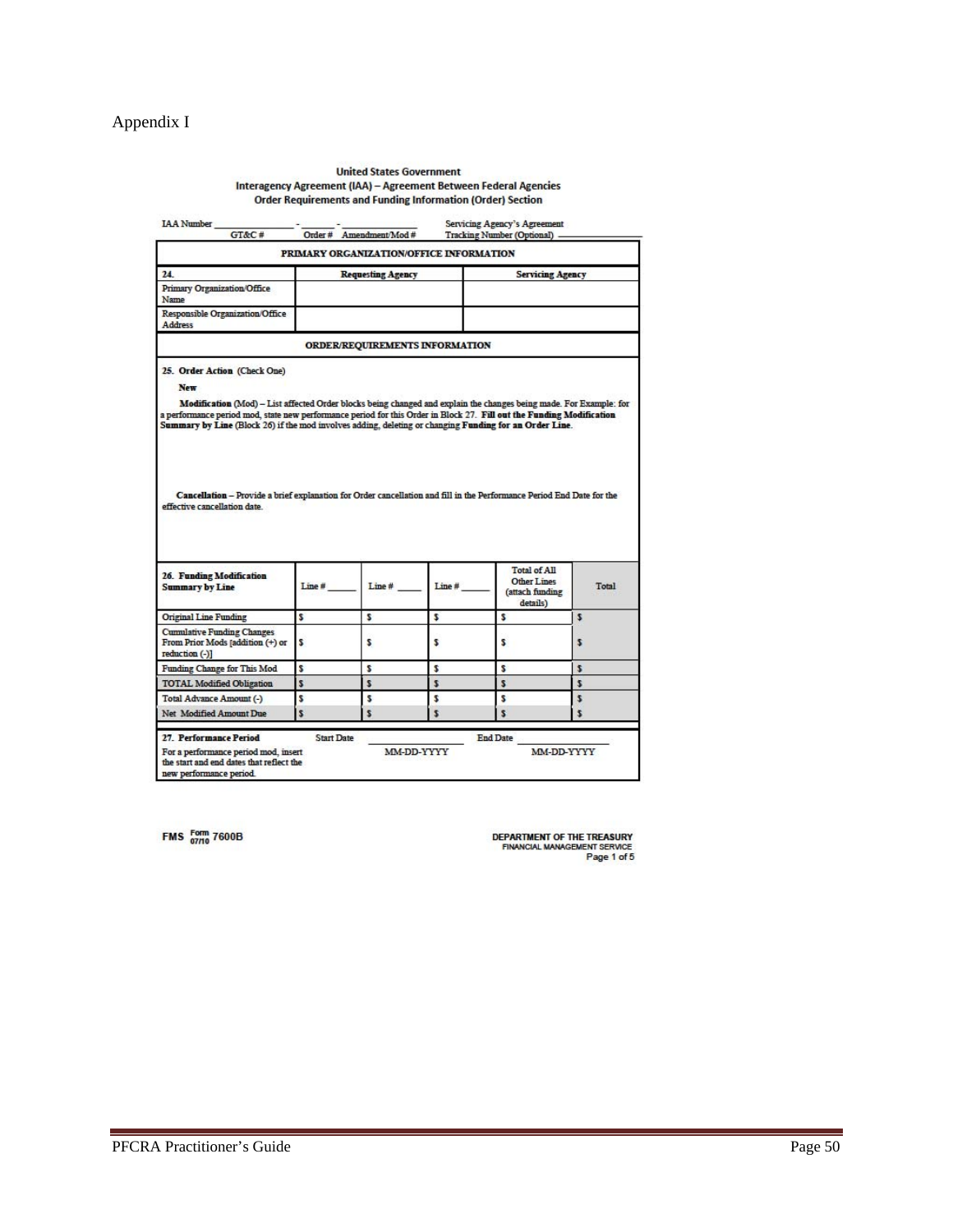Appendix J

#### **(ALJ Agency)Attachment A Supporting IAA #\_\_\_\_\_\_\_\_\_\_\_**

#### **A. Scope and Responsibilities (Section 12 of IAA)**

- 1. **AGENCY**'s Assistant Administrator (AA) will assign appeals to be processed by (ALJ Agency) to the Chief Administrative Law Judge for (ALJ Agency), who may reassign the case to an available (ALJ Agency) ALJ.
- 2. New filings for each appeal will be received at **AGENCY**, and will be time-stamped and logged into **AGENCY**'s case-tracking system. **AGENCY** staff will promptly inform (ALJ Agency) of appeals and any filings.
- 3. **AGENCY** and (ALJ Agency) will determine how and when filings, orders, and decisions are transferred between **AGENCY** and (ALJ Agency), and whether the original, a paper copy, or an electronic copy will be transferred.
- 4. (ALJ Agency) will process each appeal in accordance with the APA, **AGENCY** regulations, and prior **AGENCY** decisions.
- 5. (ALJ Agency) will draft and issue written orders and decisions as necessary to process the appeals. Upon request, **AGENCY** staff will assist (ALJ Agency) by transmitting electronic copies of prior orders and decisions of its former administrative law judge.
- 6. At the time of issuance, (ALJ Agency) will assign to each decision, remand order, and dismissal a decision number in **AGENCY**'s established sequence. **AGENCY** will maintain the list of decisions and corresponding decision numbers.
- 7. (ALJ Agency) will transmit to **AGENCY** a Word file of the decision and faxed or electronic copies of signed orders and decisions. (ALJ Agency) will serve the orders and decisions. (ALJ Agency) will maintain the service list for each appeal and a (ALJ Agency) staff member will sign the certificate of service for orders and decisions.
- 8. **AGENCY** will post each issued decision on the internet.
- 9. Unless there is a substantial showing the agency determination was made in bad faith, it is the understanding of the parties that all **AGENCY** cases assigned to (ALJ Agency) can be decided on the written administrative record, therefore (ALJ Agency) will not be required to travel in order to fulfill any duty under this agreement.

#### **B. Procedure for Reimbursement (Section 32-34 of IAA)**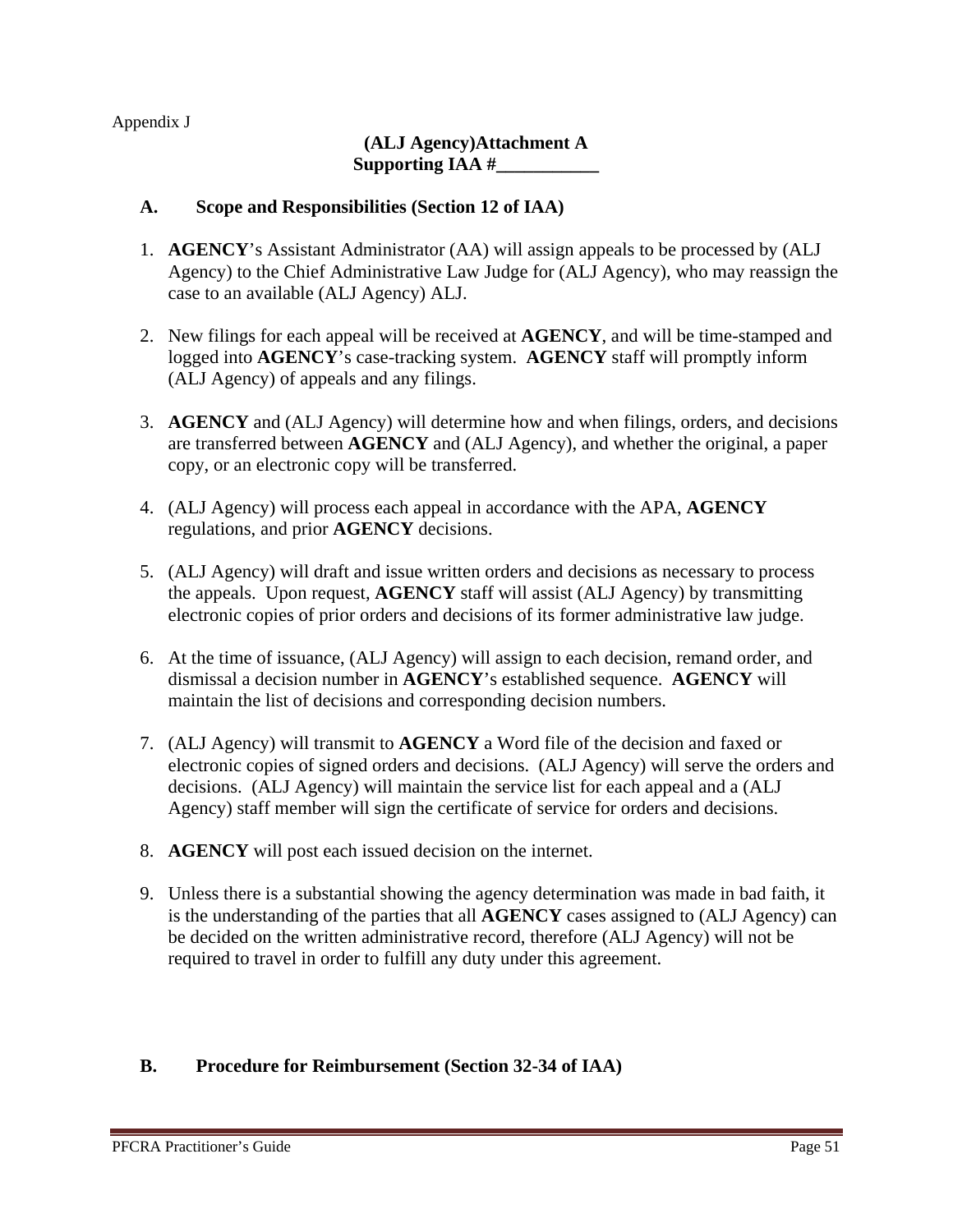- 1. Quarterly, (ALJ Agency) will present **AGENCY** an itemized report of the total hours expended by the assigned (ALJ Agency) personnel for services provided pursuant to this agreement. (ALJ Agency) will provide the corresponding billing statement and invoice identifying the total dollar amount billed for that quarter.
- 2. The billing statement will include the total dollar amount to be reimbursed to (ALJ Agency) by **AGENCY**. Such amount will be calculated by multiplying the total hours expended by the hourly rate of the assigned (ALJ Agency) personnel.
- 3. Upon receipt of the billing statement, **AGENCY** will pay (ALJ Agency), via the U.S. Treasury's intra-Governmental payment and collection system (IPAC).
- 4. The costs associated with this agreement may not exceed \$\_\_\_\_\_\_.

#### **C. Protection of Information**

The parties agree to take appropriate measures to protect proprietary, privileged, or otherwise confidential information that may come into their possession as a result of this agreement.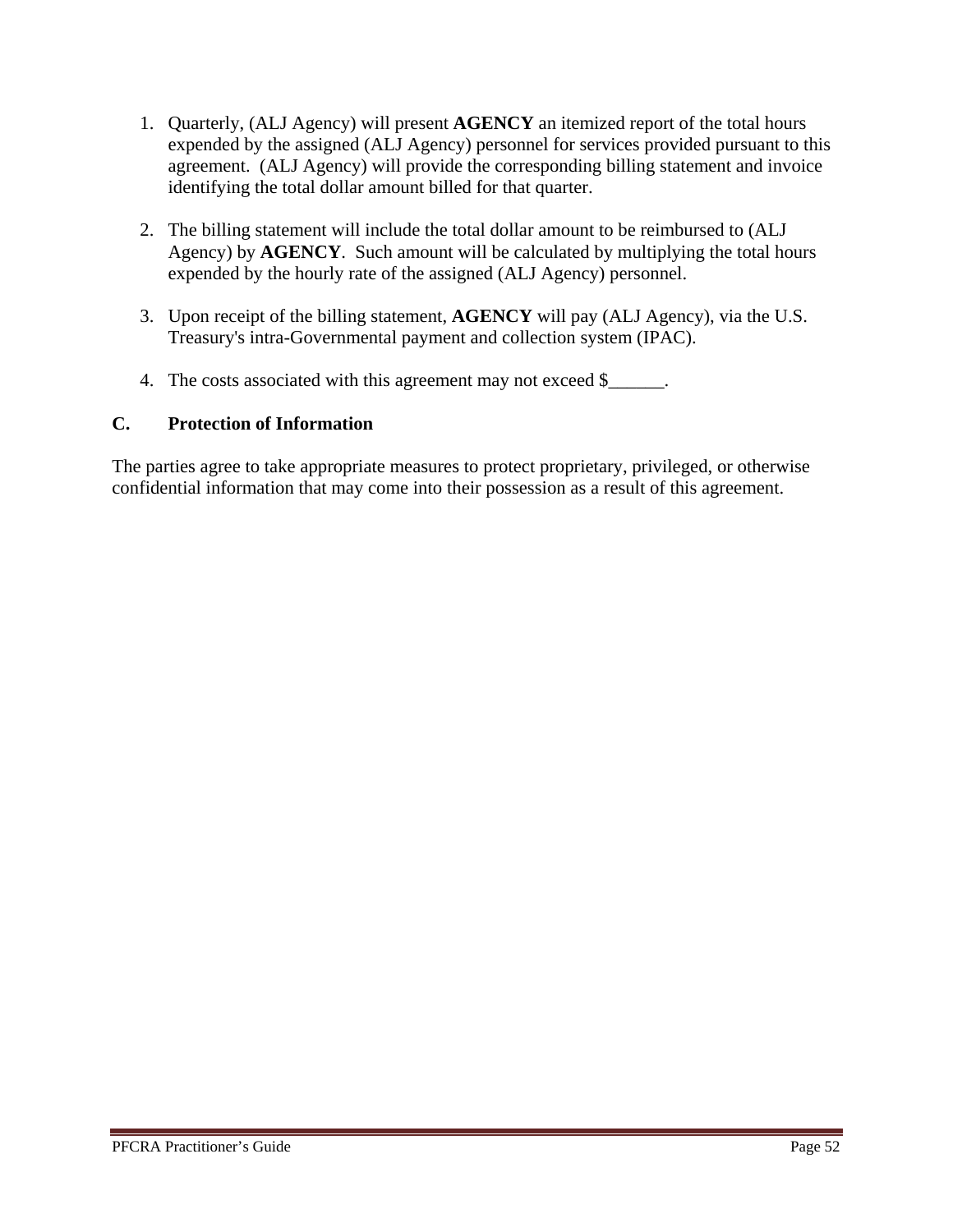**OFFICE OF HEARINGS AND APPEALS**

**U. S. Department of [ ]** Washington DC 20024 Phone: (202) 555-0000 Facsimile: (202) 555-1111

July 19, 2011

Name(s) **Address** 

> Re *Case Name File Number*

Dear Ms. Last Name:

The Office of Hearings and Appeals is an independent body within Department of [ ](Agency) headquarters that serves as the "trial court" to resolve many types of disputed complaints brought by Agency against individuals and organizations.

We have received a copy of the Complaint in the above matter, which AGENCY also sent to you. If you want to contest the imposition of penalties and assessments by AGENCY, you must request a hearing by filing a written response within 30 days of your receipt of the Complaint. Your response must include: the admission or denial of each allegation of liability made in the Complaint; any defense on which you intend to rely; any reasons why the penalties and assessments should be less than the amount set forth in the Complaint; and the name, address, and telephone number of the person who will act as your representative, if any.

 If you do not submit a timely response, the Government may seek a default judgment, which would be immediately due and payable by you. You may contact AGENCY's counsel to discuss the possibility of settling this matter without a hearing. If that is not possible, you may request a hearing.

 If you request a hearing, it will be conducted by an impartial Administrative Law Judge, who will decide the issues based upon the facts and law. Each party may be represented by counsel, and may present evidence, including the testimony of witnesses. The hearing will be transcribed by a court reporter, and the parties may submit legal briefs and motions. The administrative law judge considers the exhibits and the witness testimony, and renders a decision based upon the law and the facts established in the record of the hearing.